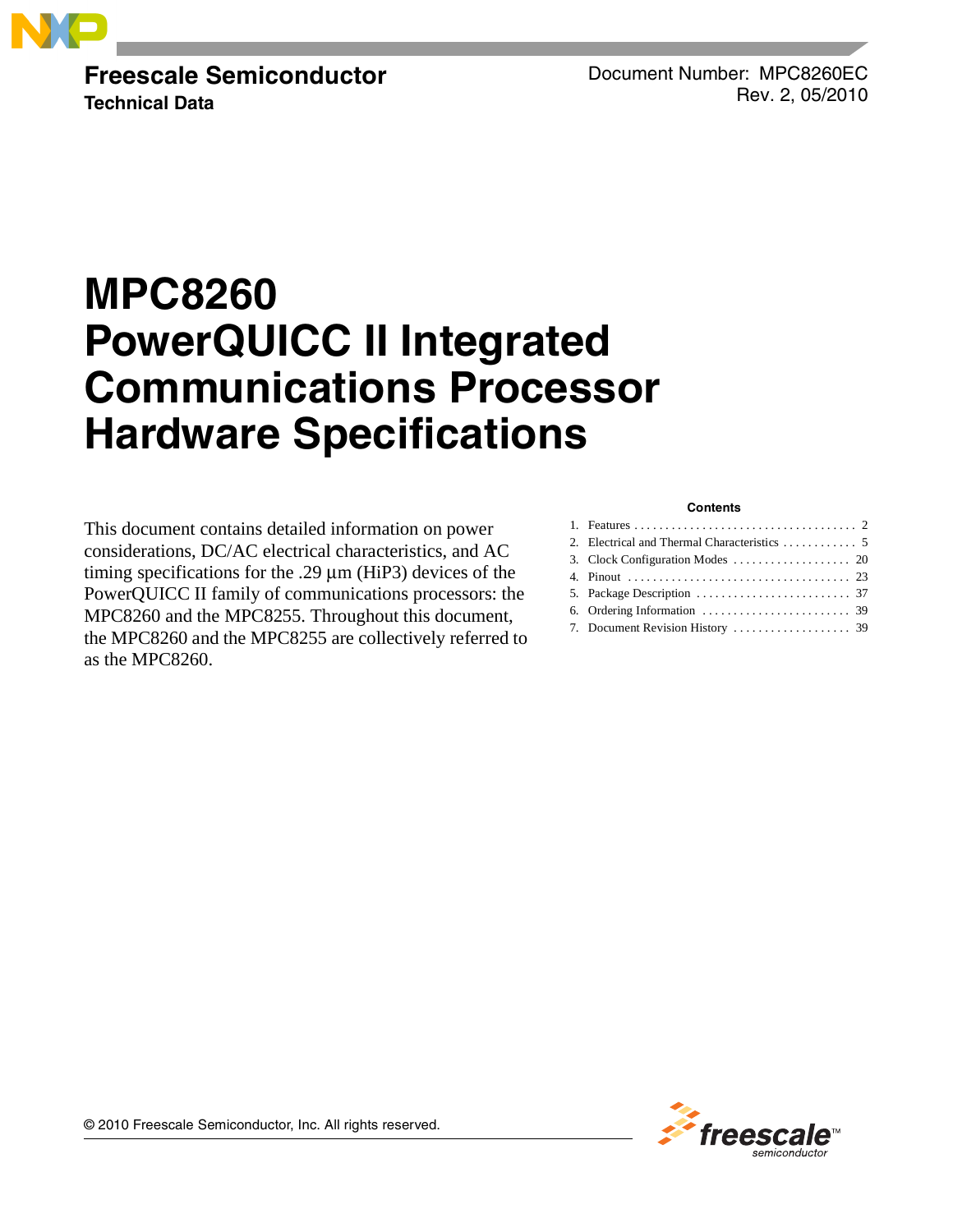

[Figure 1](#page-1-1) shows the block diagram for the MPC8260.



**Figure 1. MPC8260 Block Diagram**

# <span id="page-1-1"></span><span id="page-1-0"></span>**1 Features**

The major features of the MPC8260 are as follows:

- Dual-issue integer core
	- A core version of the EC603e microprocessor
	- System core microprocessor supporting frequencies of 133–200 MHz (150–200 MHz for the MPC8255)
	- Separate 16-Kbyte data and instruction caches:
		- Four-way set associative
		- Physically addressed
		- LRU replacement algorithm
	- PowerPC architecture-compliant memory management unit (MMU)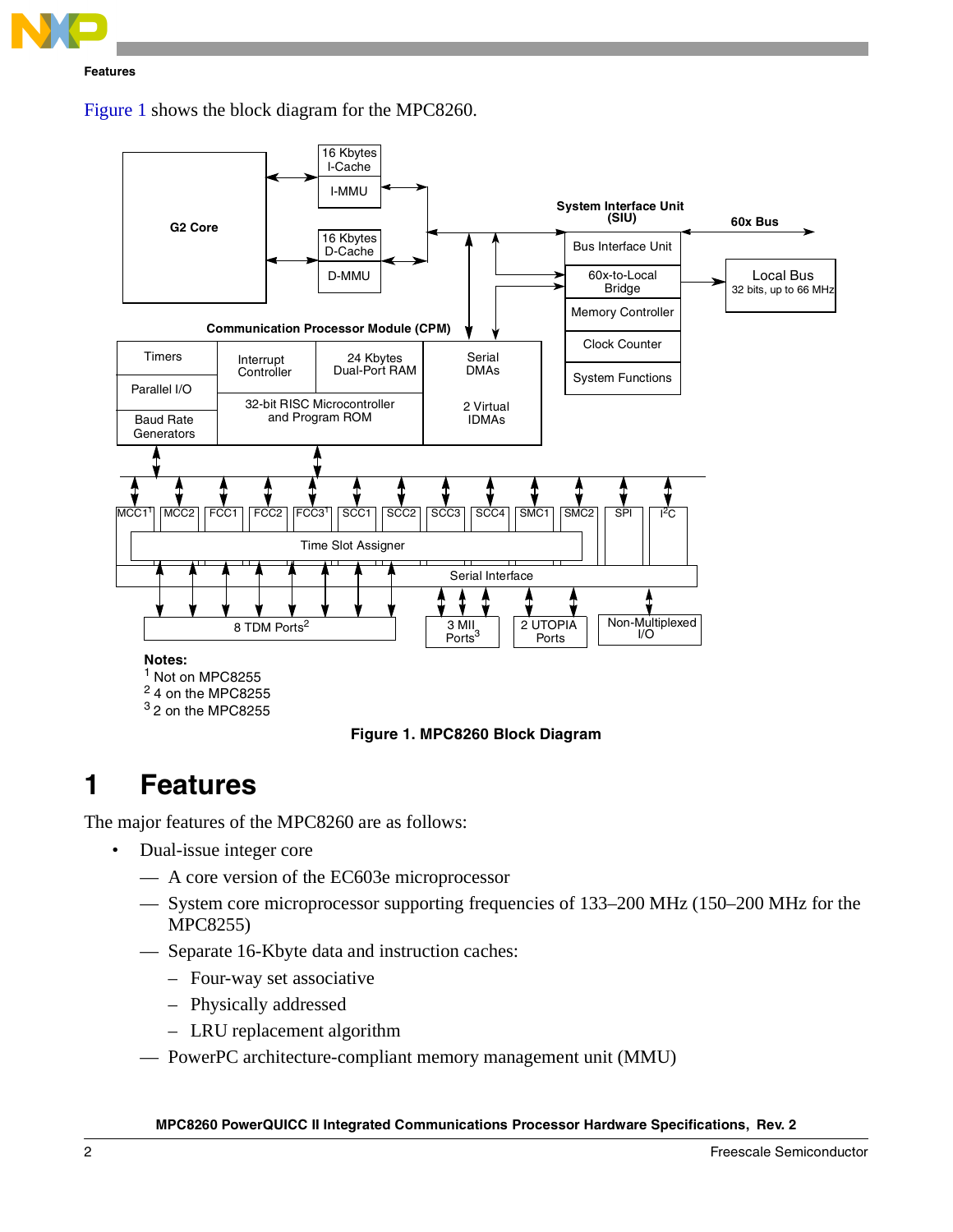



- Common on-chip processor (COP) test interface
- High-performance (4.4–5.1 SPEC95 benchmark at 200 MHz; 280 Dhrystones MIPS at 200 MHz)
- Supports bus snooping for data cache coherency
- Floating-point unit (FPU)
- Separate power supply for internal logic and for I/O
- Separate PLLs for G2 core and for the CPM
	- G2 core and CPM can run at different frequencies for power/performance optimization
	- Internal core/bus clock multiplier that provides  $1.5:1, 2:1, 2:5:1, 3:1, 3:5:1, 4:1, 5:1, 6:1$  ratios
	- Internal CPM/bus clock multiplier that provides  $2:1, 2.5:1, 3:1, 3.5:1, 4:1, 5:1, 6:1$  ratios
- 64-bit data and 32-bit address 60x bus
	- Bus supports multiple master designs
	- Supports single- and four-beat burst transfers
	- 64-, 32-, 16-, and 8-bit port sizes controlled by on-chip memory controller
	- Supports data parity or ECC and address parity
- 32-bit data and 18-bit address local bus
	- Single-master bus, supports external slaves
	- Eight-beat burst transfers
	- 32-, 16-, and 8-bit port sizes controlled by on-chip memory controller
- System interface unit (SIU)
	- Clock synthesizer
	- Reset controller
	- Real-time clock (RTC) register
	- Periodic interrupt timer
	- Hardware bus monitor and software watchdog timer
	- IEEE Std 1149.1™ JTAG test access port
- Twelve-bank memory controller
	- Glueless interface to SRAM, page mode SDRAM, DRAM, EPROM, Flash and other userdefinable peripherals
	- Byte write enables and selectable parity generation
	- 32-bit address decodes with programmable bank size
	- Three user programmable machines, general-purpose chip-select machine, and page-mode pipeline SDRAM machine
	- Byte selects for 64 bus width (60x) and byte selects for 32 bus width (local)
	- Dedicated interface logic for SDRAM
- CPU core can be disabled and the device can be used in slave mode to an external core
- Communications processor module (CPM)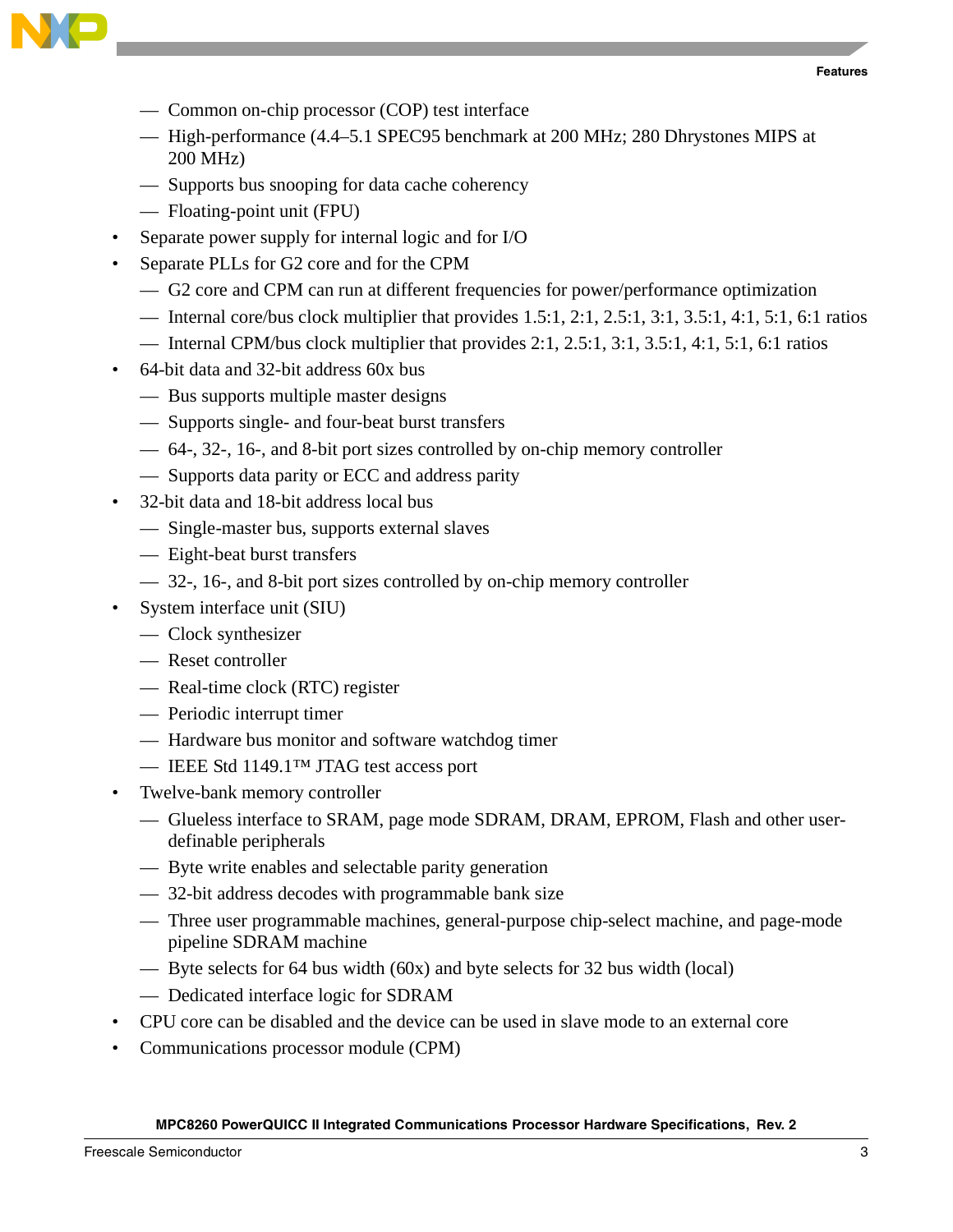

**Features**

- Embedded 32-bit communications processor (CP) uses a RISC architecture for flexible support for communications protocols
- Interfaces to G2 core through on-chip 24-Kbyte dual-port RAM and DMA controller
- Serial DMA channels for receive and transmit on all serial channels
- Parallel I/O registers with open-drain and interrupt capability
- Virtual DMA functionality executing memory-to-memory and memory-to-I/O transfers
- Three fast communications controllers (two on the MPC8255) supporting the following protocols:
	- 10/100-Mbit Ethernet/IEEE Std 802.3™ CDMA/CS interface through media independent interface (MII)
	- ATM—Full-duplex SAR protocols at 155 Mbps, through UTOPIA interface, AAL5, AAL1, AAL0 protocols, TM 4.0 CBR, VBR, UBR, ABR traffic types, up to 16 K external connections
	- Transparent
	- HDLC—Up to T3 rates (clear channel)
- Two multichannel controllers (MCCs) (only MCC2 on the MPC8255)
	- Each MCC handles 128 serial, full-duplex, 64-Kbps data channels. Each MCC can be split into four subgroups of 32 channels each.
	- Almost any combination of subgroups can be multiplexed to single or multiple TDM interfaces up to four TDM interfaces per MCC
- Four serial communications controllers (SCCs) identical to those on the MPC860, supporting the digital portions of the following protocols:
	- Ethernet/IEEE 802.3 CDMA/CS
	- HDLC/SDLC and HDLC bus
	- Universal asynchronous receiver transmitter (UART)
	- Synchronous UART
	- Binary synchronous (BISYNC) communications
	- Transparent
- Two serial management controllers (SMCs), identical to those of the MPC860
	- Provide management for BRI devices as general circuit interface (GCI) controllers in timedivision-multiplexed (TDM) channels
	- Transparent
	- UART (low-speed operation)
- One serial peripheral interface identical to the MPC860 SPI
- One inter-integrated circuit ( $I^2C$ ) controller (identical to the MPC860  $I^2C$  controller)
	- Microwire compatible
	- Multiple-master, single-master, and slave modes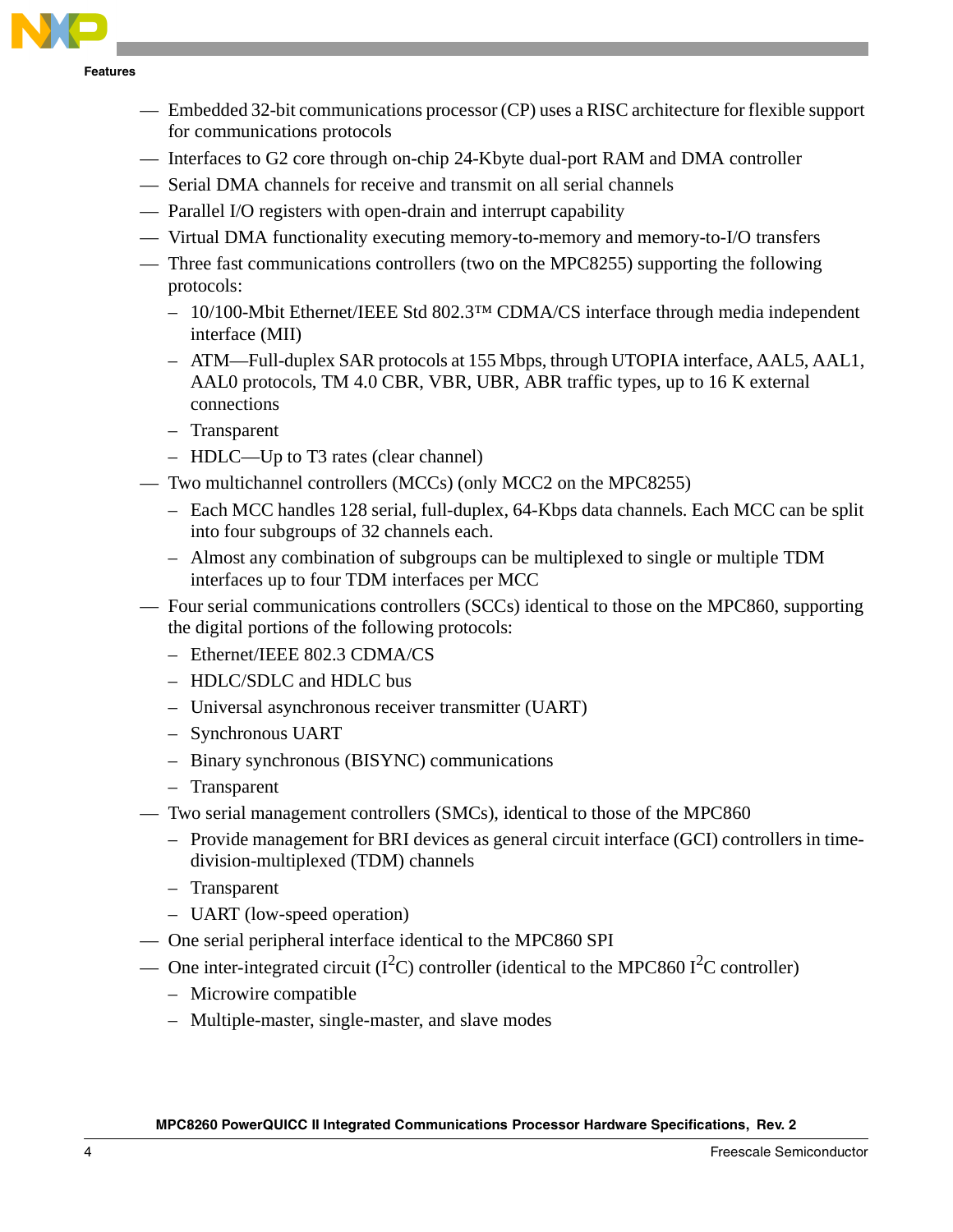

- Up to eight TDM interfaces (4 on the MPC8255)
	- Supports two groups of four TDM channels for a total of eight TDMs
	- 2,048 bytes of SI RAM
	- Bit or byte resolution
	- Independent transmit and receive routing, frame synchronization
	- Supports T1, CEPT, T1/E1, T3/E3, pulse code modulation highway, ISDN basic rate, ISDN primary rate, Freescale interchip digital link (IDL), general circuit interface (GCI), and user-defined TDM serial interfaces
- Eight independent baud rate generators and 20 input clock pins for supplying clocks to FCCs, SCCs, SMCs, and serial channels
- Four independent 16-bit timers that can be interconnected as two 32-bit timers

<span id="page-4-0"></span>This section provides AC and DC electrical specifications and thermal characteristics for the MPC8260.

# **2.1 DC Electrical Characteristics**

This section describes the DC electrical characteristics for the MPC8260. [Table 1](#page-4-1) shows the maximum electrical ratings.

<span id="page-4-1"></span>

| Rating                                     | Symbol                          | Value             | Unit |
|--------------------------------------------|---------------------------------|-------------------|------|
| Core supply voltage <sup>2</sup>           | <b>VDD</b>                      | $-0.3 - 2.75$     |      |
| PLL supply voltage <sup>2</sup>            | <b>VCCSYN</b>                   | $-0.3 - 2.75$     |      |
| $\sqrt{ }$ I/O supply voltage <sup>3</sup> | <b>VDDH</b>                     | $-0.3 - 4.0$      |      |
| Input voltage <sup>4</sup>                 | <b>VIN</b>                      | $GND(-0.3) - 3.6$ |      |
| Junction temperature                       |                                 | 120               | °C   |
| Storage temperature range                  | $T_{\footnotesize{\text{STG}}}$ | $(-55) - (+150)$  | °€   |

### **Table 1. Absolute Maximum Ratings<sup>1</sup>**

**Note:** 

 $1$  Absolute maximum ratings are stress ratings only; functional operation (see [Table 2](#page-5-0)) at the maximums is not guaranteed. Stress beyond those listed may affect device reliability or cause permanent damage.

<sup>2</sup> **Caution:** VDD/VCCSYN must not exceed VDDH by more than 0.4 V at any time, including during power-on reset.

<sup>3</sup> **Caution:** VDDH can exceed VDD/VCCSYN by 3.3 V during power on reset by no more than 100 mSec. VDDH should not exceed VDD/VCCSYN by more than 2.0 V during normal operation.

<sup>4</sup> **Caution:** VIN must not exceed VDDH by more than 2.5 V at any time, including during power-on reset.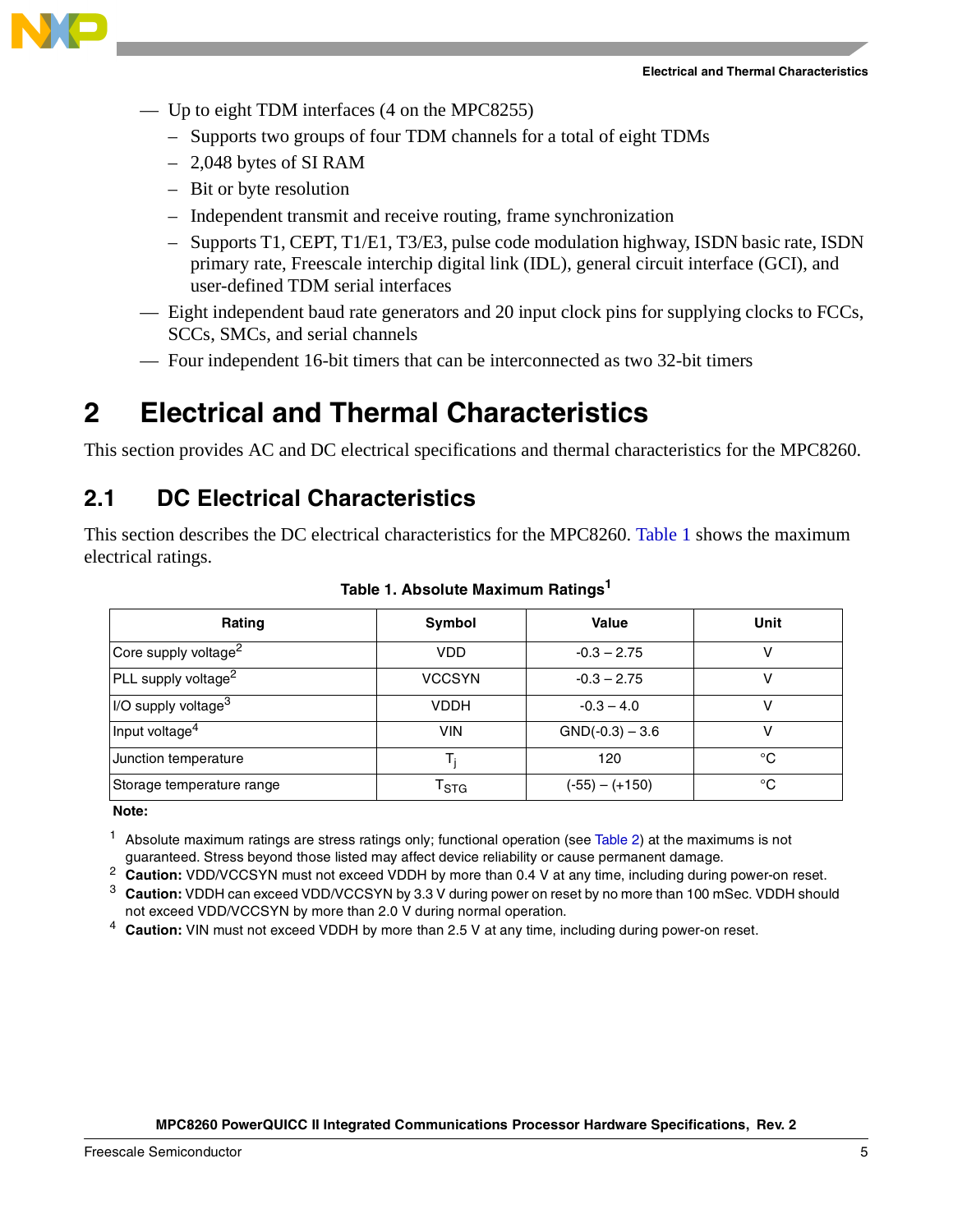

<span id="page-5-0"></span>[Table 2](#page-5-0) lists recommended operational voltage conditions.

| Rating                         | Symbol        | 2.5-V Device <sup>2</sup> | Unit |
|--------------------------------|---------------|---------------------------|------|
| Core supply voltage            | VDD           | $2.4 - 2.7$               |      |
| PLL supply voltage             | <b>VCCSYN</b> | $2.4 - 2.7$               |      |
| I/O supply voltage             | VDDH          | $3.135 - 3.465$           |      |
| Input voltage                  | <b>VIN</b>    | $GND (-0.3) - 3.465$      |      |
| Junction temperature (maximum) |               | 105                       | °C   |

### **Table 2. Recommended Operating Conditions<sup>1</sup>**

Caution: These are the recommended and tested operating conditions. Proper device operating outside of these conditions is not guaranteed.

<sup>2</sup> Parts labeled with an "-HVA" suffix are 2.6-V devices.

### **NOTE: Core, PLL, and I/O Supply Voltages**

VDDH, VCCSYN, and VDD must track each other and both must vary in the same direction—in the positive direction  $(+5\%$  and  $+0.1$  Vdc) or in the negative direction (–5% and –0.1 Vdc).

This device contains circuitry protecting against damage due to high static voltage or electrical fields; however, it is advised that normal precautions be taken to avoid application of any voltages higher than maximum-rated voltages to this high-impedance circuit. Reliability of operation is enhanced if unused inputs are tied to an appropriate logic voltage level (either GND or  $V_{CC}$ ).

[Figure 2](#page-5-1) shows the undershoot and overshoot voltage of the 60x and local bus memory interface of the MPC8280. Note that in PCI mode the I/O interface is different.



<span id="page-5-1"></span>**Figure 2. Overshoot/Undershoot Voltage**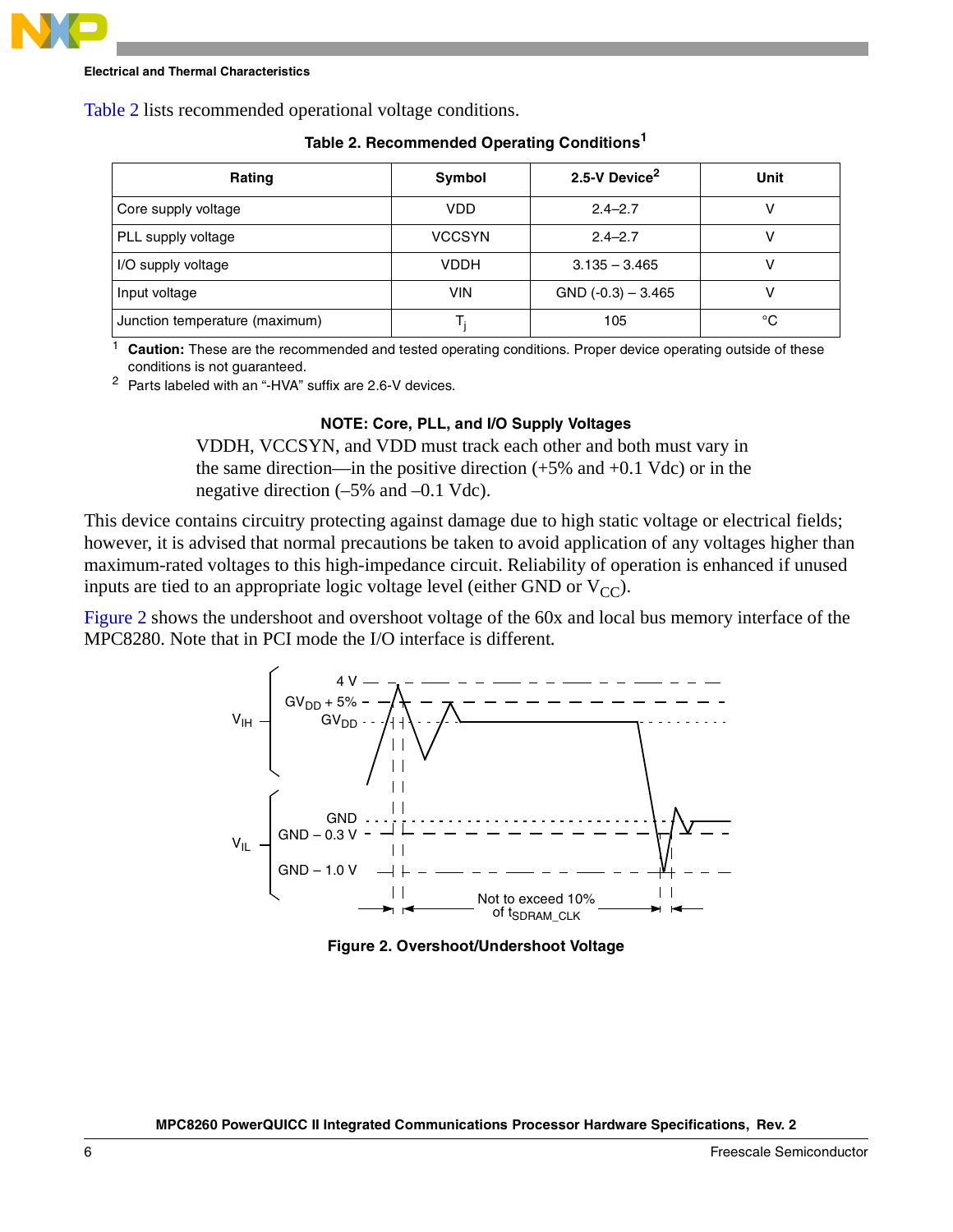

[Table 3](#page-6-0) shows DC electrical characteristics.

<span id="page-6-0"></span>

| <b>Characteristic</b>                                                                                                                                                              | Symbol           | Min        | Max   | Unit   |
|------------------------------------------------------------------------------------------------------------------------------------------------------------------------------------|------------------|------------|-------|--------|
| Input high voltage, all inputs except CLKIN                                                                                                                                        | $V_{\text{IH}}$  | 2.0        | 3.465 | V      |
| Input low voltage                                                                                                                                                                  | $V_{IL}$         | <b>GND</b> | 0.8   | V      |
| CLKIN input high voltage                                                                                                                                                           | V <sub>IHC</sub> | 2.4        | 3.465 | $\vee$ |
| CLKIN input low voltage                                                                                                                                                            | $V_{ILC}$        | <b>GND</b> | 0.4   | $\vee$ |
| Input leakage current, $V_{IN}$ = VDDH <sup>2</sup>                                                                                                                                | $I_{\text{IN}}$  |            | 10    | μA     |
| Hi-Z (off state) leakage current, $V_{IN}$ = VDDH <sup>2</sup>                                                                                                                     | $I_{OZ}$         |            | 10    | μA     |
| Signal low input current, $V_{IL} = 0.8 V$                                                                                                                                         | IL.              |            | 1.    | μA     |
| Signal high input current, $V_{\text{IH}} = 2.0 V$                                                                                                                                 | Iн               |            | 1     | μA     |
| Output high voltage, $I_{OH} = -2$ mA<br>except XFC, UTOPIA mode, and open drain pins<br>In UTOPIA mode: $I_{OH} = -8.0 \text{mA}$<br>PA[0-31]<br>PB[4-31]<br>PC[0-31]<br>PD[4-31] | $V_{OH}$         | 2.4        |       | $\vee$ |
| In UTOPIA mode: $I_{OI} = 8.0mA$<br>PA[0-31]<br>PB[4-31]<br>PC[0-31]<br>PD[4-31]                                                                                                   | $V_{OL}$         |            | 0.5   | $\vee$ |

**Table 3. DC Electrical Characteristics1**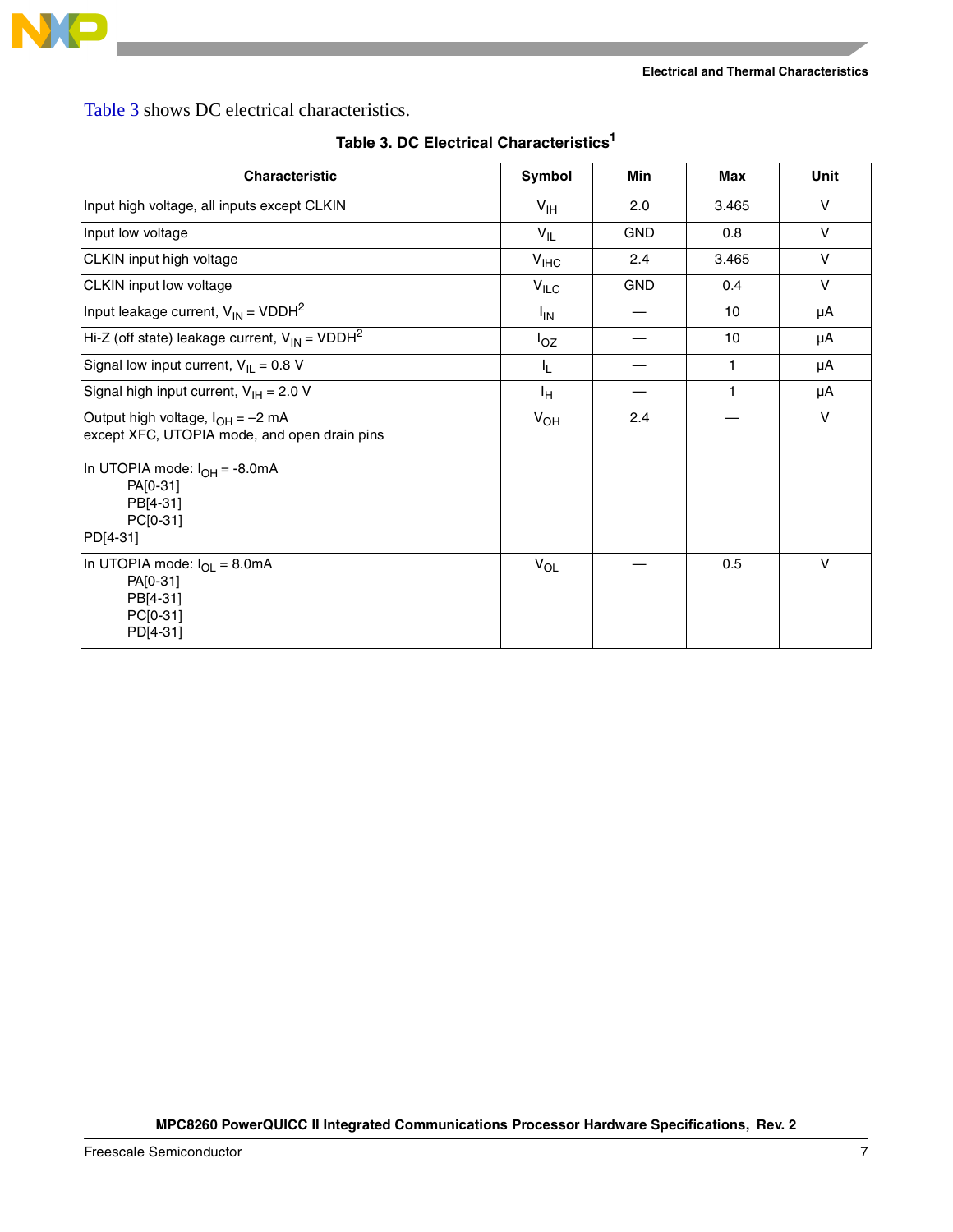

| <b>Characteristic</b>                                                                                                                                                                                                                                                                                                                                                                                                                                                                                                                                                                                                                                                                                                                                                | <b>Symbol</b> | Min | Max | Unit         |
|----------------------------------------------------------------------------------------------------------------------------------------------------------------------------------------------------------------------------------------------------------------------------------------------------------------------------------------------------------------------------------------------------------------------------------------------------------------------------------------------------------------------------------------------------------------------------------------------------------------------------------------------------------------------------------------------------------------------------------------------------------------------|---------------|-----|-----|--------------|
| $I_{OL} = 7.0mA$<br>$\overline{\text{BR}}$<br>$\overline{BG}$<br>ABB/IRQ2<br>$\overline{\text{TS}}$<br>$A[0-31]$<br>$TT[0-4]$<br><b>TBST</b><br>TSIZE[0-3]<br><b>AACK</b><br><b>ARTRY</b><br><b>DBG</b><br>DBB/IRQ3<br>$D[0-63]$<br>DP(0)/RSRV/EXT_BR2<br>DP(1)/IRQ1/EXT_BG2<br>DP(2)/TLBISYNC/IRQ2/EXT_DBG2<br>DP(3)/IRQ3/EXT_BR3/CKSTP_OUT<br>DP(4)/IRQ4/EXT_BG3/CORE_SREST<br>DP(5)/TBEN/IRQ5/EXT_DBG3<br>$DP(6)/CSE(0)/\overline{IRQ6}$<br>$DP(7)/CSE(1)/\overline{IRQ7}$<br><b>PSDVAL</b><br>TĀ<br><b>TEA</b><br>GBL/IRQ1<br>CI/BADDR29/IRQ2<br>WT/BADDR30/IRQ3<br>L <sub>2</sub> HIT/IRQ4<br>CPU_BG/BADDR31/IRQ5<br>CPU_DBG<br>CPU_BR<br>IRQ0/NMI_OUT<br><b>IRQ7/INT_OUT/APE</b><br><b>PORESET</b><br><b>HRESET</b><br><b>SRESET</b><br><b>RSTCONF</b><br>QREQ | $V_{OL}$      |     | 0.4 | $\mathsf{V}$ |
|                                                                                                                                                                                                                                                                                                                                                                                                                                                                                                                                                                                                                                                                                                                                                                      |               |     |     |              |

# **Table 3. DC Electrical Characteristics1 (continued)**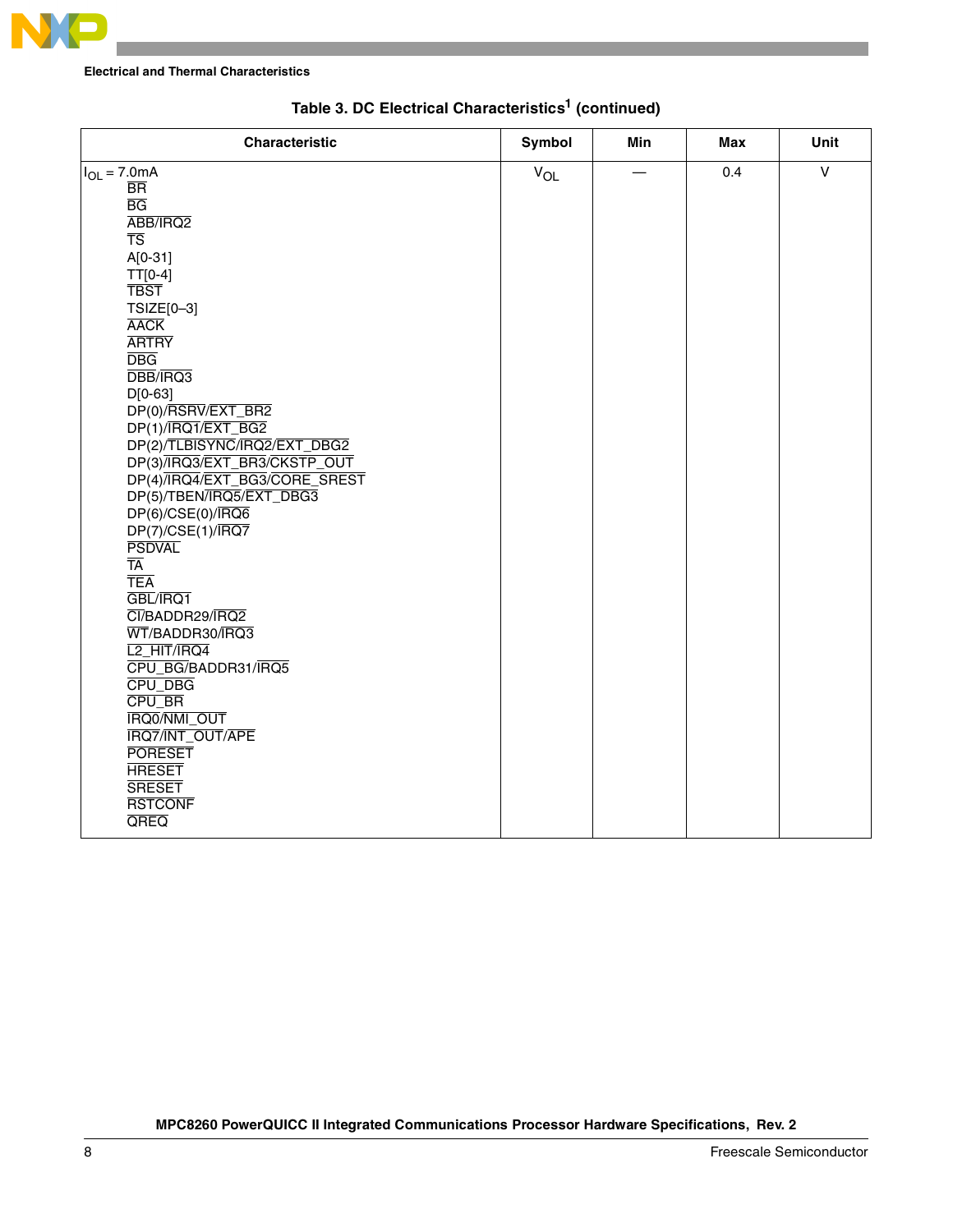

| <b>Characteristic</b>                              | Symbol   | Min | Max | Unit         |
|----------------------------------------------------|----------|-----|-----|--------------|
| $I_{OL} = 5.3mA$                                   | $V_{OL}$ |     | 0.4 | $\mathsf{V}$ |
| $\overline{CS}[0-9]$                               |          |     |     |              |
| $\overline{\text{CS}}(10)/\overline{\text{BCTL1}}$ |          |     |     |              |
| $\overline{CS}(11)/AP(0)$                          |          |     |     |              |
| BADDR[27-28]                                       |          |     |     |              |
| <b>ALE</b>                                         |          |     |     |              |
| <b>BCTL0</b>                                       |          |     |     |              |
| PWE(0:7)/PSDDQM(0:7)/PBS(0:7)                      |          |     |     |              |
| PSDA10/PGPL0                                       |          |     |     |              |
| PSDWE/PGPL1                                        |          |     |     |              |
| POE/PSDRAS/PGPL2                                   |          |     |     |              |
| PSDCAS/PGPL3                                       |          |     |     |              |
| PGTA/PUPMWAIT/PGPL4/PPBS                           |          |     |     |              |
| PSDAMUX/PGPL5                                      |          |     |     |              |
| LWE[0-3]LSDDQM[0:3]/LBS[0-3]                       |          |     |     |              |
| LSDA10/LGPL0                                       |          |     |     |              |
| LSDWE/LGPL1                                        |          |     |     |              |
| LOE/LSDRAS/LGPL2                                   |          |     |     |              |
| LSDCAS/LGPL3<br>LGTA/LUPMWAIT/LGPL4/LPBS           |          |     |     |              |
| LSDAMUX <sup>3</sup> /LGPL5                        |          |     |     |              |
| <b>LWR</b>                                         |          |     |     |              |
| MODCK1/AP(1)/TC(0)/BNKSEL(0)                       |          |     |     |              |
| MODCK2/AP(2)/TC(1)/BNKSEL(1)                       |          |     |     |              |
| MODCK3/AP(3)/TC(2)/BNKSEL(2)                       |          |     |     |              |
| $I_{OL} = 3.2mA$                                   |          |     |     |              |
| $L_A14$                                            |          |     |     |              |
| $L_A15/\overline{SMI}$                             |          |     |     |              |
| $L_A16$                                            |          |     |     |              |
| L_A17/CKSTP_OUT                                    |          |     |     |              |
| $L_A18$                                            |          |     |     |              |
| $L_A19$                                            |          |     |     |              |
| $L_A20$                                            |          |     |     |              |
| $L_A21$                                            |          |     |     |              |
| $L_A22$<br>$L_A23$                                 |          |     |     |              |
| $L_A24$                                            |          |     |     |              |
| $L_A25$                                            |          |     |     |              |
| $L_A26$                                            |          |     |     |              |
| $L_A27$                                            |          |     |     |              |
| L_A28/CORE_SRESET                                  |          |     |     |              |
| $L_A29$                                            |          |     |     |              |
| L_A30                                              |          |     |     |              |
| $L_A31$                                            |          |     |     |              |
| $LCL_D(0-31)$                                      |          |     |     |              |
| $LCL\_DP(0-3)$<br>PA[0-31]                         |          |     |     |              |
| PB[4-31]                                           |          |     |     |              |
| PC[0-31]                                           |          |     |     |              |
| PD[4-31]                                           |          |     |     |              |
| <b>TDO</b>                                         |          |     |     |              |
|                                                    |          |     |     |              |

# **Table 3. DC Electrical Characteristics1 (continued)**

<sup>1</sup> The default configuration of the CPM pins (PA[0–31], PB[4–31], PC[0–31], PD[4–31]) is input. To prevent excessive DC current, it is recommended to either pull unused pins to GND or VDDH, or to configure them as outputs.

<sup>2</sup> The leakage current is measured for nominal VDD, VCCSYN, and VDD.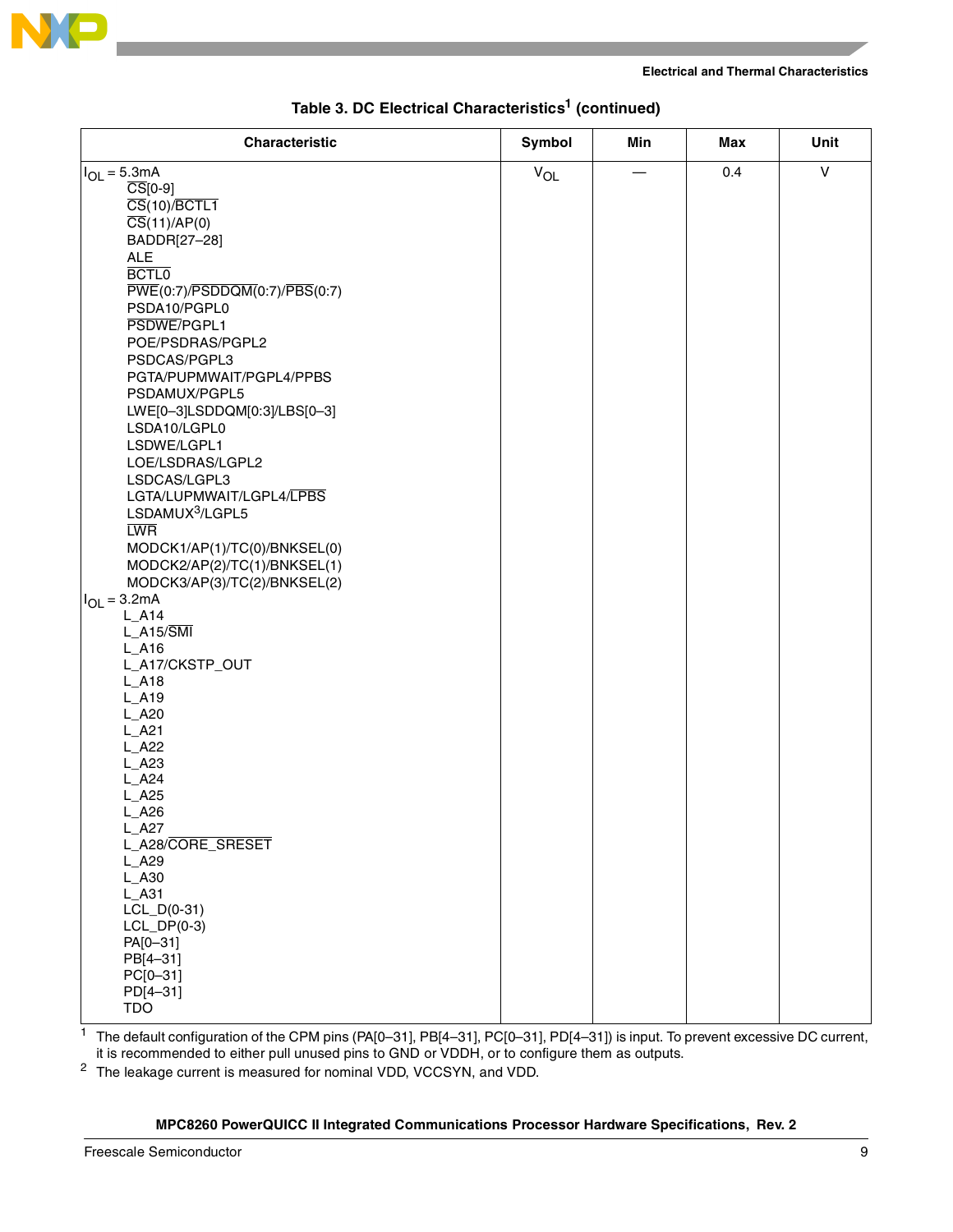

<sup>3</sup> Rev C.2 silicon only.

# **2.2 Thermal Characteristics**

<span id="page-9-0"></span>[Table 4](#page-9-0) describes thermal characteristics.

| <b>Characteristics</b>      | Symbol        | <b>Value</b>       | Unit          | <b>Air Flow</b> |
|-----------------------------|---------------|--------------------|---------------|-----------------|
| Thermal resistance for TBGA | $\theta_{JA}$ | 13.07 <sup>1</sup> | $\degree$ C/W | NC <sup>2</sup> |
|                             | $\theta_{JA}$ | 9.55 <sup>1</sup>  | $\degree$ C/W | 1 $m/s$         |
|                             | $\theta_{JA}$ | $10.48^{3}$        | $\degree$ C/W | NC.             |
|                             | $\theta$ JA   | $7.78^{3}$         | $\degree$ C/W | 1 $m/s$         |

## **Table 4. Thermal Characteristics**

**Note:** 

 $1$  Assumes a single layer board with no thermal vias

<sup>2</sup> Natural convection

<sup>3</sup> Assumes a four layer board

# **2.3 Power Considerations**

The average chip-junction temperature,  $T_J$ , in  $\mathrm{C}$  can be obtained from the following:

$$
T_J = T_A + (P_D \times \theta_{JA})
$$
 (1)

where

 $T_A$  = ambient temperature °C

 $\theta_{IA}$  = package thermal resistance, junction to ambient, °C/W

 $P_D = P_{INT} + P_{I/O}$ 

 $P_{INT} = I_{DD}$  x  $V_{DD}$  Watts (chip internal power)

 $P<sub>I/O</sub>$  = power dissipation on input and output pins (determined by user)

For most applications  $P_{I/O}$  < 0.3 x  $P_{INT}$ . If  $P_{I/O}$  is neglected, an approximate relationship between  $P_D$  and  $T_I$  is the following:

$$
P_D = K/(T_J + 273^\circ C) \tag{2}
$$

Solving equations (1) and (2) for K gives:

$$
K = P_D \times (T_A + 273^\circ C) + \theta_{JA} \times P_D^2
$$
 (3)

where K is a constant pertaining to the particular part. K can be determined from equation (3) by measuring  $P_D$  (at equilibrium) for a known  $T_A$ . Using this value of K, the values of  $P_D$  and  $T_J$  can be obtained by solving equations (1) and (2) iteratively for any value of  $T_A$ .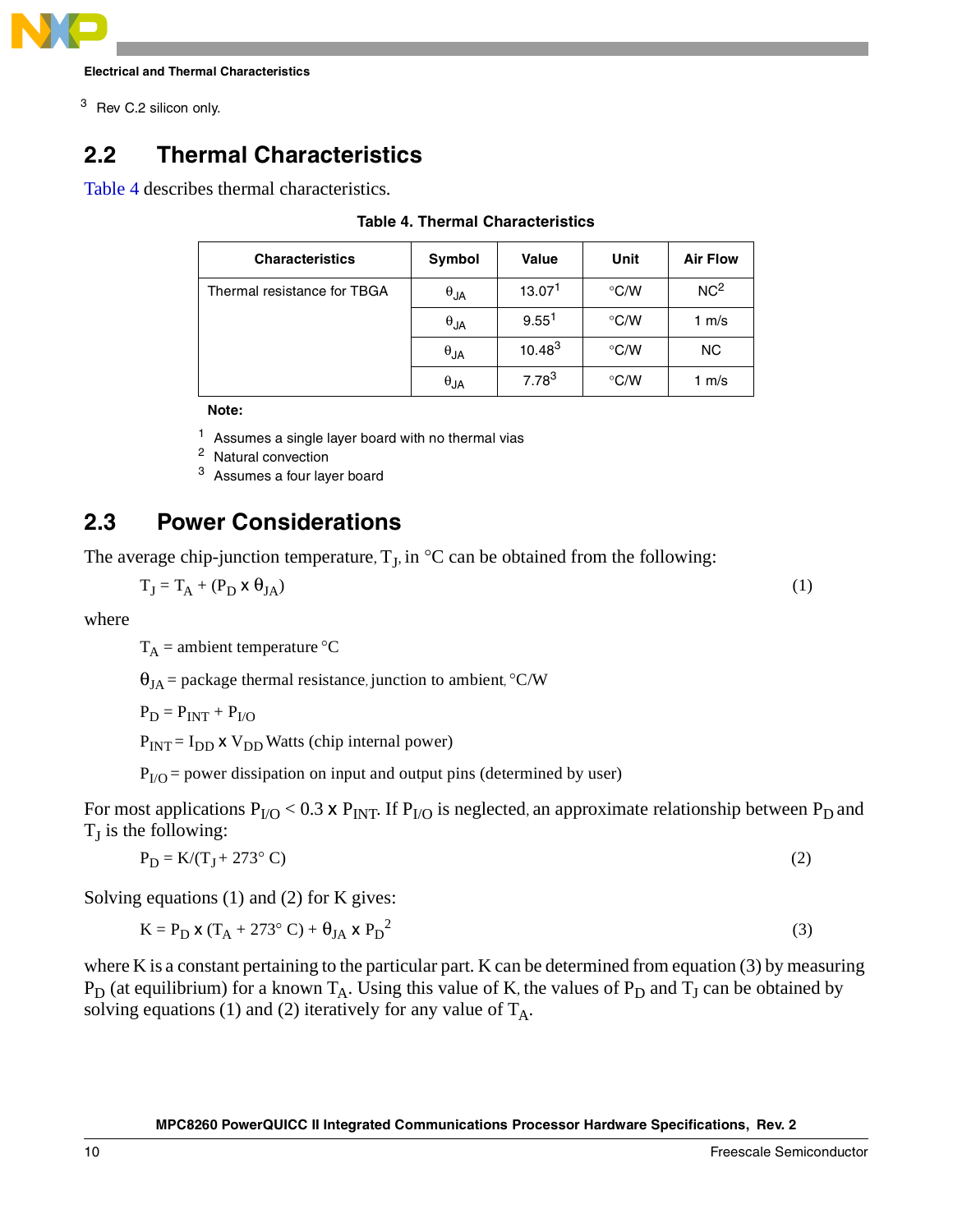

# **2.3.1 Layout Practices**

Each  $V_{CC}$  pin should be provided with a low-impedance path to the board's power supply. Each ground pin should likewise be provided with a low-impedance path to ground. The power supply pins drive distinct groups of logic on chip. The  $V_{CC}$  power supply should be bypassed to ground using at least four 0.1 µF by-pass capacitors located as close as possible to the four sides of the package. The capacitor leads and associated printed circuit traces connecting to chip  $V_{CC}$  and ground should be kept to less than half an inch per capacitor lead. A four-layer board is recommended, employing two inner layers as  $V_{CC}$  and GND planes.

All output pins on the MPC8260 have fast rise and fall times. Printed circuit (PC) trace interconnection length should be minimized in order to minimize overdamped conditions and reflections caused by these fast output switching times. This recommendation particularly applies to the address and data buses. Maximum PC trace lengths of six inches are recommended. Capacitance calculations should consider all device loads as well as parasitic capacitances due to the PC traces. Attention to proper PCB layout and bypassing becomes especially critical in systems with higher capacitive loads because these loads create higher transient currents in the  $V_{CC}$  and GND circuits. Pull up all unused inputs or signals that will be inputs during reset. Special care should be taken to minimize the noise levels on the PLL supply pins.

[Table 5](#page-10-0) provides preliminary, estimated power dissipation for various configurations. Note that suitable thermal management is required for conditions above  $P_D = 3W$  (when the ambient temperature is 70° C or greater) to ensure the junction temperature does not exceed the maximum specified value. Also note that the I/O power should be included when determining whether to use a heat sink.

<span id="page-10-0"></span>

|                     |                                 |                                 |                     | $P_{INT} (W)^2$     |             |      |      |      |           |
|---------------------|---------------------------------|---------------------------------|---------------------|---------------------|-------------|------|------|------|-----------|
| <b>Bus</b><br>(MHz) | <b>CPM</b><br><b>Multiplier</b> | <b>CPU</b><br><b>Multiplier</b> | <b>CPM</b><br>(MHz) | <b>CPU</b><br>(MHz) | <b>Vddl</b> |      |      |      |           |
|                     |                                 |                                 |                     |                     | 2.4         | 2.5  | 2.6  | 2.7  | $2.8^{3}$ |
| 33.3                | 4                               | $\overline{4}$                  | 133.3               | 133.3               | 2.04        | 2.14 | 2.26 | 2.38 | 2.50      |
| 50.0                | 2                               | 3                               | 100                 | 150.0               | 2.21        | 2.30 | 2.45 | 2.59 | 2.69      |
| 66.7                | $\overline{c}$                  | 2.5                             | 133.3               | 166.7               | 2.47        | 2.62 | 2.74 | 2.88 | 3.02      |
| 66.7                | 2.5                             | 2.5                             | 166.7               | 166.7               | 2.57        | 2.69 | 2.83 | 2.98 | 3.12      |
| 66.7                | $\overline{c}$                  | 3                               | 133.3               | 200.0               | 2.81        | 2.95 | 3.12 | 3.29 | 3.43      |
| 66.7                | 2.5                             | 3                               | 166.7               | 200.0               | 2.88        | 3.05 | 3.22 | 3.38 | 3.55      |
| 50.0                | 3                               | 4                               | 150                 | 200.0               | 2.83        | 3.00 | 3.14 | 3.31 | 3.48      |

**Table 5. Estimated Power Dissipation for Various Configurations<sup>1</sup>**

### **Note:**

<sup>1</sup> Test temperature = room temperature (25 $^{\circ}$  C)

<sup>2</sup> P<sub>INT</sub> =  $I_{DD}$  x V<sub>DD</sub> Watts

 $3\,$  2.8 Vddl does not apply to HiP3 Rev C silicon.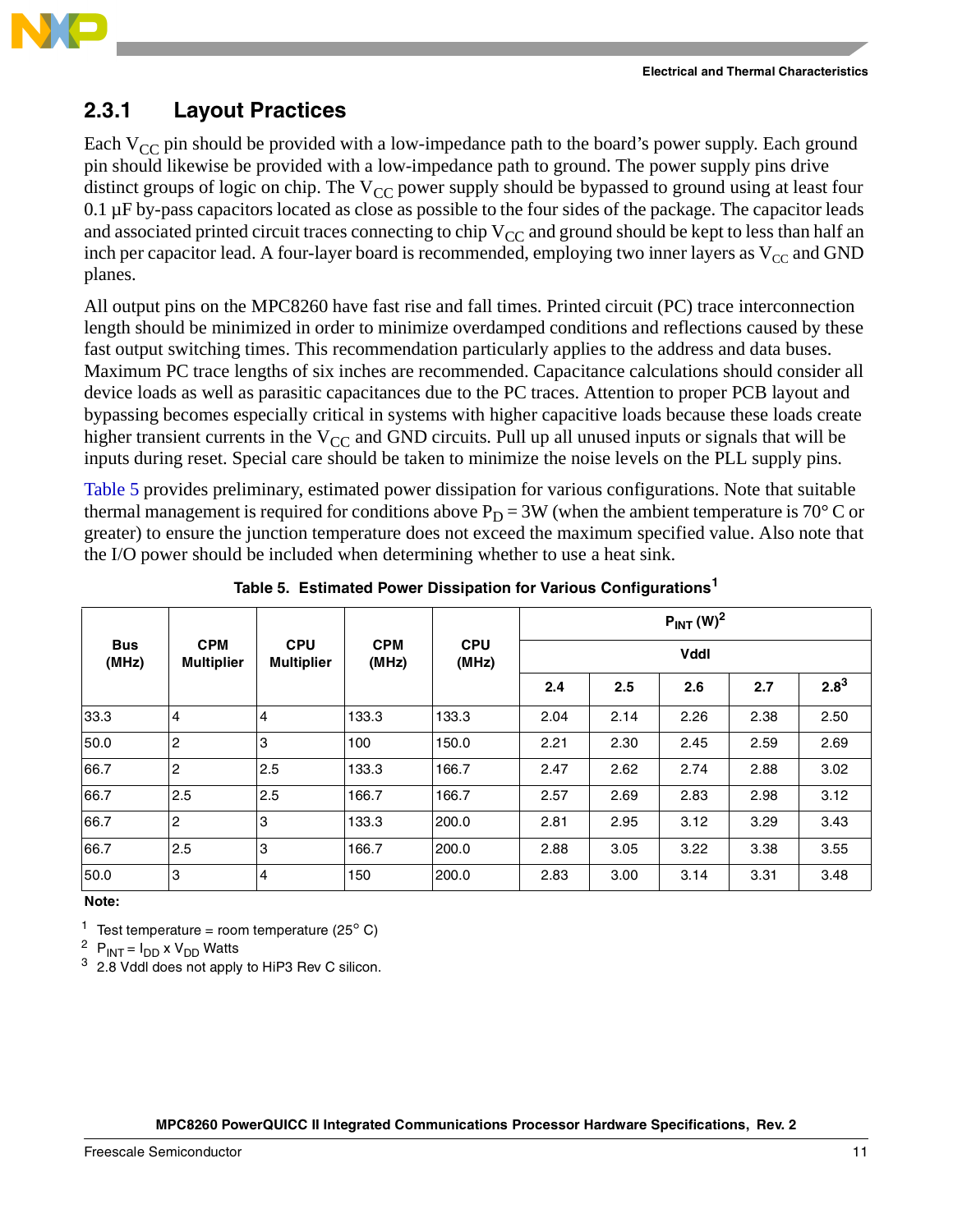

# **2.4 AC Electrical Characteristics**

<span id="page-11-0"></span>The following sections include illustrations and tables of clock diagrams, signals, and CPM outputs and inputs for the 66 MHz MPC8260 device. Note that AC timings are based on a 50-p*f* load. Typical output buffer impedances are shown in [Table 6.](#page-11-0)

| Typical Impedance $(\Omega)$ |
|------------------------------|
| 40                           |
| 40                           |
| 40                           |
| 46                           |
|                              |

|  |  | Table 6. Output Buffer Impedances <sup>1</sup> |
|--|--|------------------------------------------------|
|  |  |                                                |

**Note:** 

 $1$  These are typical values at 65 $^{\circ}$  C. The impedance may vary by ±25% with process and temperature.

## [Table 7](#page-11-1) lists CPM output characteristics.

|  | Table 7. AC Characteristics for CPM Outputs <sup>1</sup> |
|--|----------------------------------------------------------|
|  |                                                          |

<span id="page-11-1"></span>

| <b>Spec Number</b> |       | <b>Characteristic</b>                            | Max Delay (ns) | Min Delay (ns) |
|--------------------|-------|--------------------------------------------------|----------------|----------------|
| Max                | Min   |                                                  | <b>66 MHz</b>  | <b>66 MHz</b>  |
| sp36a              | sp37a | FCC outputs—internal clock (NMSI)                | 6              |                |
| sp36b              | sp37b | FCC outputs-external clock (NMSI)                | 14             | 2              |
| sp40               | SD41  | TDM outputs/SI                                   | 25             | 5              |
| sp38a              | sp39a | SCC/SMC/SPI/I2C outputs-internal clock (NMSI)    | 19             |                |
| sp38b              | sp39b | Ex_SCC/SMC/SPI/I2C outputs—external clock (NMSI) | 19             | 2              |
| sp42               | sp43  | PIO/TIMER/IDMA outputs                           | 14             |                |

**Note:** 

 $<sup>1</sup>$  Output specifications are measured from the 50% level of the rising edge of CLKIN to the 50% level of the signal. Timings are</sup> measured at the pin.

[Table 8](#page-12-0) lists CPM input characteristics.

## **NOTE: Rise/Fall Time on CPM Input Pins**

It is recommended that the rise/fall time on CPM input pins should not exceed 5 ns. This should be enforced especially on clock signals. Rise time refers to signal transitions from 10% to 90% of VCC; fall time refers to transitions from 90% to 10% of VCC.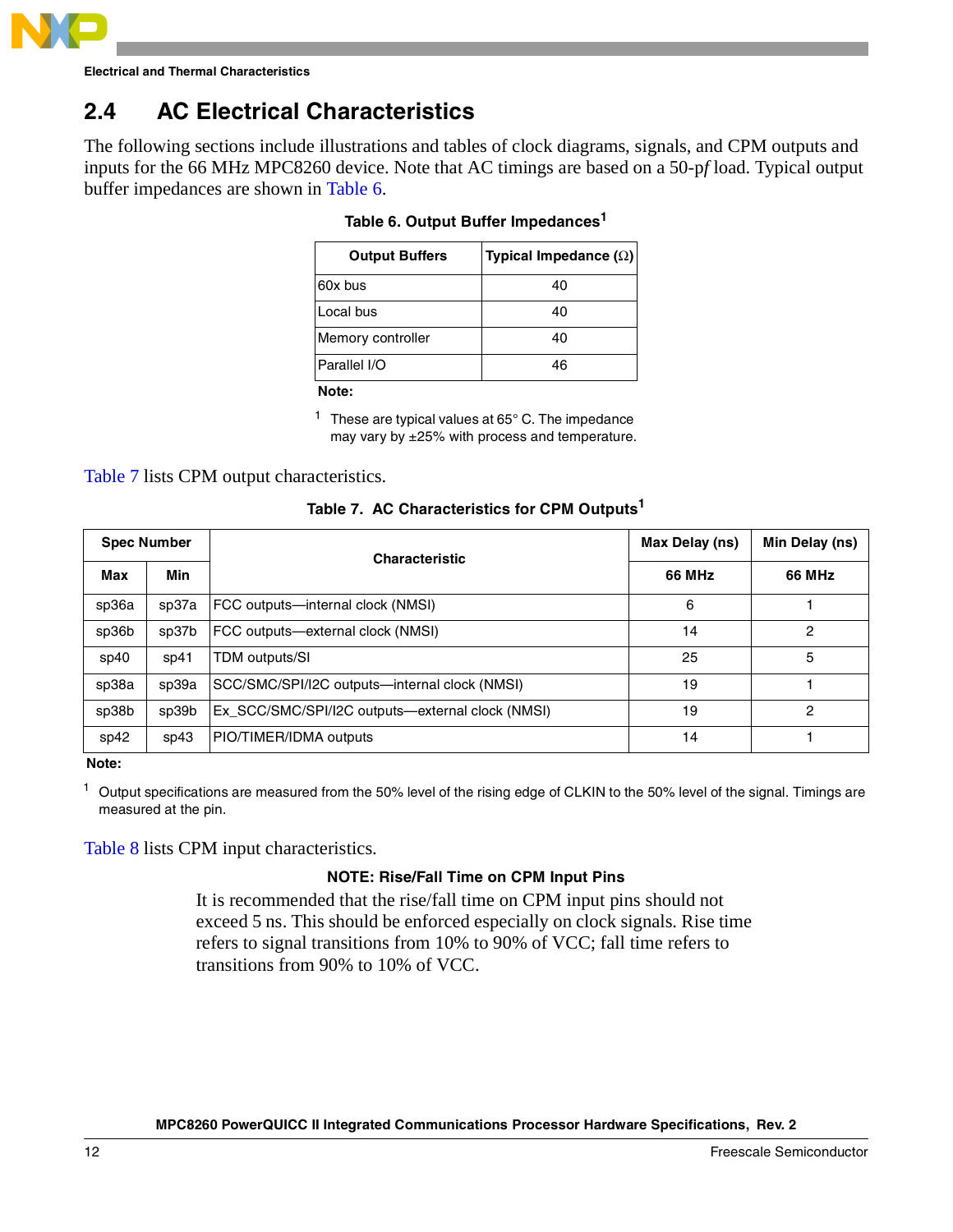

<span id="page-12-0"></span>

| <b>Spec Number</b> |             | <b>Characteristic</b>                        | Setup (ns)    | Hold (ns)     |
|--------------------|-------------|----------------------------------------------|---------------|---------------|
| Setup              | <b>Hold</b> |                                              | <b>66 MHz</b> | <b>66 MHz</b> |
| sp16a              | sp17a       | FCC inputs—internal clock (NMSI)             | 10            |               |
| sp16b              | sp17b       | FCC inputs-external clock (NMSI)             | 3             | 3             |
| sp20               | sp21        | TDM inputs/SI                                | 15            | 12            |
| sp18a              | sp19a       | SCC/SMC/SPI/I2C inputs-internal clock (NMSI) | 20            | 0             |
| sp18b              | sp19b       | SCC/SMC/SPI/I2C inputs-external clock (NMSI) | 5             | 5             |
| sp22               | sp23        | PIO/TIMER/IDMA inputs                        | 10            | 3             |

### **Table 8. AC Characteristics for CPM Inputs<sup>1</sup>**

**Note:** 

<sup>1</sup> Input specifications are measured from the 50% level of the signal to the 50% level of the rising edge of CLKIN. Timings are measured at the pin.

Note that although the specifications generally reference the rising edge of the clock, the following AC timing diagrams also apply when the falling edge is the active edge.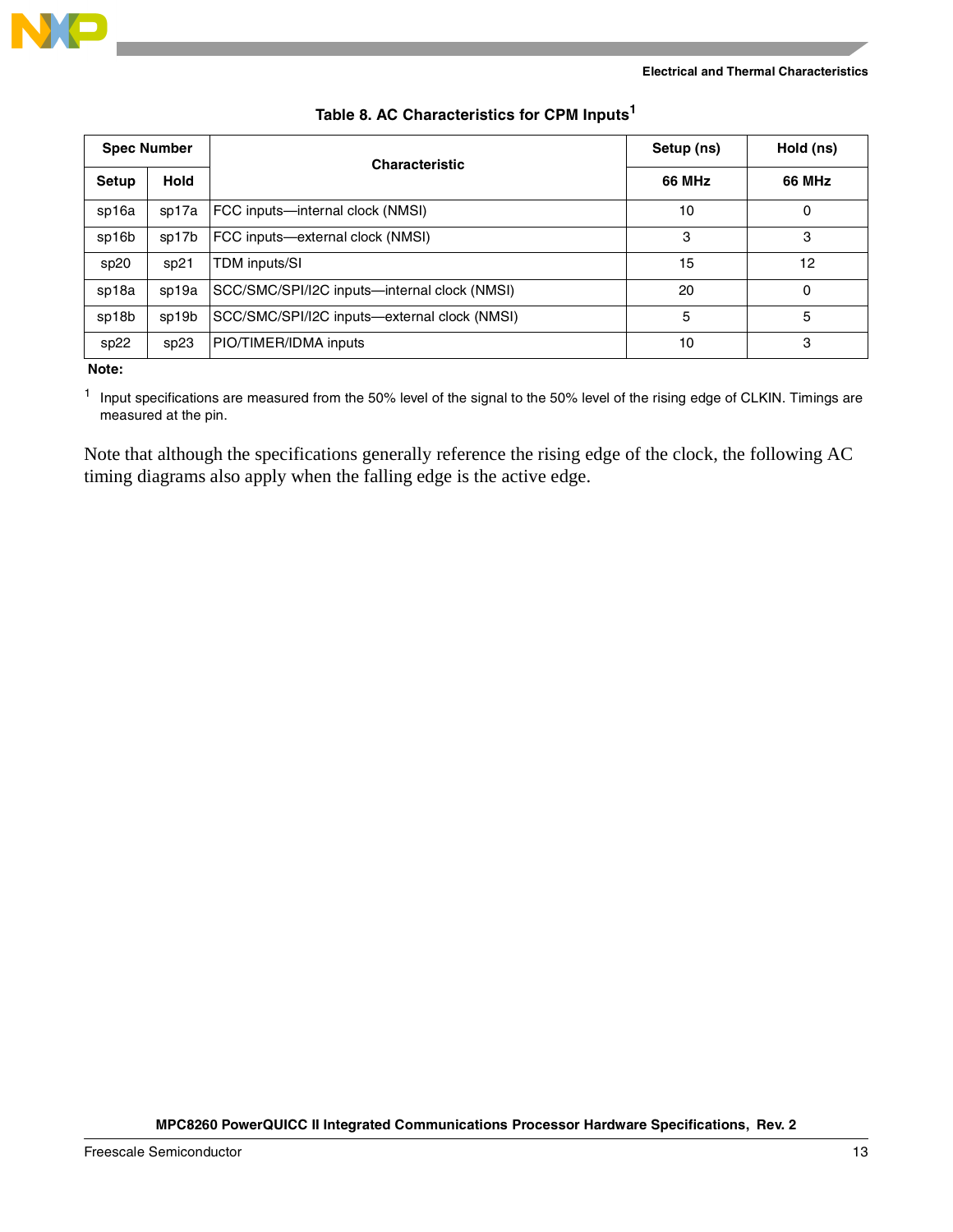

[Figure 3](#page-13-0) shows the FCC external clock.



**Figure 3. FCC External Clock Diagram** 

<span id="page-13-0"></span>[Figure 4](#page-13-1) shows the FCC internal clock.



<span id="page-13-1"></span>**Figure 4. FCC Internal Clock Diagram**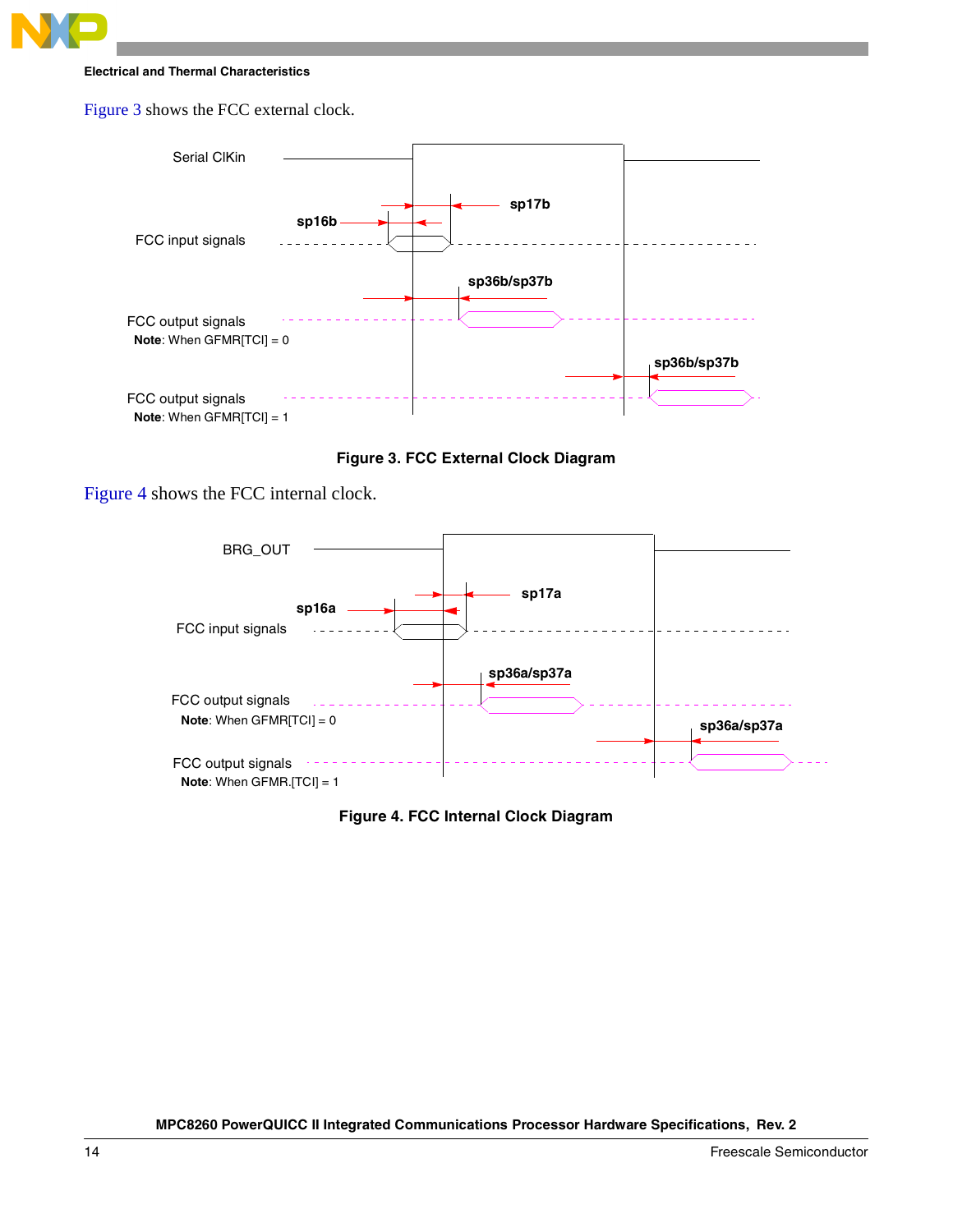

# [Figure 5](#page-14-0) shows the SCC/SMC/SPI/ $I^2C$  external clock.



**Note**: There are four possible timing conditions for SCC and SPI:

- 1. Input sampled on the rising edge and output driven on the rising edge (shown).
- 2. Input sampled on the rising edge and output driven on the falling edge.
- 3. Input sampled on the falling edge and output driven on the falling edge.
- 4. Input sampled on the falling edge and output driven on the rising edge.

### **Figure 5. SCC/SMC/SPI/I2C External Clock Diagram**

# <span id="page-14-0"></span>[Figure 6](#page-14-1) shows the SCC/SMC/SPI/ $I^2C$  internal clock.



**Note**: There are four possible timing conditions for SCC and SPI:

- 1. Input sampled on the rising edge and output driven on the rising edge (shown).
- 2. Input sampled on the rising edge and output driven on the falling edge.
- 3. Input sampled on the falling edge and output driven on the falling edge.
- <span id="page-14-1"></span>4. Input sampled on the falling edge and output driven on the rising edge.

## **Figure 6. SCC/SMC/SPI/I2C Internal Clock Diagram**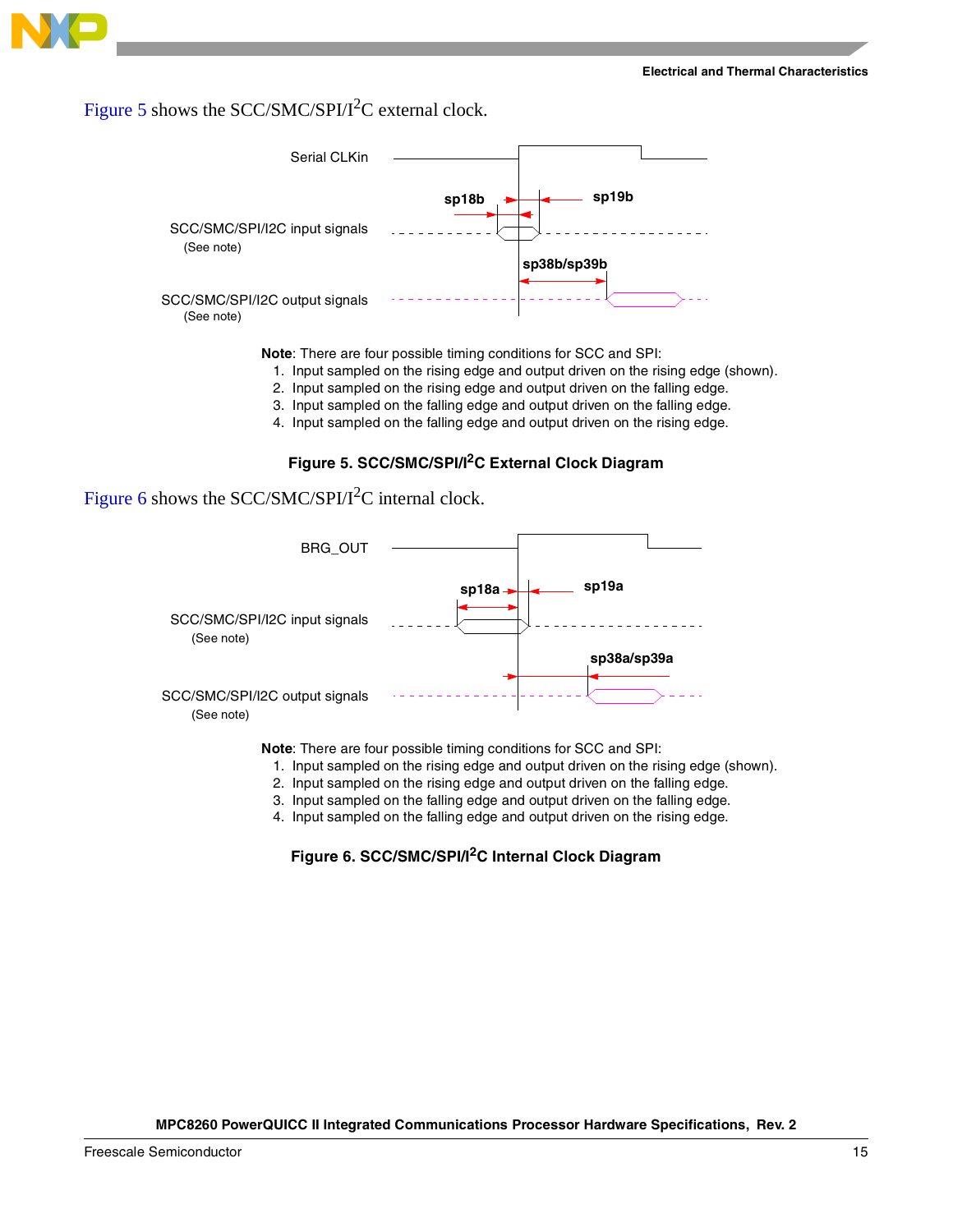

[Figure 7](#page-15-0) shows PIO, timer, and DMA signals.



**Note**: TGATE is asserted on the rising edge of the clock; it is deasserted on the falling edge.

### **Figure 7. PIO, Timer, and DMA Signal Diagram**

## <span id="page-15-0"></span>[Table 9](#page-15-1) lists SIU input characteristics.

| Table 9. AC Characteristics for SIU Inputs <sup>1</sup> |
|---------------------------------------------------------|
|---------------------------------------------------------|

<span id="page-15-1"></span>

| <b>Spec Number</b> |      | <b>Characteristic</b>            | Setup (ns) | Hold (ns)     |
|--------------------|------|----------------------------------|------------|---------------|
| Setup              | Hold |                                  | 66 MHz     | <b>66 MHz</b> |
| sp11               | sp10 | AACK/ARTRY/TA/TS/TEA/DBG/BG/BR   | 6          |               |
| sp12               | sp10 | l Data bus in normal mode        | 5          |               |
| sp13               | sp10 | Data bus in ECC and PARITY modes | 8          |               |
| sp14               | sp10 | DP pins                          | 8          |               |
| sp14               | sp10 | All other pins                   | 5          |               |

**Note:** 

<sup>1</sup> Input specifications are measured from the 50% level of the signal to the 50% level of the rising edge of CLKIN. Timings are measured at the pin.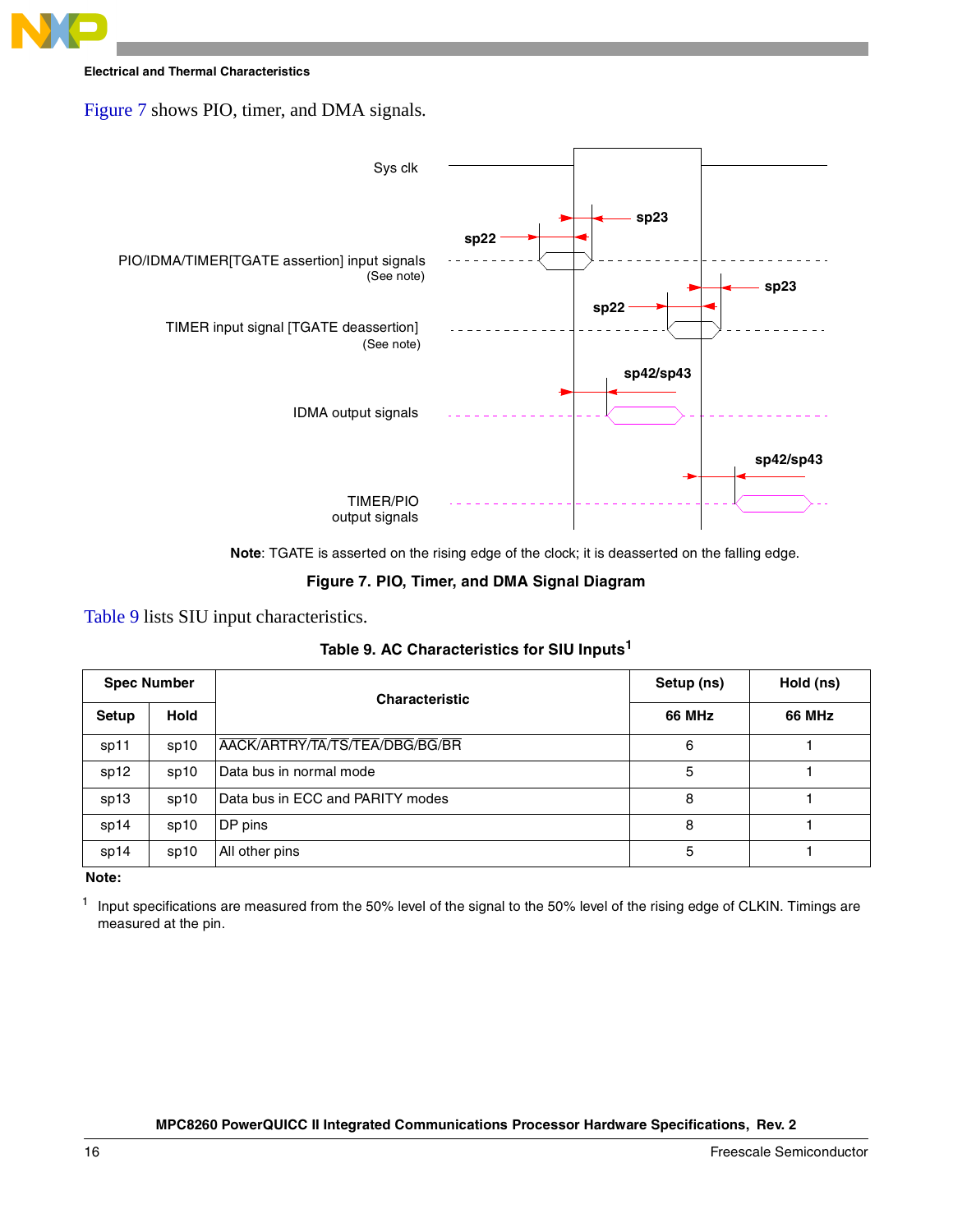

[Table 10](#page-16-0) lists SIU output characteristics.

<span id="page-16-0"></span>

| <b>Spec Number</b> |      | <b>Characteristic</b>        | Max Delay (ns) | Min Delay (ns) |
|--------------------|------|------------------------------|----------------|----------------|
| Max                | Min  |                              | <b>66 MHz</b>  | <b>66 MHz</b>  |
| sp31               | sp30 | PSDVAL/TEA/TA                | 10             | 0.5            |
| sp32               | sp30 | ADD/ADD_atr./BADDR/CI/GBL/WT | 8              | 0.5            |
| sp33a              | sp30 | Data bus                     | 8              | 0.5            |
| sp33b              | sp30 | <b>DP</b>                    | 12             | 0.5            |
| sp34               | sp30 | memc signals/ALE             | 6              | 0.5            |
| sp35               | sp30 | all other signals            | 7.5            | 0.5            |

### **Table 10. AC Characteristics for SIU Outputs<sup>1</sup>**

**Note:** 

<sup>1</sup> Output specifications are measured from the 50% level of the rising edge of CLKIN to the 50% level of the signal. Timings are measured at the pin.

## **NOTE**

Activating data pipelining (setting BR*x*[DR] in the memory controller) improves the AC timing. When data pipelining is activated, sp12 can be used for data bus setup even when ECC or PARITY are used. Also, sp33a can be used as the AC specification for DP signals.

[Figure 8](#page-16-1) shows TDM input and output signals.



**Note**: There are four possible TDM timing conditions:

- 1. Input sampled on the rising edge and output driven on the rising edge (shown).
- 2. Input sampled on the rising edge and output driven on the falling edge.
- 3. Input sampled on the falling edge and output driven on the falling edge.
- <span id="page-16-1"></span>4. Input sampled on the falling edge and output driven on the rising edge.

**Figure 8. TDM Signal Diagram**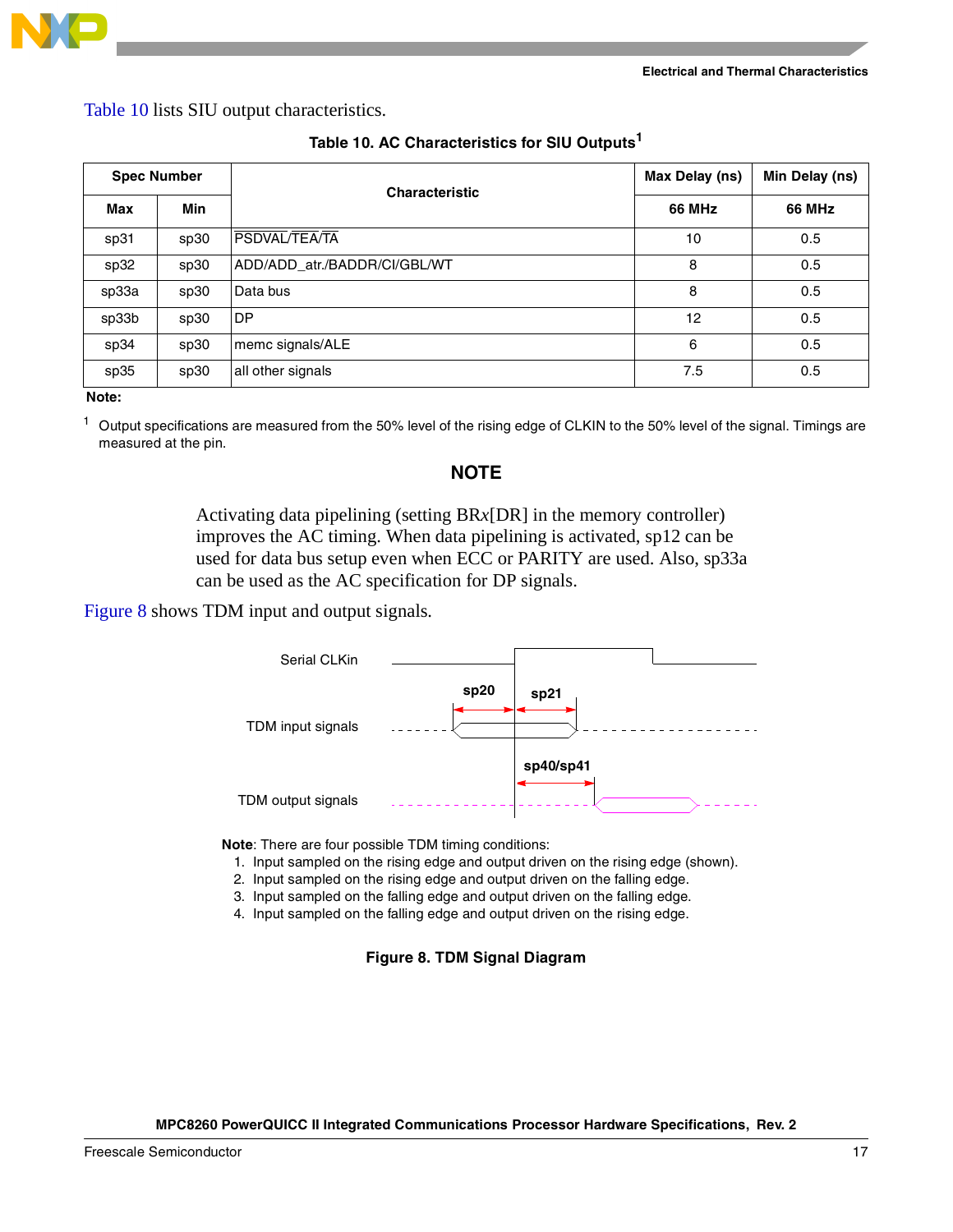

[Figure 9](#page-17-0) shows the interaction of several bus signals.



**Figure 9. Bus Signals**

<span id="page-17-0"></span>[Figure 10](#page-17-1) shows signal behavior for all parity modes (including ECC, RMW parity, and standard parity).

<span id="page-17-1"></span>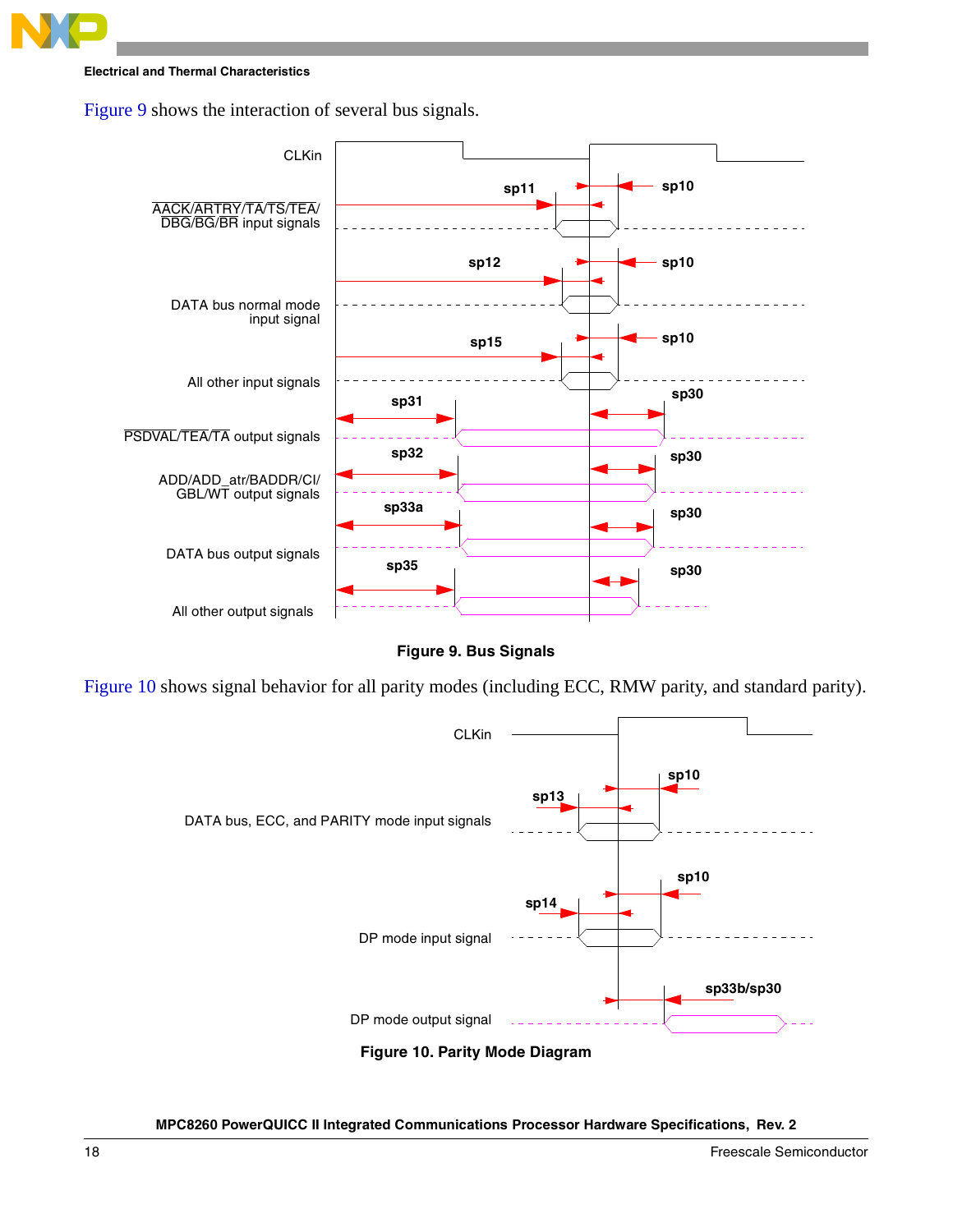

[Figure 11](#page-18-0) shows signal behavior in MEMC mode.



**Figure 11. MEMC Mode Diagram**

### **NOTE**

<span id="page-18-0"></span>Generally, all MPC8260 bus and system output signals are driven from the rising edge of the input clock (CLKin). Memory controller signals, however, trigger on four points within a CLKin cycle. Each cycle is divided by four internal ticks: T1, T2, T3, and T4. T1 always occurs at the rising edge, and T3 at the falling edge, of CLKin. However, the spacing of T2 and T4 depends on the PLL clock ratio selected, as shown in [Table 11.](#page-18-1)

<span id="page-18-1"></span>

| <b>PLL Clock Ratio</b>  | Tick Spacing (T1 Occurs at the Rising Edge of CLKin) |           |             |  |  |
|-------------------------|------------------------------------------------------|-----------|-------------|--|--|
|                         | Т2                                                   | T3        | Т4          |  |  |
| 1:2, 1:3, 1:4, 1:5, 1:6 | 1/4 CLKin                                            | 1/2 CLKin | 3/4 CLKin   |  |  |
| 1:2.5                   | 3/10 CLKin                                           | 1/2 CLKin | 8/10 CLKin  |  |  |
| 1:3.5                   | 4/14 CLKin                                           | 1/2 CLKin | 11/14 CLKin |  |  |

[Figure 12](#page-18-2) is a graphical representation of [Table 11](#page-18-1).



<span id="page-18-2"></span>**Figure 12. Internal Tick Spacing for Memory Controller Signals**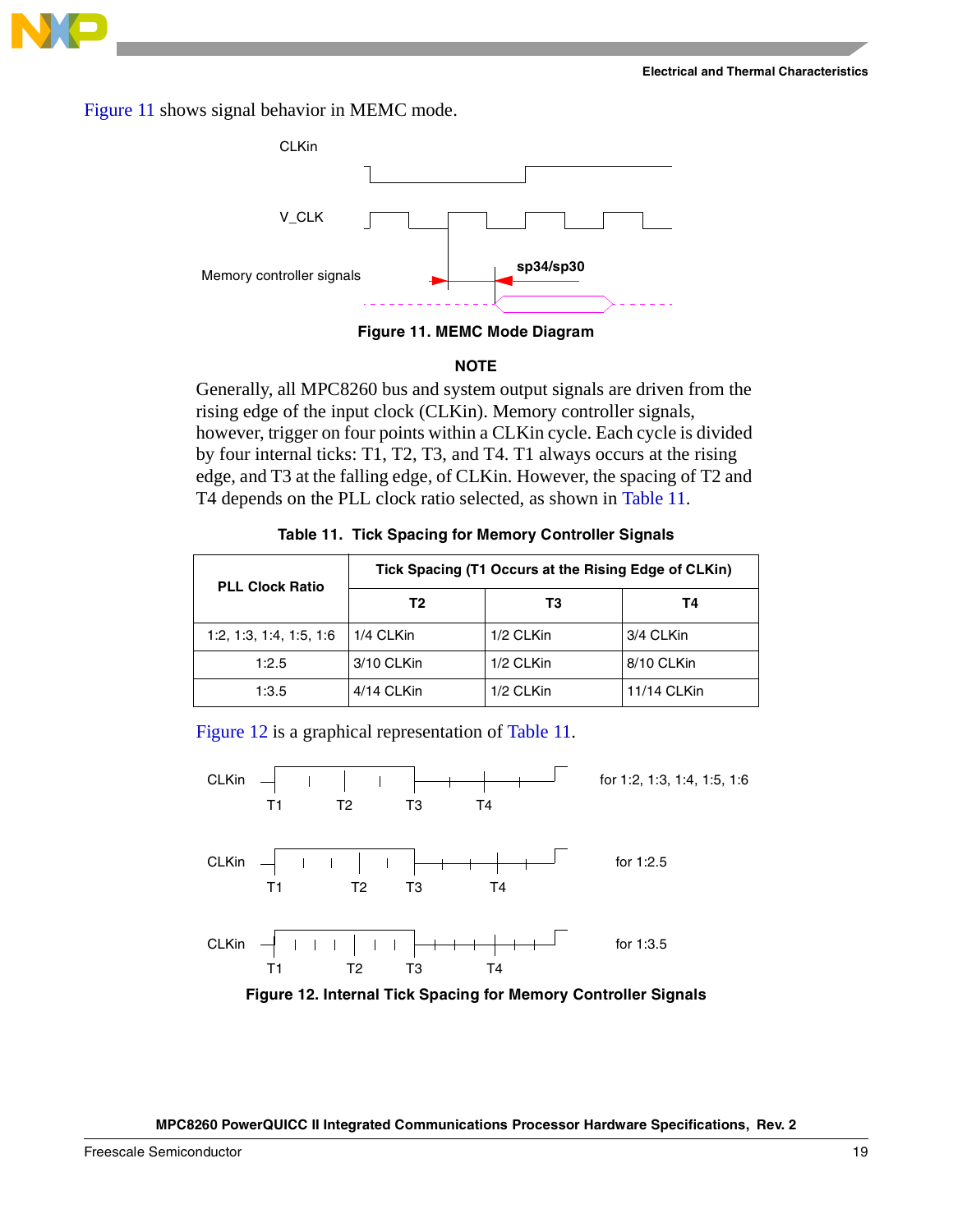

## **NOTE**

The UPM machine outputs change on the internal tick determined by the memory controller programming; the AC specifications are relative to the internal tick. Note that SDRAM and GPCM machine outputs change on CLKin's rising edge.

# <span id="page-19-0"></span>**3 Clock Configuration Modes**

To configure the main PLL multiplication factor and the core, CPM, and 60x bus frequencies, the MODCK[1–3] pins are sampled while HRESET is asserted. [Table 12](#page-19-1) shows the eight basic configuration modes. Another 49 modes are available by using the configuration pin ( $\overline{RSTCONF}$ ) and driving four pins on the data bus.

## **NOTE**

Clock configurations change only after POR is asserted.

# **3.1 Local Bus Mode**

[Table 12](#page-19-1) describes default clock modes for the MPC8260.

<span id="page-19-1"></span>

| $MODCK[1-3]$ | <b>Input Clock</b><br><b>Frequency</b> | <b>CPM Multiplication</b><br><b>Factor</b> | <b>CPM</b><br><b>Frequency</b> | <b>Core Multiplication Factor</b> | <b>Core Frequency</b> |
|--------------|----------------------------------------|--------------------------------------------|--------------------------------|-----------------------------------|-----------------------|
| 000          | 33 MHz                                 | 3                                          | 100 MHz                        | 4                                 | 133 MHz               |
| 001          | 33 MHz                                 | 3                                          | 100 MHz                        | 5                                 | 166 MHz               |
| 010          | 33 MHz                                 | 4                                          | 133 MHz                        | 4                                 | 133 MHz               |
| 011          | 33 MHz                                 | 4                                          | 133 MHz                        | 5                                 | 166 MHz               |
| 100          | 66 MHz                                 | 2                                          | 133 MHz                        | 2.5                               | 166 MHz               |
| 101          | 66 MHz                                 | $\overline{c}$                             | 133 MHz                        | 3                                 | 200 MHz               |
| 110          | 66 MHz                                 | 2.5                                        | 166 MHz                        | 2.5                               | 166 MHz               |
| 111          | 66 MHz                                 | 2.5                                        | 166 MHz                        | 3                                 | 200 MHz               |

**Table 12. Clock Default Modes**

[Table 13](#page-19-2) describes all possible clock configurations when using the hard reset configuration sequence. Note also that basic modes are shown in boldface type.

**Table 13. Clock Configuration Modes<sup>1</sup>**

<span id="page-19-2"></span>

| MODCK_H-MODCK[1-3] | <b>Input Clock</b><br>Frequency <sup>2,3,4</sup> | <b>CPM Multiplication</b><br>Factor <sup>2, 5</sup> | <b>CPM</b><br>Frequency <sup>2</sup> | <b>Core Multiplication</b><br>Factor <sup>2, 6</sup> | Core<br>Frequency <sup>2</sup> |
|--------------------|--------------------------------------------------|-----------------------------------------------------|--------------------------------------|------------------------------------------------------|--------------------------------|
| 0001 000           | 33 MHz                                           | 2                                                   | 66 MHz                               | 4                                                    | 133 MHz                        |
| 0001 001           | 33 MHz                                           | 2                                                   | 66 MHz                               | 5                                                    | 166 MHz                        |
| 0001 010           | 33 MHz                                           | 2                                                   | 66 MHz                               | 6                                                    | 200 MHz                        |
| 0001 011           | 33 MHz                                           | 2                                                   | 66 MHz                               |                                                      | 233 MHz                        |
| 0001 100           | 33 MHz                                           | 2                                                   | 66 MHz                               | 8                                                    | 266 MHz                        |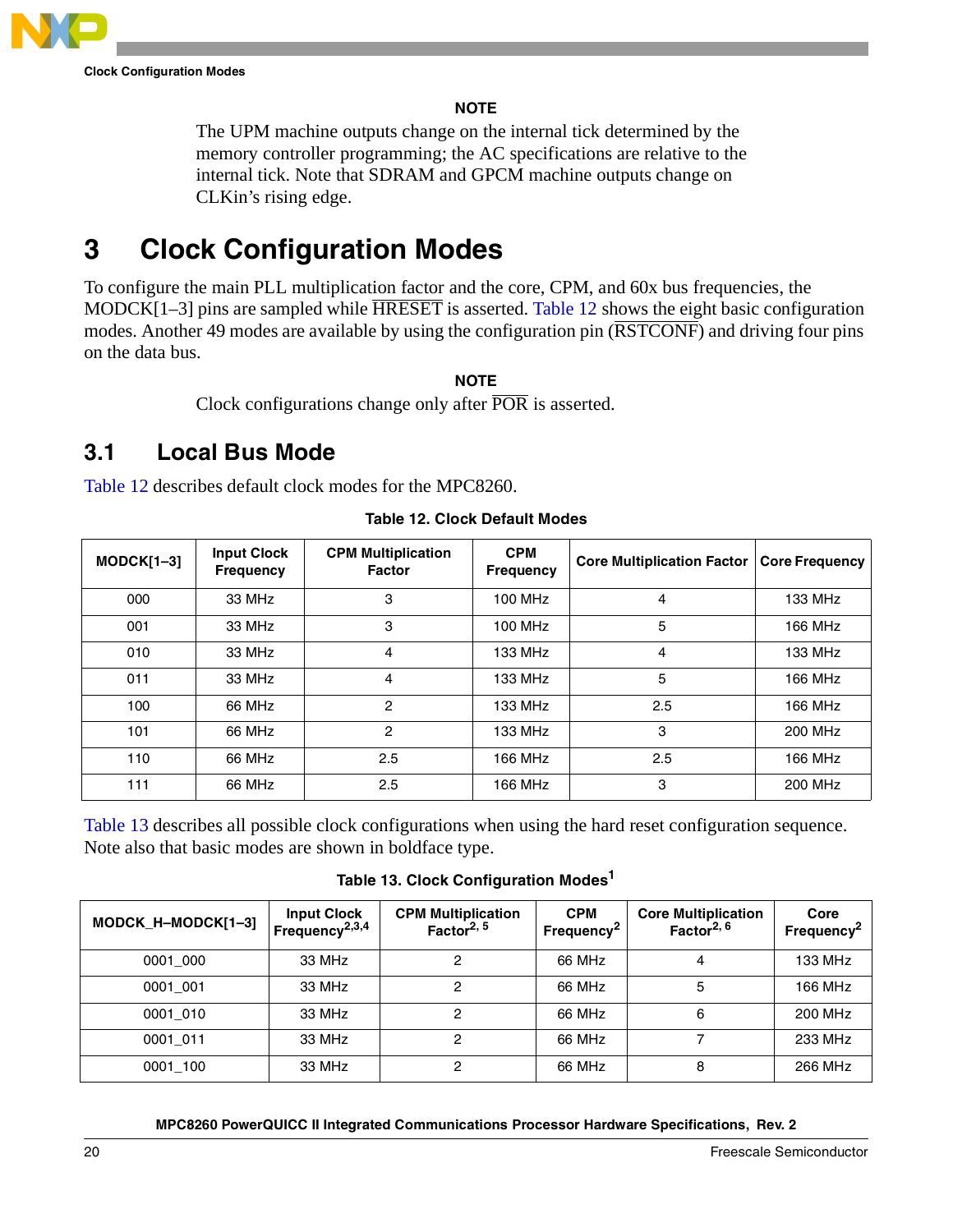

| MODCK_H-MODCK[1-3] | <b>Input Clock</b><br>Frequency <sup>2,3,4</sup> | <b>CPM Multiplication</b><br>Factor <sup>2, 5</sup> | <b>CPM</b><br>Frequency <sup>2</sup> | <b>Core Multiplication</b><br>Factor <sup>2, 6</sup> | Core<br>Frequency <sup>2</sup> |
|--------------------|--------------------------------------------------|-----------------------------------------------------|--------------------------------------|------------------------------------------------------|--------------------------------|
|                    |                                                  |                                                     |                                      |                                                      |                                |
| 0001_101           | <b>33 MHz</b>                                    | $\mathbf 3$                                         | <b>100 MHz</b>                       | $\overline{4}$                                       | <b>133 MHz</b>                 |
| 0001_110           | <b>33 MHz</b>                                    | 3                                                   | <b>100 MHz</b>                       | 5                                                    | <b>166 MHz</b>                 |
| 0001_111           | 33 MHz                                           | $\mathsf 3$                                         | 100 MHz                              | 6                                                    | <b>200 MHz</b>                 |
| 0010_000           | 33 MHz                                           | $\ensuremath{\mathsf{3}}$                           | <b>100 MHz</b>                       | $\overline{7}$                                       | 233 MHz                        |
| 0010_001           | 33 MHz                                           | $\ensuremath{\mathsf{3}}$                           | <b>100 MHz</b>                       | 8                                                    | 266 MHz                        |
|                    |                                                  |                                                     |                                      |                                                      |                                |
| 0010_010           | <b>33 MHz</b>                                    | 4                                                   | <b>133 MHz</b>                       | $\overline{\mathbf{4}}$                              | <b>133 MHz</b>                 |
| 0010_011           | <b>33 MHz</b>                                    | 4                                                   | <b>133 MHz</b>                       | 5                                                    | <b>166 MHz</b>                 |
| 0010_100           | 33 MHz                                           | $\overline{4}$                                      | 133 MHz                              | 6                                                    | <b>200 MHz</b>                 |
| 0010_101           | 33 MHz                                           | $\overline{\mathbf{4}}$                             | 133 MHz                              | $\overline{7}$                                       | 233 MHz                        |
| 0010_110           | 33 MHz                                           | $\overline{4}$                                      | 133 MHz                              | 8                                                    | 266 MHz                        |
|                    |                                                  |                                                     |                                      |                                                      |                                |
| 0010_111           | 33 MHz                                           | 5                                                   | 166 MHz                              | $\overline{4}$                                       | 133 MHz                        |
| 0011_000           | 33 MHz                                           | 5                                                   | 166 MHz                              | 5                                                    | <b>166 MHz</b>                 |
| 0011_001           | 33 MHz                                           | 5                                                   | 166 MHz                              | 6                                                    | <b>200 MHz</b>                 |
| 0011_010           | 33 MHz                                           | 5                                                   | <b>166 MHz</b>                       | $\overline{7}$                                       | 233 MHz                        |
| 0011_011           | 33 MHz                                           | $\mathbf 5$                                         | <b>166 MHz</b>                       | 8                                                    | 266 MHz                        |
|                    |                                                  |                                                     |                                      |                                                      |                                |
| $0011_100$         | 33 MHz                                           | $\,6\,$                                             | <b>200 MHz</b>                       | $\overline{4}$                                       | 133 MHz                        |
| 0011_101           | 33 MHz                                           | $\,6\,$                                             | 200 MHz                              | 5                                                    | 166 MHz                        |
| 0011_110           | 33 MHz                                           | 6                                                   | <b>200 MHz</b>                       | 6                                                    | <b>200 MHz</b>                 |
| 0011_111           | 33 MHz                                           | $\,6\,$                                             | 200 MHz                              | $\overline{7}$                                       | 233 MHz                        |
| 0100_000           | 33 MHz                                           | $\,6\,$                                             | <b>200 MHz</b>                       | 8                                                    | 266 MHz                        |
|                    |                                                  |                                                     |                                      |                                                      |                                |
| 0100_001           |                                                  |                                                     | Reserved                             |                                                      |                                |
| 0100_010           |                                                  |                                                     |                                      |                                                      |                                |
| 0100_011           |                                                  |                                                     |                                      |                                                      |                                |
| 0100_100           |                                                  |                                                     |                                      |                                                      |                                |
| 0100_101           |                                                  |                                                     |                                      |                                                      |                                |
| 0100_110           |                                                  |                                                     |                                      |                                                      |                                |

# **Table 13. Clock Configuration Modes1 (continued)**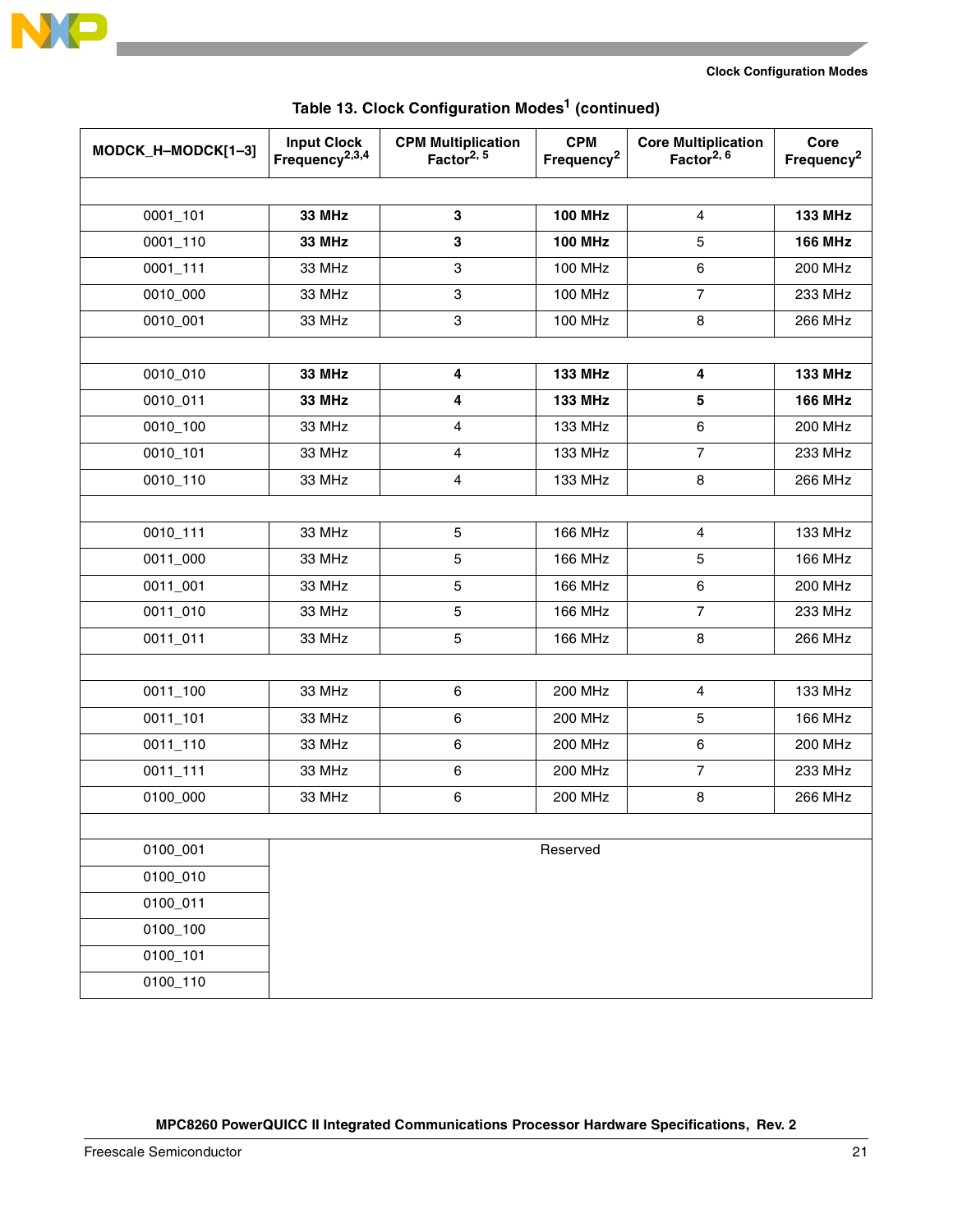

**Clock Configuration Modes**

| MODCK_H-MODCK[1-3] | <b>Input Clock</b><br>Frequency <sup>2,3,4</sup> | <b>CPM Multiplication</b><br>Factor <sup>2, 5</sup> | <b>CPM</b><br>Frequency <sup>2</sup> | <b>Core Multiplication</b><br>Factor <sup>2, 6</sup> | Core<br>Frequency <sup>2</sup> |
|--------------------|--------------------------------------------------|-----------------------------------------------------|--------------------------------------|------------------------------------------------------|--------------------------------|
| 0100_111           |                                                  |                                                     | Reserved                             |                                                      |                                |
| 0101_000           |                                                  |                                                     |                                      |                                                      |                                |
| 0101_001           |                                                  |                                                     |                                      |                                                      |                                |
| 0101_010           |                                                  |                                                     |                                      |                                                      |                                |
| 0101_011           |                                                  |                                                     |                                      |                                                      |                                |
| 0101_100           |                                                  |                                                     |                                      |                                                      |                                |
| 0101_101           | 66 MHz                                           | $\overline{c}$                                      | 133 MHz                              | $\overline{c}$                                       | 133 MHz                        |
| 0101_110           | <b>66 MHz</b>                                    | $\mathbf 2$                                         | <b>133 MHz</b>                       | 2.5                                                  | <b>166 MHz</b>                 |
| 0101_111           | <b>66 MHz</b>                                    | $\bf 2$                                             | <b>133 MHz</b>                       | 3                                                    | <b>200 MHz</b>                 |
| 0110_000           | 66 MHz                                           | $\boldsymbol{2}$                                    | 133 MHz                              | 3.5                                                  | 233 MHz                        |
| 0110_001           | 66 MHz                                           | $\overline{c}$                                      | 133 MHz                              | 4                                                    | 266 MHz                        |
| 0110_010           | 66 MHz                                           | $\overline{c}$                                      | 133 MHz                              | 4.5                                                  | 300 MHz                        |
|                    |                                                  |                                                     |                                      |                                                      |                                |
| 0110_011           | 66 MHz                                           | 2.5                                                 | <b>166 MHz</b>                       | $\overline{2}$                                       | 133 MHz                        |
| 0110_100           | <b>66 MHz</b>                                    | 2.5                                                 | <b>166 MHz</b>                       | 2.5                                                  | <b>166 MHz</b>                 |
| 0110_101           | <b>66 MHz</b>                                    | 2.5                                                 | <b>166 MHz</b>                       | $\mathbf 3$                                          | <b>200 MHz</b>                 |
| 0110_110           | 66 MHz                                           | 2.5                                                 | <b>166 MHz</b>                       | 3.5                                                  | 233 MHz                        |
| 0110_111           | 66 MHz                                           | 2.5                                                 | <b>166 MHz</b>                       | 4                                                    | 266 MHz                        |
| 0111_000           | 66 MHz                                           | 2.5                                                 | <b>166 MHz</b>                       | 4.5                                                  | 300 MHz                        |
|                    |                                                  |                                                     |                                      |                                                      |                                |
| 0111_001           | 66 MHz                                           | 3                                                   | 200 MHz                              | $\overline{c}$                                       | 133 MHz                        |
| 0111_010           | 66 MHz                                           | $\ensuremath{\mathsf{3}}$                           | <b>200 MHz</b>                       | 2.5                                                  | 166 MHz                        |
| 0111_011           | 66 MHz                                           | 3                                                   | <b>200 MHz</b>                       | 3                                                    | <b>200 MHz</b>                 |
| 0111_100           | 66 MHz                                           | 3                                                   | <b>200 MHz</b>                       | 3.5                                                  | 233 MHz                        |
| 0111_101           | 66 MHz                                           | 3                                                   | 200 MHz                              | $\overline{4}$                                       | 266 MHz                        |
| 0111_110           | 66 MHz                                           | 3                                                   | <b>200 MHz</b>                       | 4.5                                                  | 300 MHz                        |
|                    |                                                  |                                                     |                                      |                                                      |                                |
| 0111_111           | 66 MHz                                           | 3.5                                                 | 233 MHz                              | $\overline{c}$                                       | 133 MHz                        |
| 1000_000           | 66 MHz                                           | 3.5                                                 | 233 MHz                              | 2.5                                                  | 166 MHz                        |
| 1000_001           | 66 MHz                                           | 3.5                                                 | 233 MHz                              | 3                                                    | 200 MHz                        |
| 1000_010           | 66 MHz                                           | 3.5                                                 | 233 MHz                              | 3.5                                                  | 233 MHz                        |
| 1000_011           | 66 MHz                                           | 3.5                                                 | 233 MHz                              | $\overline{4}$                                       | 266 MHz                        |
| 1000_100           | 66 MHz                                           | 3.5                                                 | 233 MHz                              | 4.5                                                  | 300 MHz                        |

# **Table 13. Clock Configuration Modes1 (continued)**

**Note:**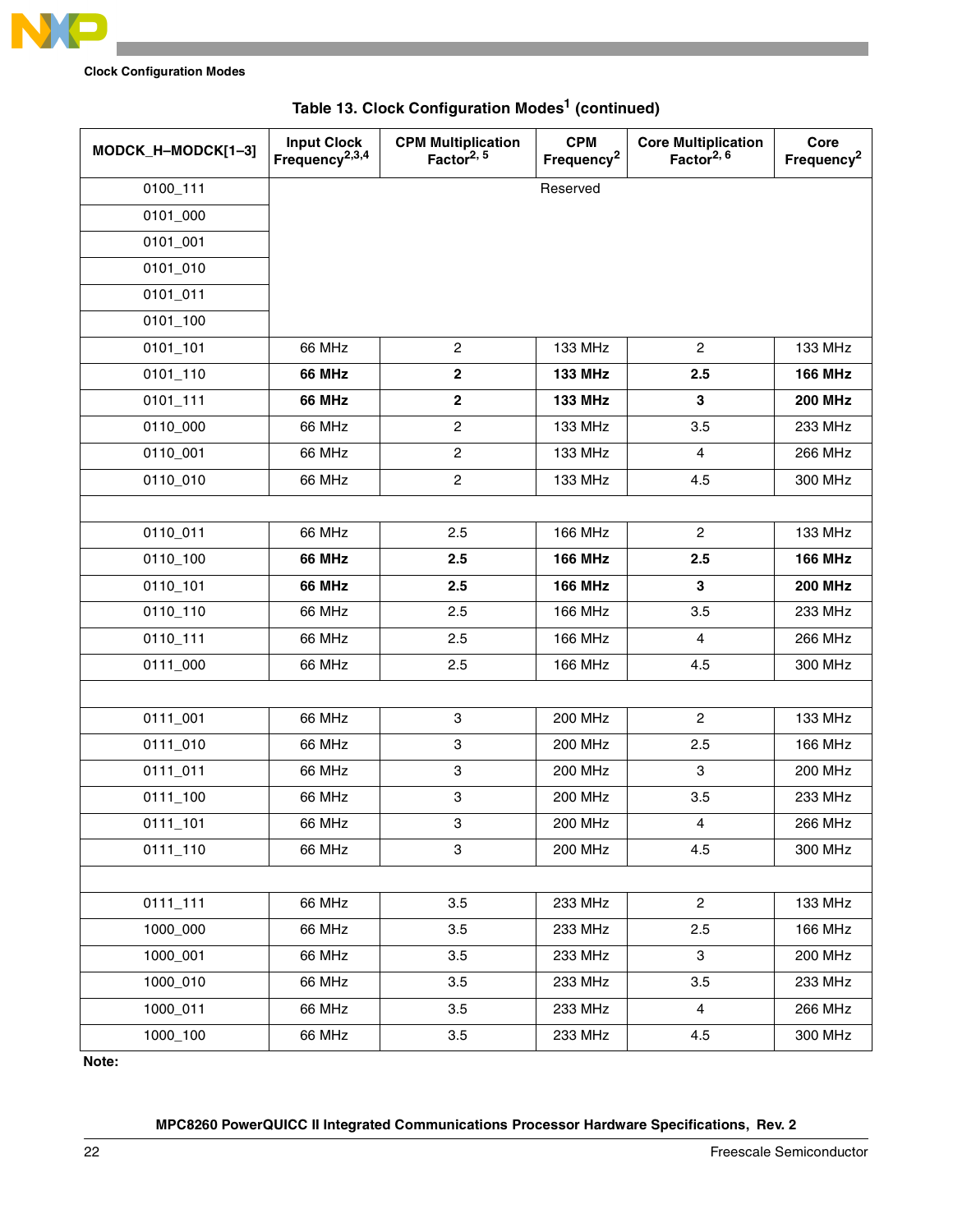

- <sup>1</sup> Because of speed dependencies, not all of the possible configurations in [Table 13](#page-19-2) are applicable.
- <sup>2</sup> The user should choose the input clock frequency and the multiplication factors such that the frequency of the CPU ranges between 133–200 and the CPM ranges between 50–166 MHz.
- <sup>3</sup> Input clock frequency is given only for the purpose of reference. User should set MODCK\_H–MODCK\_L so that the resulting configuration does not exceed the frequency rating of the user's part.
- <sup>4</sup> 60x and local bus frequency. Identical to CLKIN.
- $5$  CPM multiplication factor = CPM clock/bus clock
- <span id="page-22-0"></span> $6$  CPU multiplication factor = Core PLL multiplication factor

This section provides the pin assignments and pinout list for the MPC8260.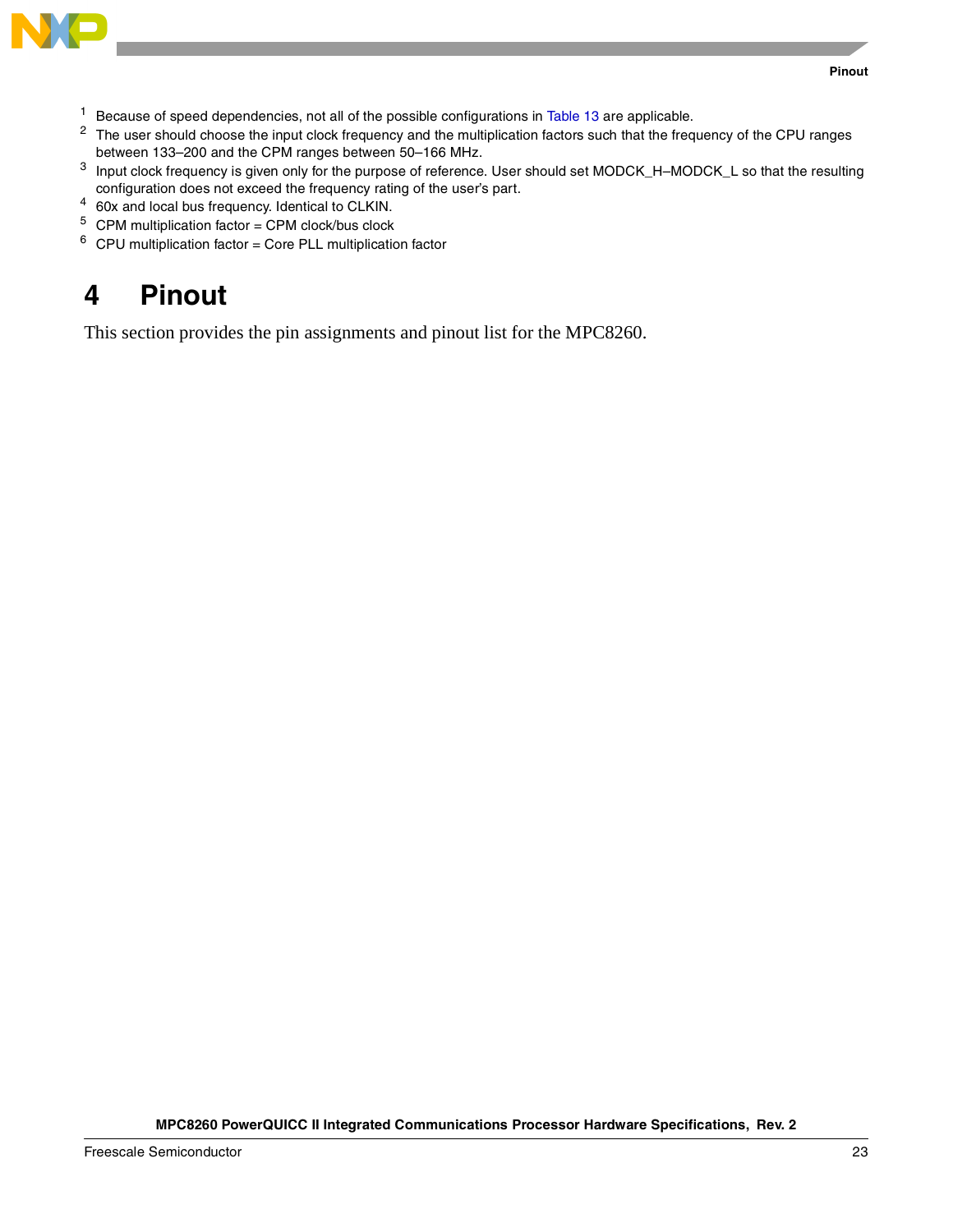

# **4.1 Pin Assignments**

[Figure 13](#page-23-0) shows the pinout of the MPC8260 480 TBGA package as viewed from the top surface.

<span id="page-23-0"></span>

**Figure 13. Pinout of the 480 TBGA Package as Viewed from the Top Surface**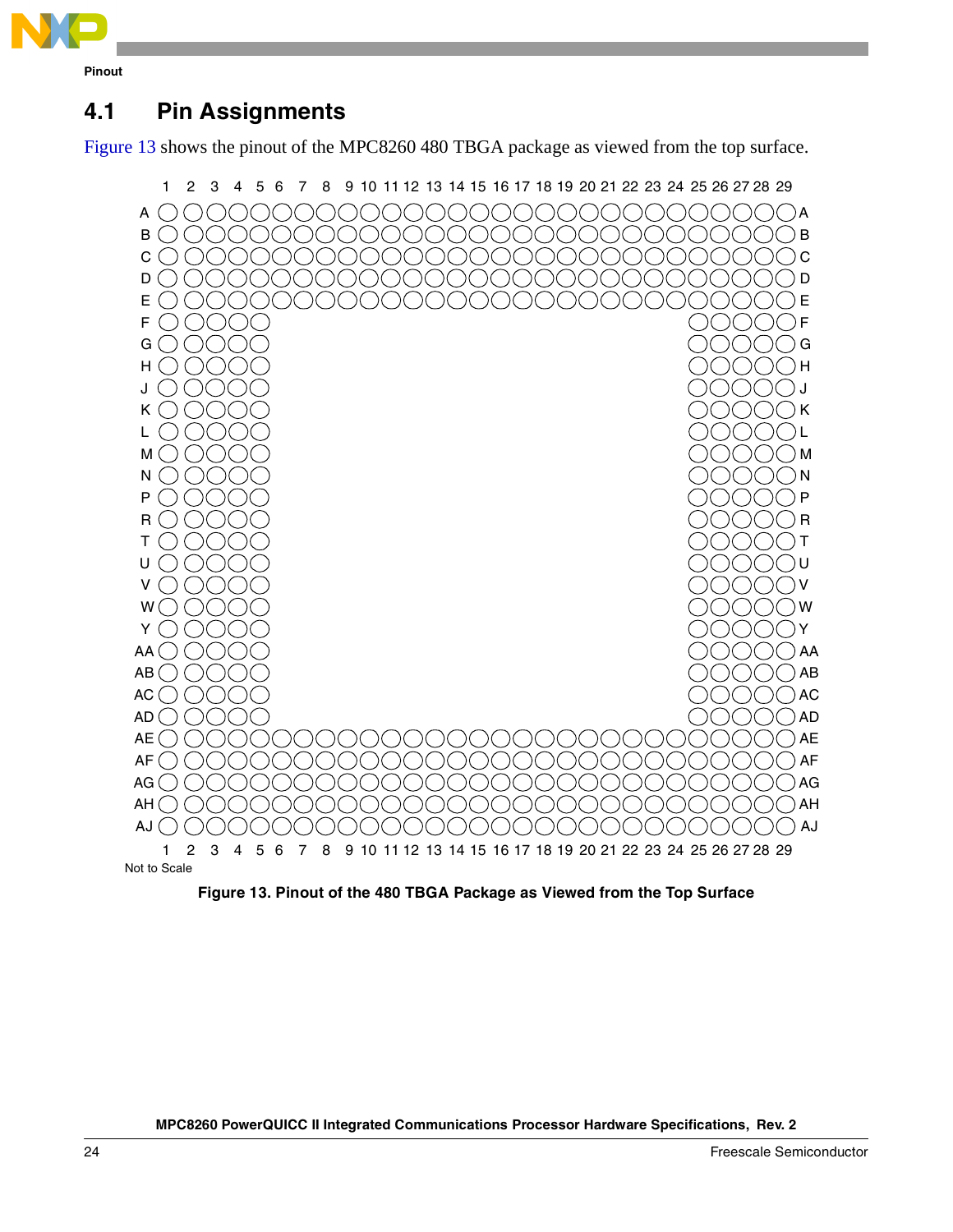

[Figure 14](#page-24-0) shows the side profile of the TBGA package to indicate the direction of the top surface view.



<span id="page-24-0"></span>[Table 14](#page-24-1) shows the pinout list of the MPC8260. [Table 15](#page-35-0) defines conventions and acronyms used in [Table 14.](#page-24-1)

<span id="page-24-1"></span>

| Pin Name               | <b>Ball</b>    |
|------------------------|----------------|
| $\overline{\text{BR}}$ | W <sub>5</sub> |
| $\overline{BG}$        | F4             |
| ABB/IRQ2               | E2             |
| $\overline{TS}$        | E <sub>3</sub> |
| $\mathsf{A0}$          | G1             |
| A1                     | H <sub>5</sub> |
| A2                     | H <sub>2</sub> |
| A3                     | H1             |
| A4                     | J5             |
| A5                     | J4             |
| A <sub>6</sub>         | J3             |
| A7                     | J2             |
| $\mathsf{A}8$          | J1             |
| A9                     | K4             |
| A10                    | K <sub>3</sub> |
| A <sub>11</sub>        | K <sub>2</sub> |
| A12                    | K <sub>1</sub> |
| A13                    | L5             |
| A14                    | $\mathsf{L}4$  |
| A15                    | L3             |
| A16                    | L2             |
| A17                    | L1             |

|  |  | Table 14. Pinout List |  |
|--|--|-----------------------|--|
|--|--|-----------------------|--|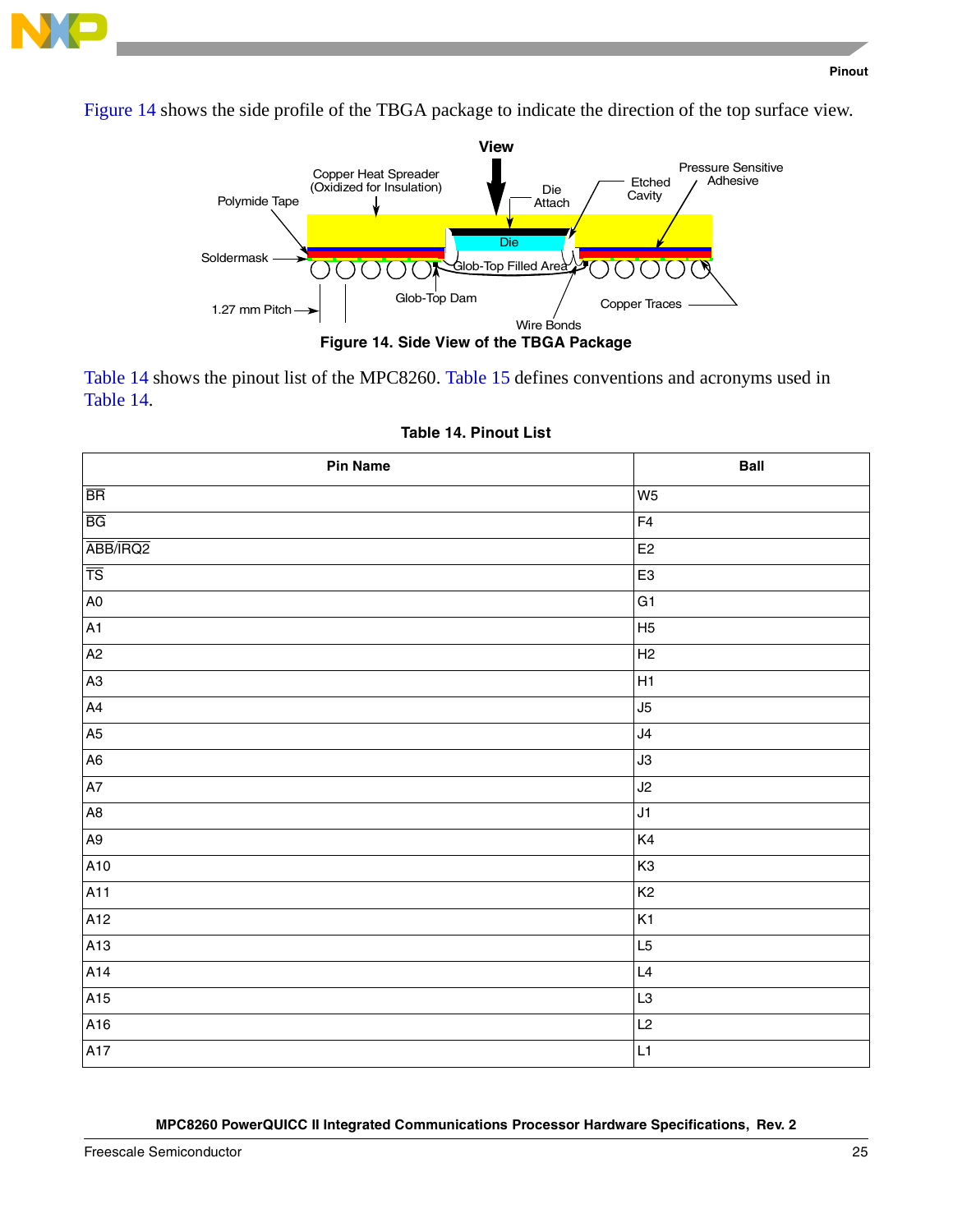

# **Table 14. Pinout List (continued)**

| <b>Pin Name</b> | <b>Ball</b>    |
|-----------------|----------------|
| A18             | M <sub>5</sub> |
| A19             | N <sub>5</sub> |
| A20             | N <sub>4</sub> |
| A21             | N <sub>3</sub> |
| A22             | N <sub>2</sub> |
| A23             | N <sub>1</sub> |
| A24             | P4             |
| A25             | P <sub>3</sub> |
| A26             | P <sub>2</sub> |
| A27             | P <sub>1</sub> |
| A28             | R <sub>1</sub> |
| A29             | R <sub>3</sub> |
| A30             | R <sub>5</sub> |
| A31             | R <sub>4</sub> |
| TT0             | F <sub>1</sub> |
| TT1             | G4             |
| TT <sub>2</sub> | G <sub>3</sub> |
| TT3             | G <sub>2</sub> |
| TT4             | F <sub>2</sub> |
| <b>TBST</b>     | D <sub>3</sub> |
| TSIZ0           | C <sub>1</sub> |
| TSIZ1           | $\mathsf{E}4$  |
| TSIZ2           | D <sub>2</sub> |
| TSIZ3           | F <sub>5</sub> |
| <b>AACK</b>     | F <sub>3</sub> |
| <b>ARTRY</b>    | E <sub>1</sub> |
| <b>DBG</b>      | V <sub>1</sub> |
| DBB/IRQ3        | V <sub>2</sub> |
| D <sub>0</sub>  | <b>B20</b>     |
| D <sub>1</sub>  | A18            |
| D <sub>2</sub>  | A16            |
| D <sub>3</sub>  | A13            |
| D <sub>4</sub>  | E12            |
| D <sub>5</sub>  | D9             |
| D <sub>6</sub>  | A6             |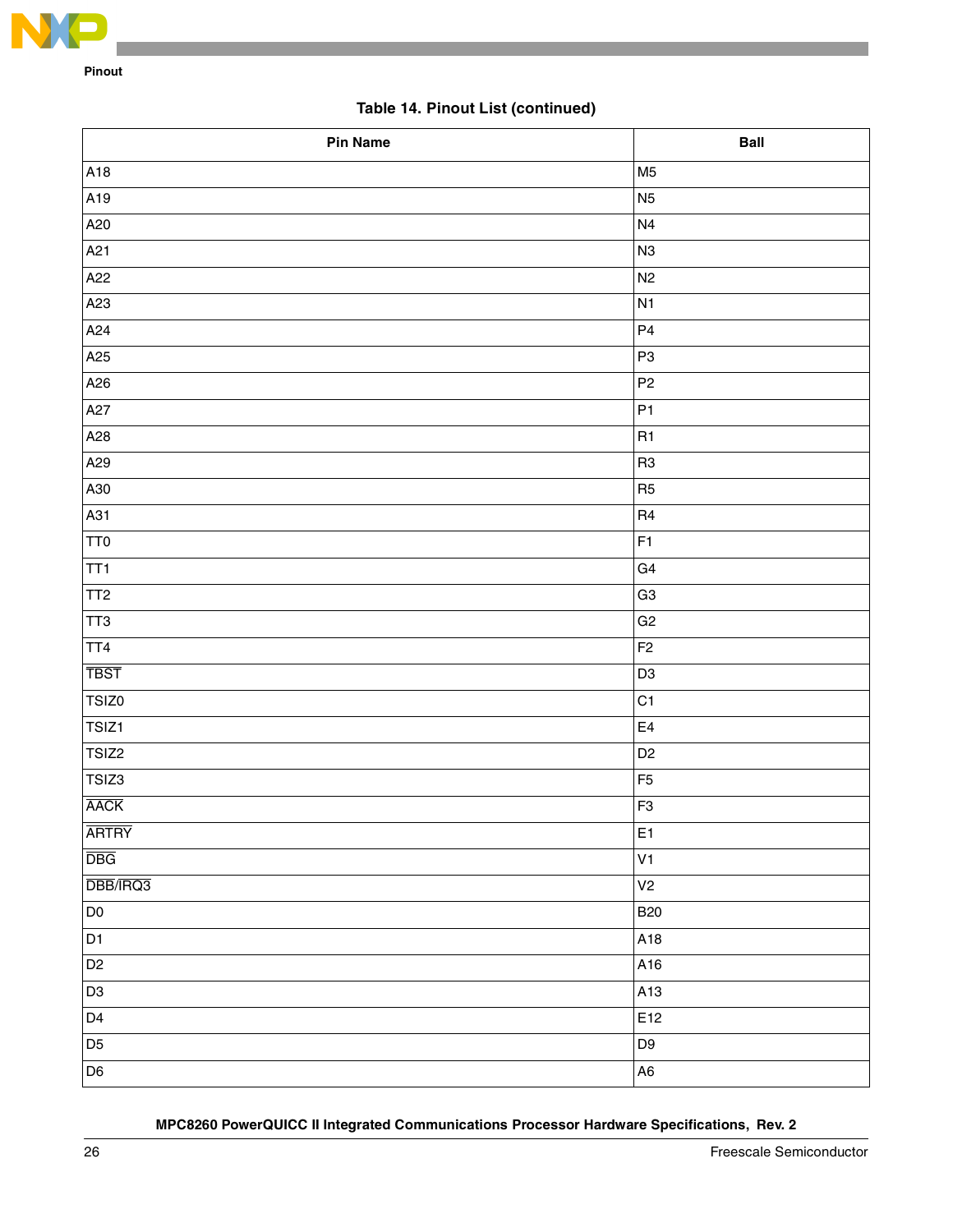

# **Table 14. Pinout List (continued)**

| Pin Name        | <b>Ball</b>    |
|-----------------|----------------|
| D7              | B <sub>5</sub> |
| D <sub>8</sub>  | A20            |
| D <sub>9</sub>  | E17            |
| D <sub>10</sub> | <b>B15</b>     |
| D11             | <b>B13</b>     |
| DI2             | A11            |
| D13             | E9             |
| D14             | <b>B7</b>      |
| D <sub>15</sub> | <b>B4</b>      |
| D <sub>16</sub> | D19            |
| D17             | D17            |
| D <sub>18</sub> | D15            |
| D19             | C13            |
| D <sub>20</sub> | <b>B11</b>     |
| D <sub>21</sub> | A <sub>8</sub> |
| D <sub>22</sub> | A <sub>5</sub> |
| D <sub>23</sub> | C <sub>5</sub> |
| D <sub>24</sub> | C19            |
| D <sub>25</sub> | C17            |
| D <sub>26</sub> | C15            |
| D <sub>27</sub> | D13            |
| D <sub>28</sub> | C11            |
| D <sub>29</sub> | B <sub>8</sub> |
| D30             | A4             |
| D31             | E <sub>6</sub> |
| D32             | E18            |
| D33             | <b>B17</b>     |
| D34             | A15            |
| D35             | A12            |
| D36             | D11            |
| D37             | $\mathbb{C}8$  |
| D38             | E7             |
| D39             | A <sub>3</sub> |
| D40             | D18            |
| D41             | A17            |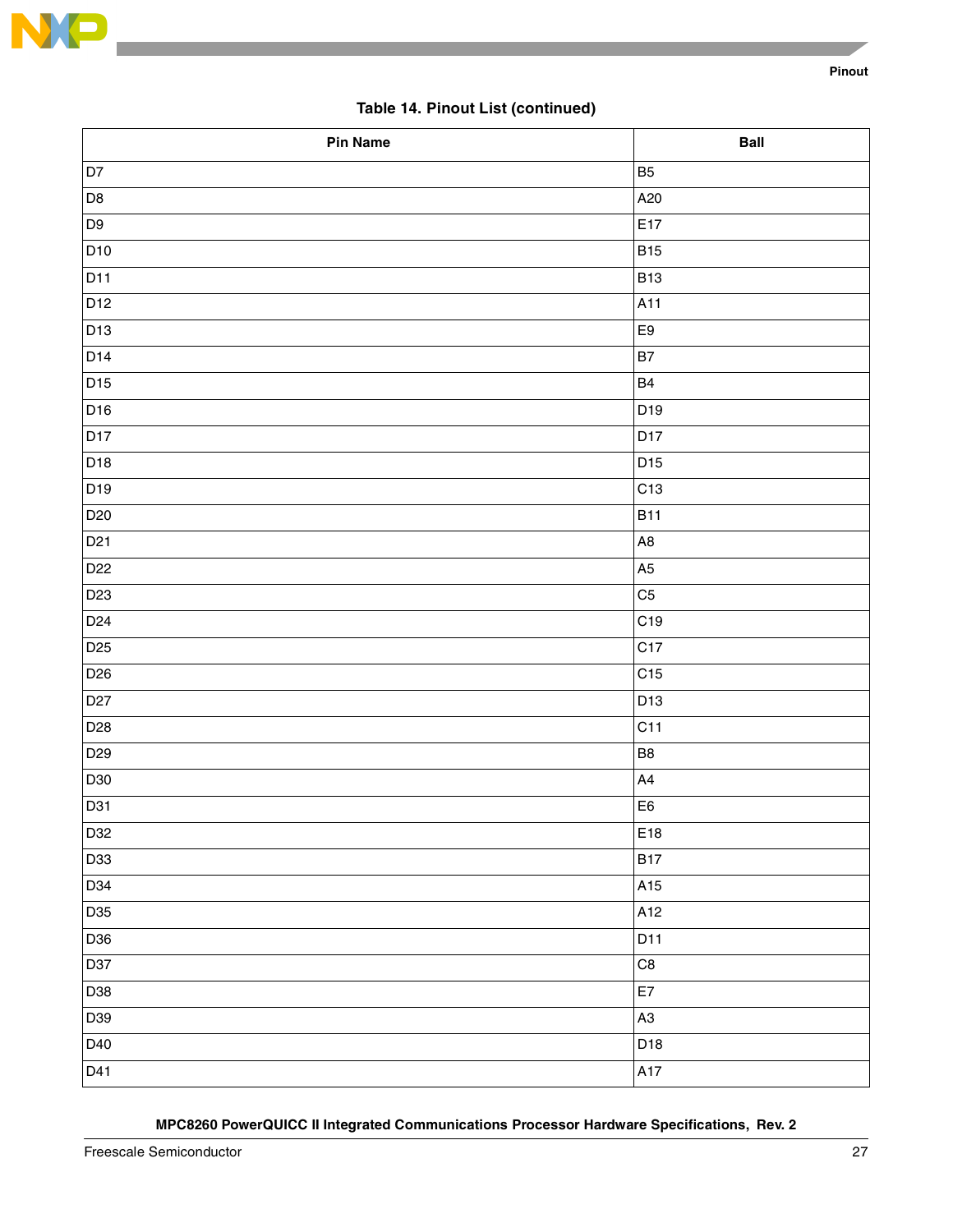

# **Table 14. Pinout List (continued)**

| <b>Pin Name</b>              | <b>Ball</b>     |
|------------------------------|-----------------|
| D42                          | A14             |
| D43                          | <b>B12</b>      |
| D44                          | A10             |
| D45                          | D <sub>8</sub>  |
| D46                          | B <sub>6</sub>  |
| D47                          | C <sub>4</sub>  |
| D48                          | C18             |
| D49                          | E16             |
| D <sub>50</sub>              | <b>B14</b>      |
| D51                          | C12             |
| D <sub>52</sub>              | <b>B10</b>      |
| D <sub>53</sub>              | A7              |
| D <sub>54</sub>              | C <sub>6</sub>  |
| D <sub>55</sub>              | D <sub>5</sub>  |
| D <sub>56</sub>              | <b>B18</b>      |
| D <sub>57</sub>              | <b>B16</b>      |
| D <sub>58</sub>              | E14             |
| D <sub>59</sub>              | D12             |
| D60                          | C <sub>10</sub> |
| D61                          | E8              |
| D62                          | D <sub>6</sub>  |
| D63                          | C <sub>2</sub>  |
| DP0/RSRV/EXT_BR2             | <b>B22</b>      |
| IRQ1/DP1/EXT_BG2             | A22             |
| IRQ2/DP2/TLBISYNC/EXT_DBG2   | E21             |
| IRQ3/DP3/CKSTP_OUT/EXT_BR3   | D <sub>21</sub> |
| IRQ4/DP4/CORE_SRESET/EXT_BG3 | C <sub>21</sub> |
| IRQ5/DP5/TBEN/EXT_DBG3       | <b>B21</b>      |
| IRQ6/DP6/CSE0                | A21             |
| IRQ7/DP7/CSE1                | E20             |
| <b>PSDVAL</b>                | V3              |
| TĀ                           | C <sub>22</sub> |
| TEA                          | V <sub>5</sub>  |
| GBL/IRQ1                     | W1              |
| CI/BADDR29/IRQ2              | U2              |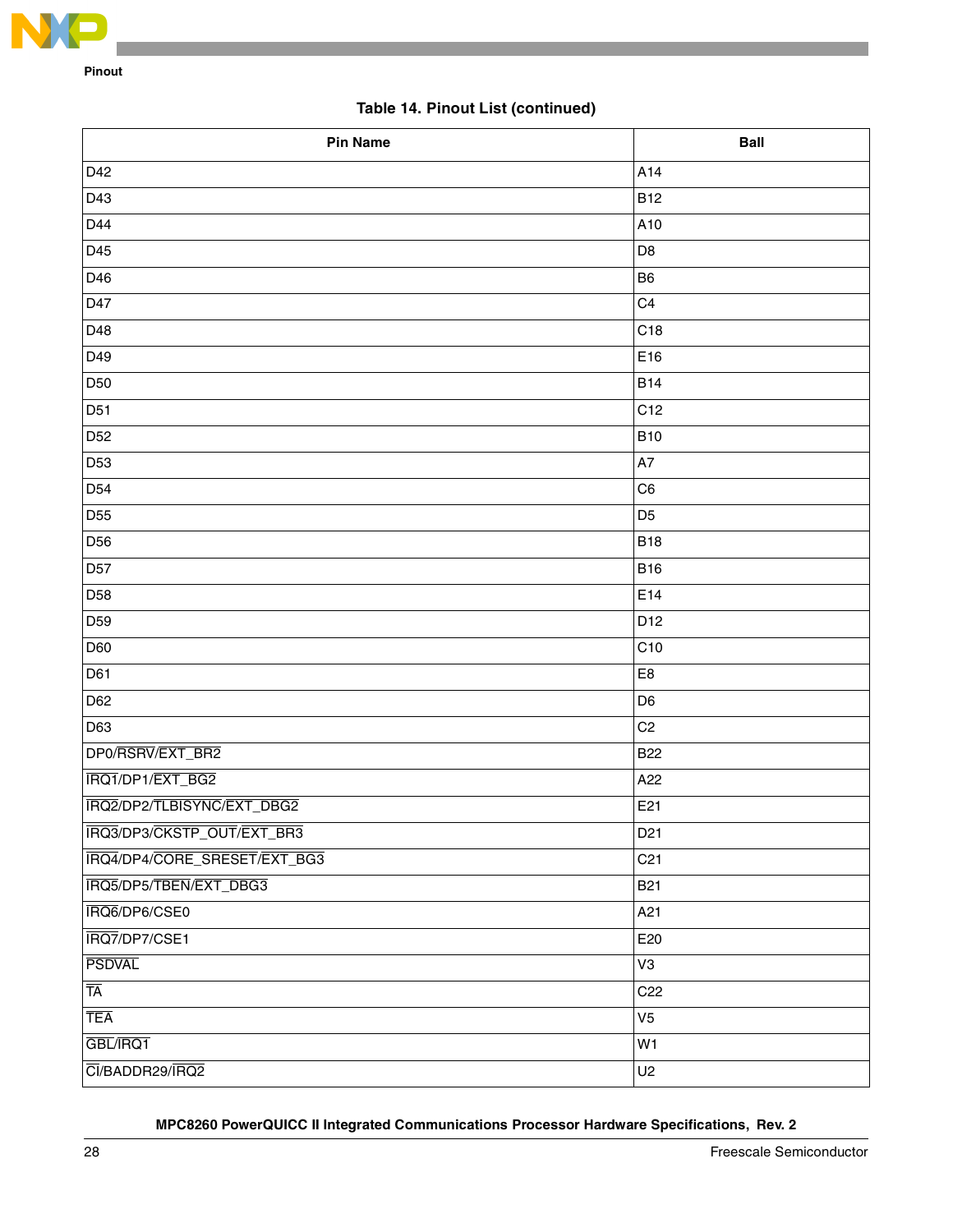

# **Table 14. Pinout List (continued)**

| <b>Pin Name</b>          | <b>Ball</b>     |
|--------------------------|-----------------|
| WT/BADDR30/IRQ3          | U <sub>3</sub>  |
| L <sub>2_HIT</sub> /IRQ4 | Y4              |
| CPU_BG/BADDR31/IRQ5      | U <sub>4</sub>  |
| CPU_DBG                  | R <sub>2</sub>  |
| CPU_BR                   | Y3              |
| $\overline{\text{CS0}}$  | F <sub>25</sub> |
| $\overline{\text{CS1}}$  | C <sub>29</sub> |
| $\overline{CS2}$         | E27             |
| $\overline{CS3}$         | E28             |
| $\overline{\text{CS4}}$  | F <sub>26</sub> |
| $\overline{\text{CS5}}$  | F <sub>27</sub> |
| $\overline{\text{CS6}}$  | F <sub>28</sub> |
| $\overline{\text{CS}7}$  | G <sub>25</sub> |
| $\overline{CS8}$         | D <sub>29</sub> |
| $\overline{\text{CS9}}$  | E29             |
| CS10/BCTL1               | F <sub>29</sub> |
| CS11/AP0                 | G28             |
| BADDR27                  | T <sub>5</sub>  |
| BADDR28                  | U1              |
| <b>ALE</b>               | T <sub>2</sub>  |
| <b>BCTL0</b>             | A27             |
| PWE0/PSDDQM0/PBS0        | C <sub>25</sub> |
| PWE1/PSDDQM1/PBS1        | E24             |
| PWE2/PSDDQM2/PBS2        | D <sub>24</sub> |
| PWE3/PSDDQM3/PBS3        | C <sub>24</sub> |
| PWE4/PSDDQM4/PBS4        | <b>B26</b>      |
| PWE5/PSDDQM5/PBS5        | A26             |
| PWE6/PSDDQM6/PBS6        | <b>B25</b>      |
| PWE7/PSDDQM7/PBS7        | A <sub>25</sub> |
| PSDA10/PGPL0             | E <sub>23</sub> |
| PSDWE/PGPL1              | <b>B24</b>      |
| POE/PSDRAS/PGPL2         | A24             |
| PSDCAS/PGPL3             | <b>B23</b>      |
| PGTA/PUPMWAIT/PGPL4/PPBS | A23             |
| PSDAMUX/PGPL5            | D <sub>22</sub> |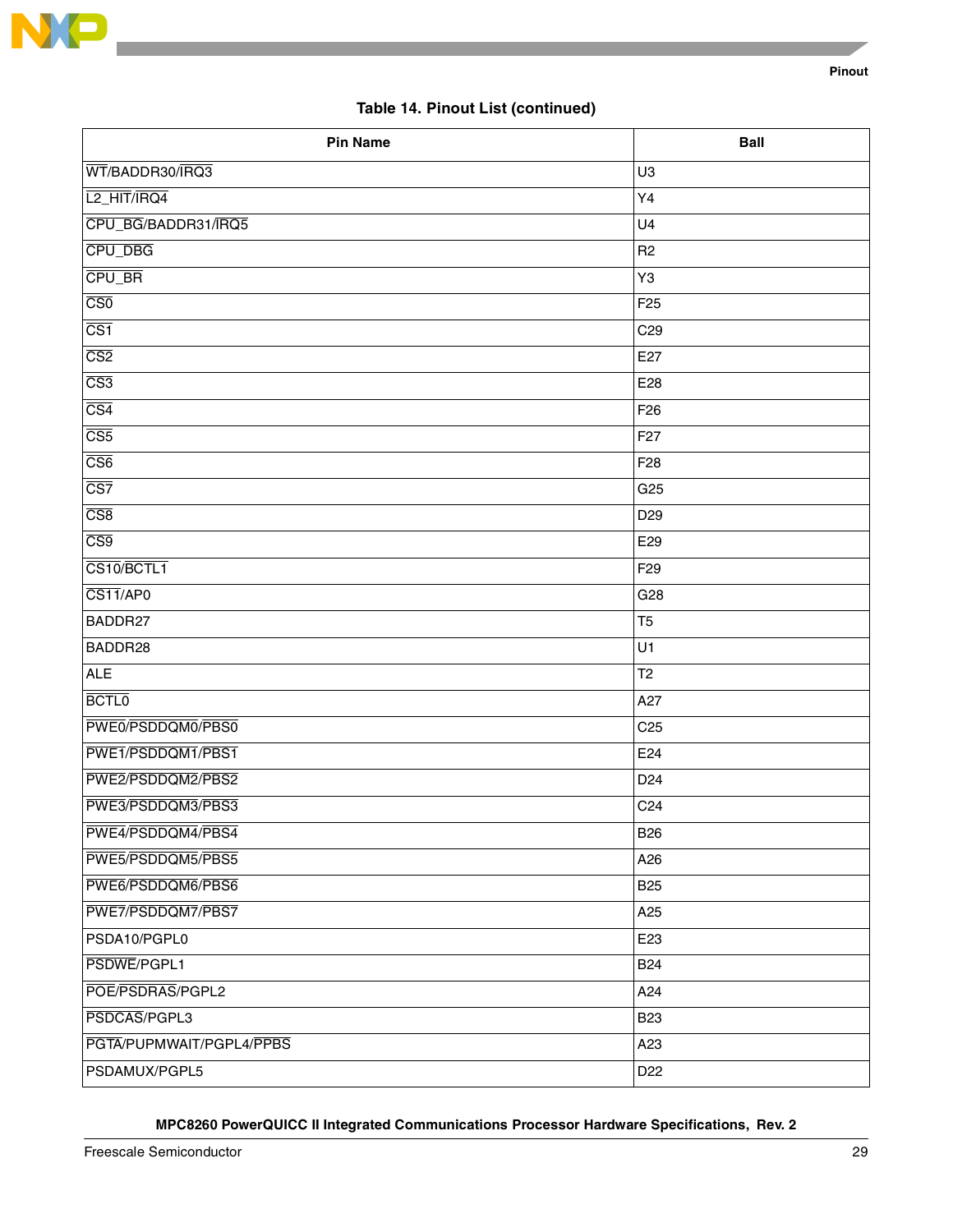

# **Table 14. Pinout List (continued)**

| <b>Pin Name</b>            | <b>Ball</b>      |
|----------------------------|------------------|
| LWE0/LSDDQM0/LBS0          | H <sub>28</sub>  |
| LWE1/LSDDQM1/LBS1          | H <sub>27</sub>  |
| LWE2/LSDDQM2/LBS2          | H <sub>26</sub>  |
| LWE3/LSDDQM3/LBS3          | G29              |
| LSDA10/LGPL0               | D <sub>27</sub>  |
| LSDWE/LGPL1                | C <sub>28</sub>  |
| LOE/LSDRAS/LGPL2           | E26              |
| LSDCAS/LGPL3               | D <sub>25</sub>  |
| LGTA/LUPMWAIT/LGPL4/LPBS   | C <sub>26</sub>  |
| LGPL5/LSDAMUX <sup>1</sup> | <b>B27</b>       |
| <b>LWR</b>                 | D <sub>28</sub>  |
| $L_A14$                    | N <sub>27</sub>  |
| $L_A15/\overline{SMI}$     | T <sub>29</sub>  |
| $L_A16$                    | R <sub>27</sub>  |
| L_A17/CKSTP_OUT            | R <sub>26</sub>  |
| L_A18                      | R <sub>29</sub>  |
| L_A19                      | R <sub>28</sub>  |
| L_A20                      | W29              |
| $L_A21$                    | P <sub>28</sub>  |
| $L_A22$                    | N <sub>26</sub>  |
| $L_A23$                    | AA27             |
| $L_A24$                    | P <sub>29</sub>  |
| $L_A25$                    | AA26             |
| $L_A26$                    | N <sub>25</sub>  |
| L_A27                      | AA25             |
| L_A28/CORE_SRESET          | AB29             |
| L_A29                      | AB <sub>28</sub> |
| $L_A30$                    | P <sub>25</sub>  |
| L_A31                      | AB27             |
| LCL_D0                     | H <sub>29</sub>  |
| LCL_D1                     | J29              |
| LCL_D <sub>2</sub>         | J28              |
| LCL_D3                     | J27              |
| $LCL_D4$                   | J26              |
| LCL_D5                     | J25              |
|                            |                  |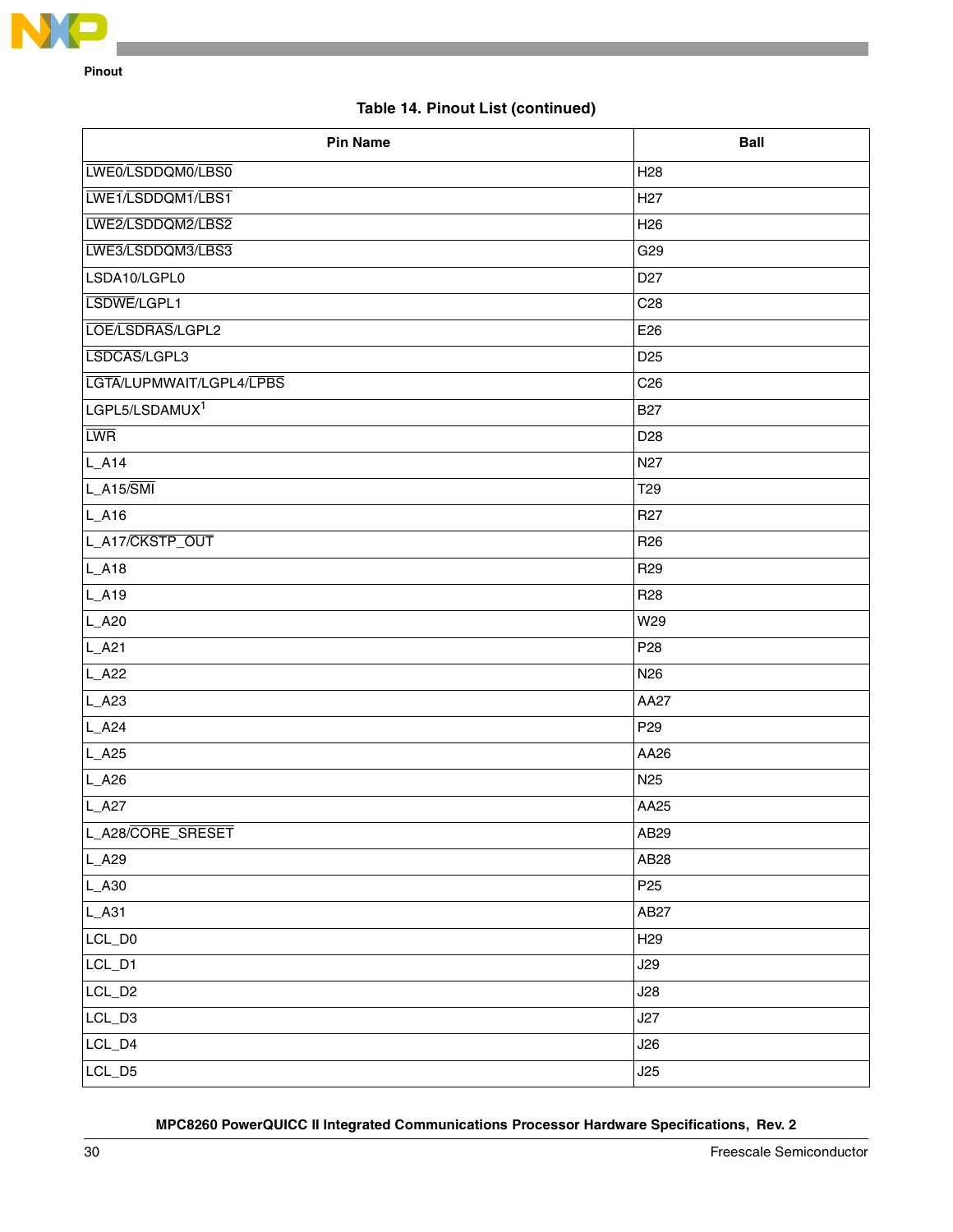

# **Table 14. Pinout List (continued)**

| <b>Pin Name</b>  | <b>Ball</b>     |
|------------------|-----------------|
| LCL_D6           | K <sub>25</sub> |
| $LCL_D7$         | L29             |
| LCL_D8           | L27             |
| LCL_D9           | L26             |
| LCL_D10          | L25             |
| LCL_D11          | M29             |
| LCL_D12          | M28             |
| LCL_D13          | M27             |
| LCL_D14          | M26             |
| LCL_D15          | N <sub>29</sub> |
| LCL_D16          | T <sub>25</sub> |
| LCL_D17          | U27             |
| LCL_D18          | U26             |
| LCL_D19          | U25             |
| LCL_D20          | V <sub>29</sub> |
| LCL_D21          | V28             |
| LCL_D22          | V27             |
| LCL_D23          | V26             |
| LCL_D24          | W27             |
| LCL_D25          | W26             |
| LCL_D26          | W25             |
| LCL_D27          | Y29             |
| LCL_D28          | Y28             |
| LCL_D29          | Y25             |
| LCL_D30          | AA29            |
| LCL_D31          | AA28            |
| LCL_DP0          | L28             |
| LCL_DP1          | N <sub>28</sub> |
| LCL_DP2          | T <sub>28</sub> |
| LCL_DP3          | W28             |
| IRQ0/NMI_OUT     | T1              |
| IRQ7/INT_OUT/APE | D <sub>1</sub>  |
| <b>TRST</b>      | AH <sub>3</sub> |
| <b>TCK</b>       | AG5             |
| <b>TMS</b>       | AJ3             |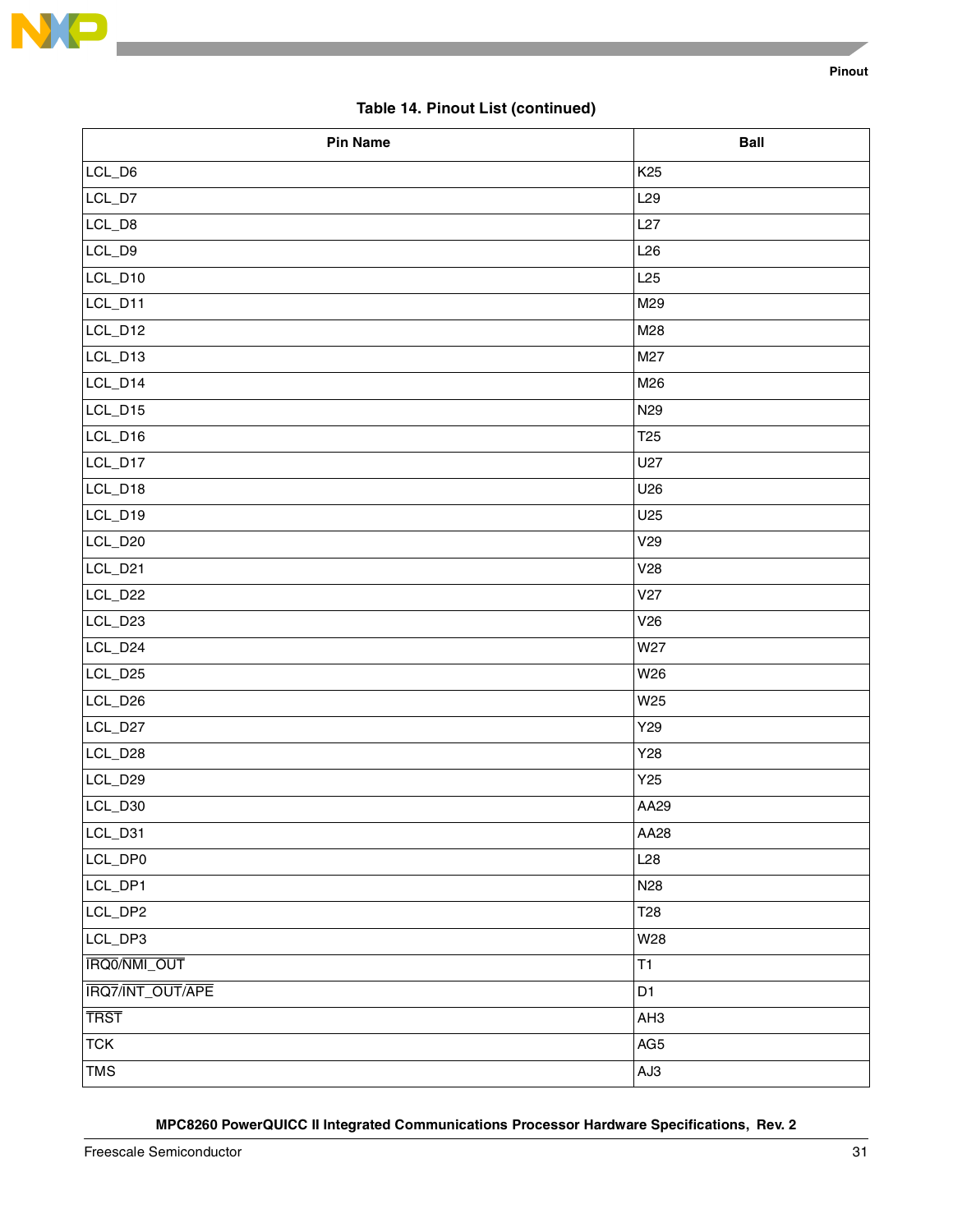

# **Table 14. Pinout List (continued)**

| <b>Pin Name</b>                                                            | <b>Ball</b>                   |
|----------------------------------------------------------------------------|-------------------------------|
| TDI                                                                        | AE <sub>6</sub>               |
| TDO                                                                        | AF <sub>5</sub>               |
| <b>TRIS</b>                                                                | AB4                           |
| <b>PORESET</b>                                                             | AG <sub>6</sub>               |
| <b>HRESET</b>                                                              | AH <sub>5</sub>               |
| <b>SRESET</b>                                                              | AF <sub>6</sub>               |
| QREQ                                                                       | AA3                           |
| <b>RSTCONF</b>                                                             | AJ4                           |
| MODCK1/AP1/TC0/BNKSEL0                                                     | W <sub>2</sub>                |
| MODCK2/AP2/TC1/BNKSEL1                                                     | W <sub>3</sub>                |
| MODCK3/AP3/TC2/BNKSEL2                                                     | W4                            |
| <b>XFC</b>                                                                 | AB <sub>2</sub>               |
| CLKIN1<br>AH4                                                              |                               |
| PA0/RESTART1/DREQ3/FCC2_UTM_TXADDR2                                        | AC29 <sup>2</sup>             |
| PA1/REJECT1/FCC2_UTM_TXADDR1/DONE3                                         | $AC25^2$                      |
| AE28 <sup>2</sup><br>PA2/CLK20/FCC2_UTM_TXADDR0/DACK3                      |                               |
| PA3/CLK19/FCC2_UTM_RXADDR0/DACK4/L1RXD1A2                                  | AG29 <sup>2</sup>             |
| PA4/REJECT2/FCC2_UTM_RXADDR1/DONE4                                         | AG28 <sup>2</sup>             |
| PA5/RESTART2/DREQ4/FCC2_UTM_RXADDR2                                        | AG26 <sup>2</sup>             |
| PA6/L1RSYNCA1                                                              | $AE24^2$                      |
| PA7/SMSYN2/L1TSYNCA1/L1GNTA1                                               | AH <sub>25</sub> $2$          |
| PA8/SMRXD2/L1RXD0A1/L1RXDA1                                                | AF23 <sup>2</sup>             |
| PA9/SMTXD2/L1TXD0A1                                                        | AH <sub>23</sub> <sup>2</sup> |
| $AE22^2$<br>PA10/FCC1_UT8_RXD0/FCC1_UT16_RXD8/MSNUM5                       |                               |
| AH <sub>22</sub> <sup>2</sup><br>PA11/FCC1_UT8_RXD1/FCC1_UT16_RXD9/MSNUM4  |                               |
| AJ2 $1^2$<br>PA12/FCC1_UT8_RXD2/FCC1_UT16_RXD10/MSNUM3                     |                               |
| AH20 <sup>2</sup><br>PA13/FCC1_UT8_RXD3/FCC1_UT16_RXD11/MSNUM2             |                               |
| AG19 $2$<br>PA14/FCC1_UT8_RXD4/FCC1_UT16_RXD12/FCC1_RXD3                   |                               |
| AF18 <sup>2</sup><br>PA15/FCC1_UT8_RXD5/FCC1_UT16_RXD13/FCC1_RXD2          |                               |
| PA16/FCC1_UT8_RXD6/FCC1_UT16_RXD14/FCC1_RXD1                               | AF17 <sup>2</sup>             |
| AE16 <sup>2</sup><br>PA17/FCC1_UT8_RXD7/FCC1_UT16_RXD15/FCC1_RXD0/FCC1_RXD |                               |
| AJ16 <sup>2</sup><br>PA18/FCC1_UT8_TXD7/FCC1_UT16_TXD15/FCC1_TXD0/FCC1_TXD |                               |
| PA19/FCC1_UT8_TXD6/FCC1_UT16_TXD14/FCC1_TXD1                               | AG15 $2$                      |
| PA20/FCC1_UT8_TXD5/FCC1_UT16_TXD13/FCC1_TXD2                               | AJ13 <sup>2</sup>             |
| PA21/FCC1_UT8_TXD4/FCC1_UT16_TXD12/FCC1_TXD3                               | $AE13^2$                      |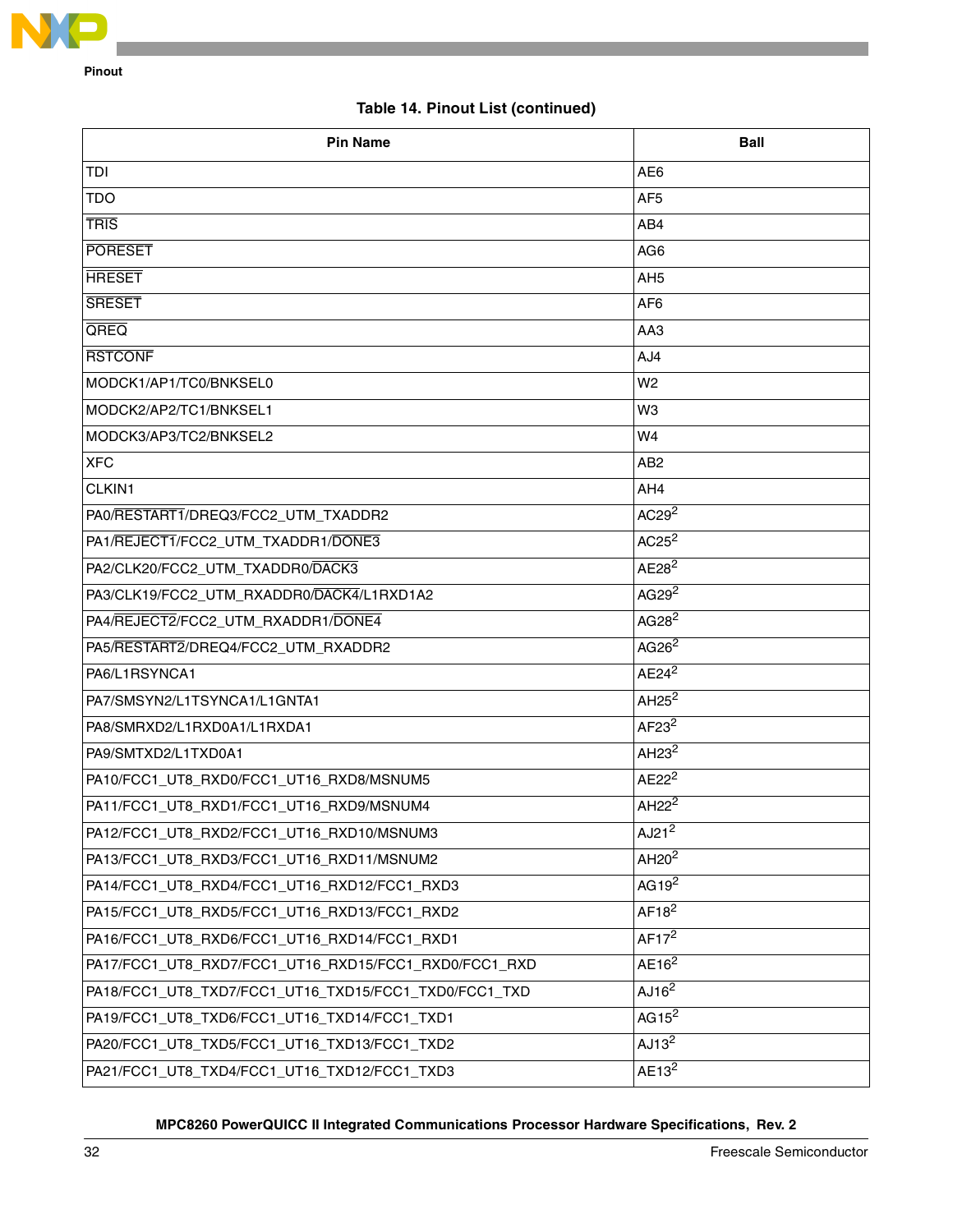

# **Table 14. Pinout List (continued)**

| <b>Pin Name</b>                                                      | Ball              |
|----------------------------------------------------------------------|-------------------|
| PA22/FCC1_UT8_TXD3/FCC1_UT16_TXD11                                   | $AF12^2$          |
| PA23/FCC1_UT8_TXD2/FCC1_UT16_TXD10                                   | AG11 $2$          |
| PA24/FCC1_UT8_TXD1/FCC1_UT16_TXD9/MSNUM1                             | AH9 <sup>2</sup>  |
| PA25/FCC1_UT8_TXD0/FCC1_UT16_TXD8/MSNUM0                             | AJB <sup>2</sup>  |
| PA26/FCC1_UTM_RXCLAV/FCC1_UTS_RXCLAV/FCC1_MII_RX_ER                  | AH7 <sup>2</sup>  |
| PA27/FCC1_UT_RXSOC/FCC1_MII_RX_DV                                    | AF7 <sup>2</sup>  |
| PA28/FCC1_UTM_RXENB/FCC1_UTS_RXENB/FCC1_MII_TX_EN                    | AD5 <sup>2</sup>  |
| PA29/FCC1_UT_TXSOC/FCC1_MII_TX_ER                                    | AF1 <sup>2</sup>  |
| PA30/FCC1_UTM_TXCLAV/FCC1_UTS_TXCLAV/FCC1_MII_CRS/FCC1_RTS           | AD3 <sup>2</sup>  |
| PA31/FCC1_UTM_TXENB/FCC1_UTS_TXENB/FCC1_MII_COL                      | AB5 <sup>2</sup>  |
| PB4/FCC3 TXD3/FCC2 UT8 RXD0/L1RSYNCA2/FCC3 RTS                       | AD28 <sup>2</sup> |
| AD26 <sup>2</sup><br>PB5/FCC3_TXD2/FCC2_UT8_RXD1/L1TSYNCA2/L1GNTA2   |                   |
| AD2 $5^2$<br>PB6/FCC3_TXD1/FCC2_UT8_RXD2/L1RXDA2/L1RXD0A2            |                   |
| PB7/FCC3_TXD0/FCC3_TXD/FCC2_UT8_RXD3/L1TXDA2/L1TXD0A2                | AE26 <sup>2</sup> |
| PB8/FCC2_UT8_TXD3/FCC3_RXD0/FCC3_RXD/TXD3/L1RSYNCD1                  | AH $27^2$         |
| PB9/FCC2_UT8_TXD2/FCC3_RXD1/L1TXD2A2/L1TSYNCD1/L1GNTD1               | AG24 <sup>2</sup> |
| PB10/FCC2_UT8_TXD1/FCC3_RXD2/L1RXDD1                                 | AH24 <sup>2</sup> |
| PB11/FCC3_RXD3/FCC2_UT8_TXD0/L1TXDD1                                 | AJ24 <sup>2</sup> |
| PB12/FCC3_MII_CRS/L1CLKOB1/L1RSYNCC1/TXD2                            | AG22 <sup>2</sup> |
| PB13/FCC3_MII_COL/L1RQB1/L1TSYNCC1/L1GNTC1/L1TXD1A2                  | AH21 <sup>2</sup> |
| PB14/FCC3_MII_TX_EN/RXD3/L1RXDC1                                     | AG20 <sup>2</sup> |
| PB15/FCC3_MII_TX_ER/RXD2/L1TXDC1                                     | AF19 <sup>2</sup> |
| PB16/FCC3_MII_RX_ER/L1CLKOA1/CLK18                                   | AJ18 <sup>2</sup> |
| PB17/FCC3_MII_RX_DV/L1RQA1/CLK17                                     | AJ17 <sup>2</sup> |
| PB18/FCC2_UT8_RXD4/FCC2_RXD3/L1CLKOD2/L1RXD2A2                       | $AE14^2$          |
| PB19/FCC2_UT8_RXD5/FCC2_RXD2/L1RQD2/L1RXD3A2                         | AF13 <sup>2</sup> |
| AG1 $2^2$<br>PB20/FCC2_UT8_RXD6/FCC2_RXD1/L1RSYNCD2/L1TXD1A1         |                   |
| PB21/FCC2_UT8_RXD7/FCC2_RXD0/FCC2_RXD/L1TSYNCD2/L1GNTD2/<br>L1TXD2A1 | AH11 <sup>2</sup> |
| PB22/FCC2_UT8_TXD7/FCC2_TXD0/FCC2_TXD/L1RXD1A1/L1RXDD2               | AH16 <sup>2</sup> |
| $AE15^2$<br>PB23/FCC2_UT8_TXD6/FCC2_TXD1/L1RXD2A1/L1TXDD2            |                   |
| PB24/FCC2_UT8_TXD5/FCC2_TXD2/L1RXD3A1/L1RSYNCC2                      | AJ9 <sup>2</sup>  |
| PB25/FCC2_UT8_TXD4/FCC2_TXD3/L1TSYNCC2/L1GNTC2/L1TXD3A1              | AE9 <sup>2</sup>  |
| PB26/FCC2_MII_CRS/FCC2_UT8_TXD1/L1RXDC2                              | AJ7 <sup>2</sup>  |
| PB27/FCC2_MII_COL/FCC2_UT8_TXD0/L1TXDC2                              | AH6 <sup>2</sup>  |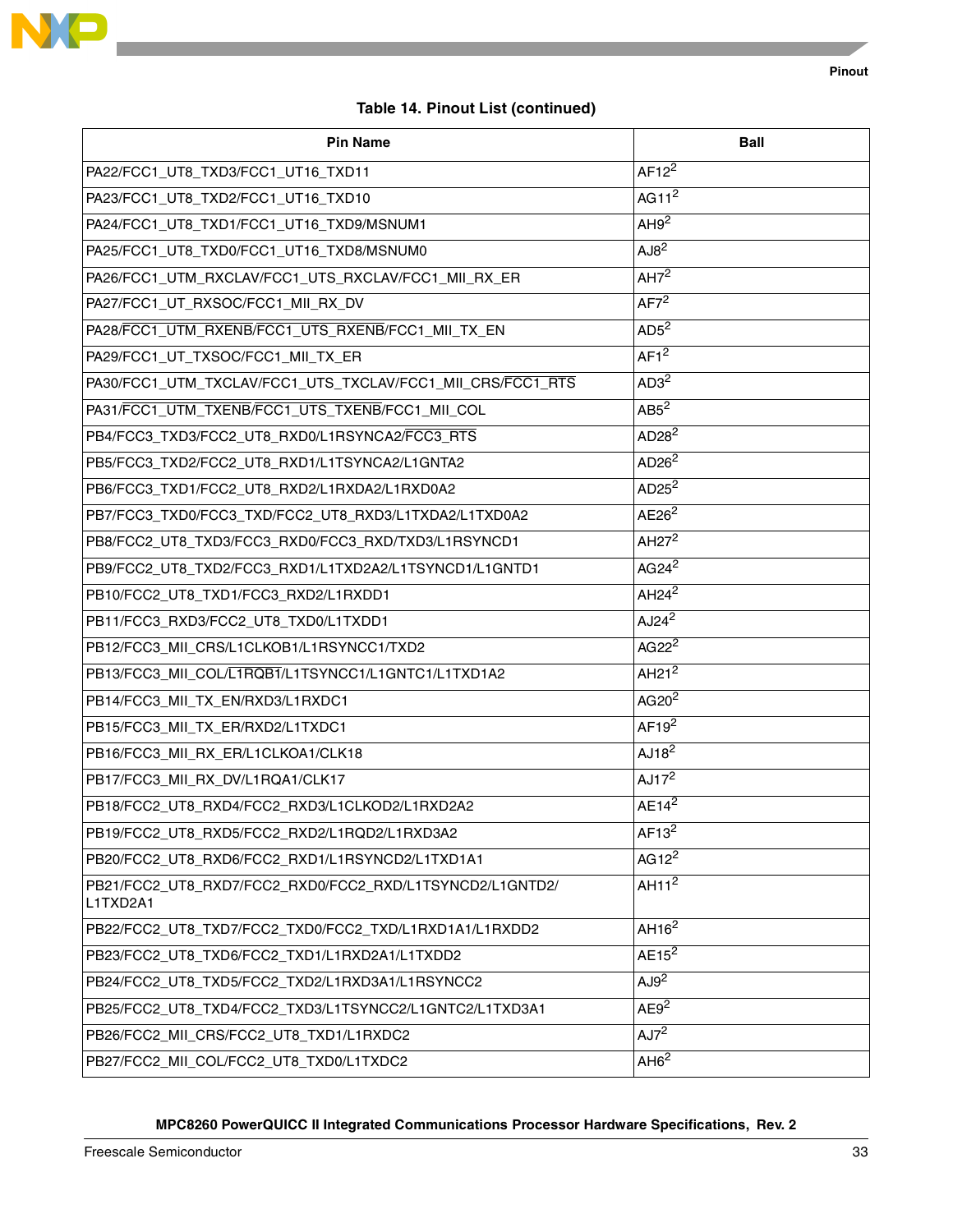

# **Table 14. Pinout List (continued)**

| <b>Pin Name</b>                                                             | Ball              |
|-----------------------------------------------------------------------------|-------------------|
| PB28/FCC2_MII_RX_ER/FCC2_RTS/L1TSYNCB2/L1GNTB2/TXD1                         | AE3 <sup>2</sup>  |
| PB29/FCC2_UTM_RXCLAV/FCC2_UTS_RXCLAV/L1RSYNCB2/<br>FCC2_MII_TX_EN           | AE2 <sup>2</sup>  |
| PB30/FCC2_MII_RX_DV/FCC2_UT_TXSOC/L1RXDB2                                   | AC5 <sup>2</sup>  |
| PB31/FCC2_MII_TX_ER/FCC2_UT_RXSOC/L1TXDB2                                   | AC4 <sup>2</sup>  |
| PC0/DREQ1/BRGO7/SMSYN2/L1CLKOA2                                             | AB26 <sup>2</sup> |
| PC1/DREQ2/BRGO6/L1RQA2                                                      | AD29 <sup>2</sup> |
| PC2/FCC3_CD/FCC2_UT8_TXD3/DONE2                                             | AE29 <sup>2</sup> |
| PC3/FCC3_CTS/FCC2_UT8_TXD2/DACK2/CTS4                                       | $AE27^2$          |
| PC4/FCC2_UTM_RXENB/FCC2_UTS_RXENB/SI2_L1ST4/FCC2_CD                         | $AF27^2$          |
| PC5/FCC2_UTM_TXCLAV/FCC2_UTS_TXCLAV/SI2_L1ST3/FCC2_CTS                      | $AF24^2$          |
| PC6/FCC1_CD/L1CLKOC1/FCC1_UTM_RXADDR2/FCC1_UTS_RXADDR2/<br>FCC1_UTM_RXCLAV1 | AJ26 <sup>2</sup> |
| PC7/FCC1_CTS/L1RQC1/FCC1_UTM_TXADDR2/FCC1_UTS_TXADDR2/<br>FCC1_UTM_TXCLAV1  | AJ25 <sup>2</sup> |
| PC8/CD4/RENA4/FCC1_UT16_TXD0/SI2_L1ST2/CTS3                                 | $AF22^2$          |
| PC9/CTS4/CLSN4/FCC1_UT16_TXD1/SI2_L1ST1/L1TSYNCA2/L1GNTA2                   | AE21 <sup>2</sup> |
| PC10/CD3/RENA3/FCC1_UT16_TXD2/SI1_L1ST4/FCC2_UT8_RXD3                       | AF20 <sup>2</sup> |
| PC11/CTS3/CLSN3/L1CLKOD1/L1TXD3A2/FCC2_UT8_RXD2                             | $AE19^2$          |
| PC12/CD2/RENA2/SI1_L1ST3/FCC1_UTM_RXADDR1/FCC1_UTS_RXADDR1                  | AE18 <sup>2</sup> |
| PC13/CTS2/CLSN2/L1RQD1/FCC1_UTM_TXADDR1/FCC1_UTS_TXADDR1                    | AH18 <sup>2</sup> |
| PC14/CD1/RENA1/FCC1_UTM_RXADDR0/FCC1_UTS_RXADDR0                            | AH $172$          |
| PC15/CTS1/CLSN1/SMTXD2/FCC1_UTM_TXADDR0/FCC1_UTS_TXADDR0                    | AG16 $2$          |
| PC16/CLK16/TIN4                                                             | $AF15^2$          |
| PC17/CLK15/TIN3/BRGO8                                                       | AJ15 <sup>2</sup> |
| PC18/CLK14/TGATE2                                                           | AH14 <sup>2</sup> |
| PC19/CLK13/BRGO7/SPICLK                                                     | AG13 $2$          |
| PC20/CLK12/TGATE1                                                           | AH12 <sup>2</sup> |
| PC21/CLK11/BRGO6                                                            | AJ11 <sup>2</sup> |
| PC22/CLK10/DONE1                                                            | AG10 $2$          |
| PC23/CLK9/BRGO5/DACK1                                                       | $AE10^2$          |
| PC24/FCC2_UT8_TXD3/CLK8/TOUT4                                               | AF9 <sup>2</sup>  |
| PC25/FCC2_UT8_TXD2/CLK7/BRGO4                                               | AE8 <sup>2</sup>  |
| PC26/CLK6/TOUT3/TMCLK                                                       | AJ6 <sup>2</sup>  |
| PC27/FCC3_TXD/FCC3_TXD0/CLK5/BRGO3                                          | AG2 <sup>2</sup>  |
| PC28/CLK4/TIN1/TOUT2/CTS2/CLSN2                                             | AF3 <sup>2</sup>  |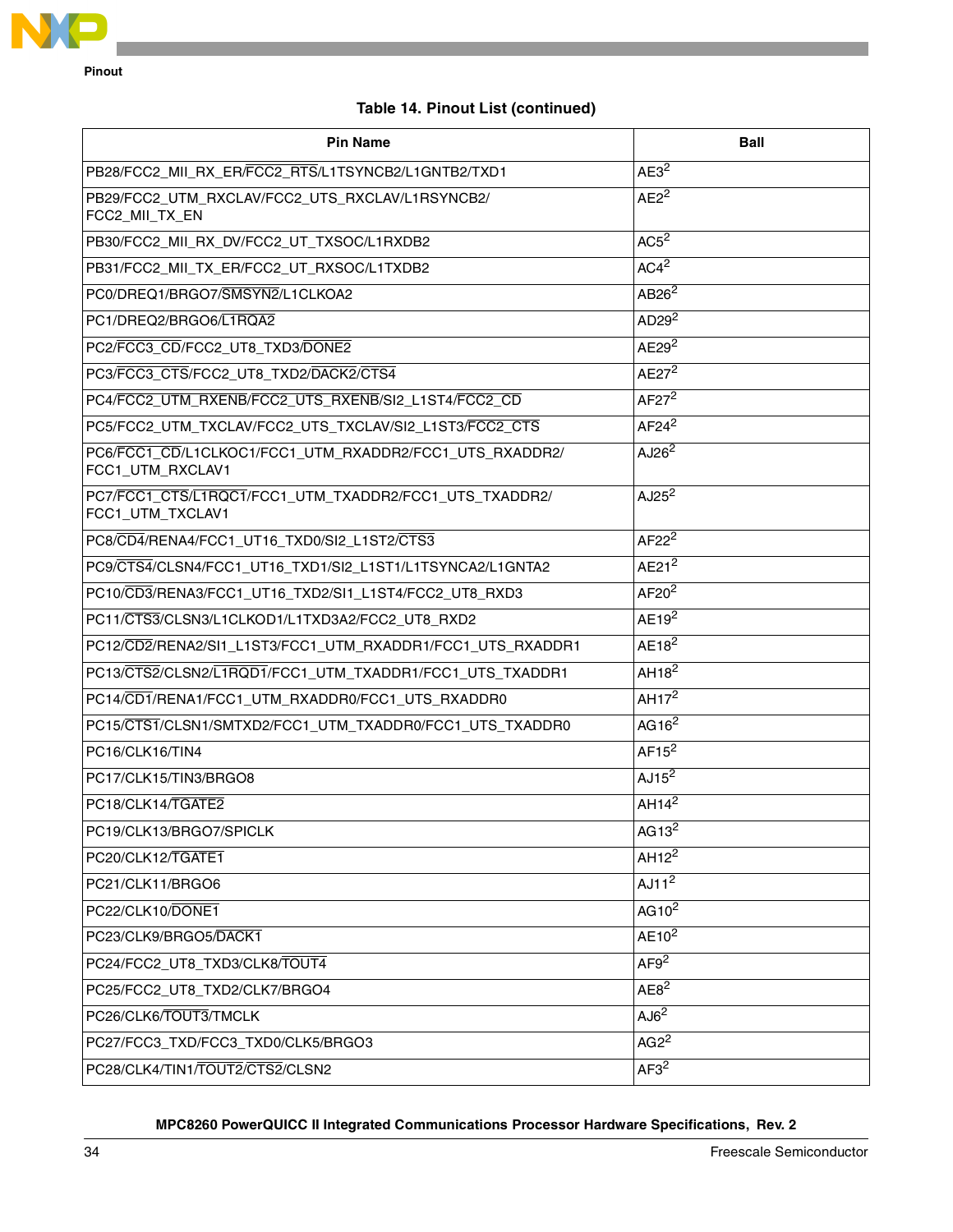

# **Table 14. Pinout List (continued)**

| <b>Pin Name</b>                                                                                            | Ball                          |
|------------------------------------------------------------------------------------------------------------|-------------------------------|
| PC29/CLK3/TIN2/BRGO2/CTS1/CLSN1                                                                            | $AF2^2$                       |
| PC30/FCC2_UT8_TXD3/CLK2/TOUT1                                                                              | AE1 <sup>2</sup>              |
| PC31/CLK1/BRGO1                                                                                            | AD1 <sup>2</sup>              |
| PD4/BRGO8/L1TSYNCD1/L1GNTD1/FCC3_RTS/SMRXD2                                                                | AC28 <sup>2</sup>             |
| PD5/FCC1_UT16_TXD3/DONE1                                                                                   | AD $27^2$                     |
| PD6/FCC1_UT16_TXD4/DACK1                                                                                   | AF29 <sup>2</sup>             |
| PD7/SMSYN1/FCC1_UTM_TXADDR3/FCC1_UTS_TXADDR3/<br>FCC1_UTM_TXADDR4/FCC1_TXCLAV2                             | AF28 <sup>2</sup>             |
| PD8/SMRXD1/FCC2_UT_TXPRTY/BRGO5                                                                            | $AG25^2$                      |
| PD9/SMTXD1/FCC2_UT_RXPRTY/BRGO3                                                                            | AH <sub>26</sub> <sup>2</sup> |
| PD10/L1CLKOB2/FCC2_UT8_RXD1/L1RSYNCB1/BRGO4                                                                | AJ2 $7^2$                     |
| AJ23 <sup>2</sup><br>PD11/L1RQB2/FCC2_UT8_RXD0/L1TSYNCB1/L1GNTB1                                           |                               |
| AG23 <sup>2</sup><br>PD12/SI1_L1ST2/L1RXDB1                                                                |                               |
| AJ22 <sup>2</sup><br>PD13/SI1 L1ST1/L1TXDB1                                                                |                               |
| PD14/FCC1_UT16_RXD0/L1CLKOC2/I2CSCL                                                                        | AE20 <sup>2</sup>             |
| PD15/FCC1_UT16_RXD1/L1RQC2/I2CSDA                                                                          | AJ20 <sup>2</sup>             |
| PD16/FCC1_UT_TXPRTY/L1TSYNCC1/L1GNTC1/SPIMISO                                                              | AG18 <sup>2</sup>             |
| PD17/FCC1_UT_RXPRTY/BRGO2/SPIMOSI                                                                          | AG17 $2$                      |
| PD18/FCC1_UTM_RXADDR4/FCC1_UTS_RXADDR4/FCC1_UTM_RXCLAV3/<br>SPICLK/FCC2_UTM_RXADDR3/FCC2_UTS_RXADDR0       | AF16 <sup>2</sup>             |
| PD19/FCC1_UTM_TXADDR4/FCC1_UTS_TXADDR4/FCC1_UTM_TXCLAV3/<br>SPISEL/BRGO1/FCC2_UTM_TXADDR3/FCC2_UTS_TXADDR0 | AH15 <sup>2</sup>             |
| PD20/RTS4/TENA4/FCC1_UT16_RXD2/L1RSYNCA2                                                                   | AJ14 <sup>2</sup>             |
| PD21/TXD4/FCC1_UT16_RXD3/L1RXD0A2/L1RXDA2                                                                  | AH13 <sup>2</sup>             |
| AJ12 <sup>2</sup><br>PD22/RXD4/FCC1_UT16_TXD5/L1TXD0A2/L1TXDA2                                             |                               |
| $AE12^2$<br>PD23/RTS3/TENA3/FCC1_UT16_RXD4/L1RSYNCD1                                                       |                               |
| PD24/TXD3/FCC1_UT16_RXD5/L1RXDD1                                                                           | $AF10^2$                      |
| PD25/RXD3/FCC1_UT16_TXD6/L1TXDD1                                                                           | AG9 <sup>2</sup>              |
| PD26/RTS2/TENA2/FCC1_UT16_RXD6/L1RSYNCC1                                                                   | AH8 <sup>2</sup>              |
| PD27/TXD2/FCC1_UT16_RXD7/L1RXDC1                                                                           | AG7 <sup>2</sup>              |
| PD28/RXD2/FCC1_UT16_TXD7/L1TXDC1                                                                           | $AE4^2$                       |
| PD29/RTS1/TENA1/FCC1_UTM_RXADDR3/FCC1_UTS_RXADDR3/<br>FCC1_UTM_RXCLAV2/FCC2_UTM_RXADDR4/FCC2_UTS_RXADDR1   | AG1 <sup>2</sup>              |
| PD30/FCC2_UTM_TXENB/FCC2_UTS_TXENB/TXD1                                                                    | AD4 <sup>2</sup>              |
| PD31/RXD1                                                                                                  | AD2 <sup>2</sup>              |
| <b>VCCSYN</b>                                                                                              | AB <sub>3</sub>               |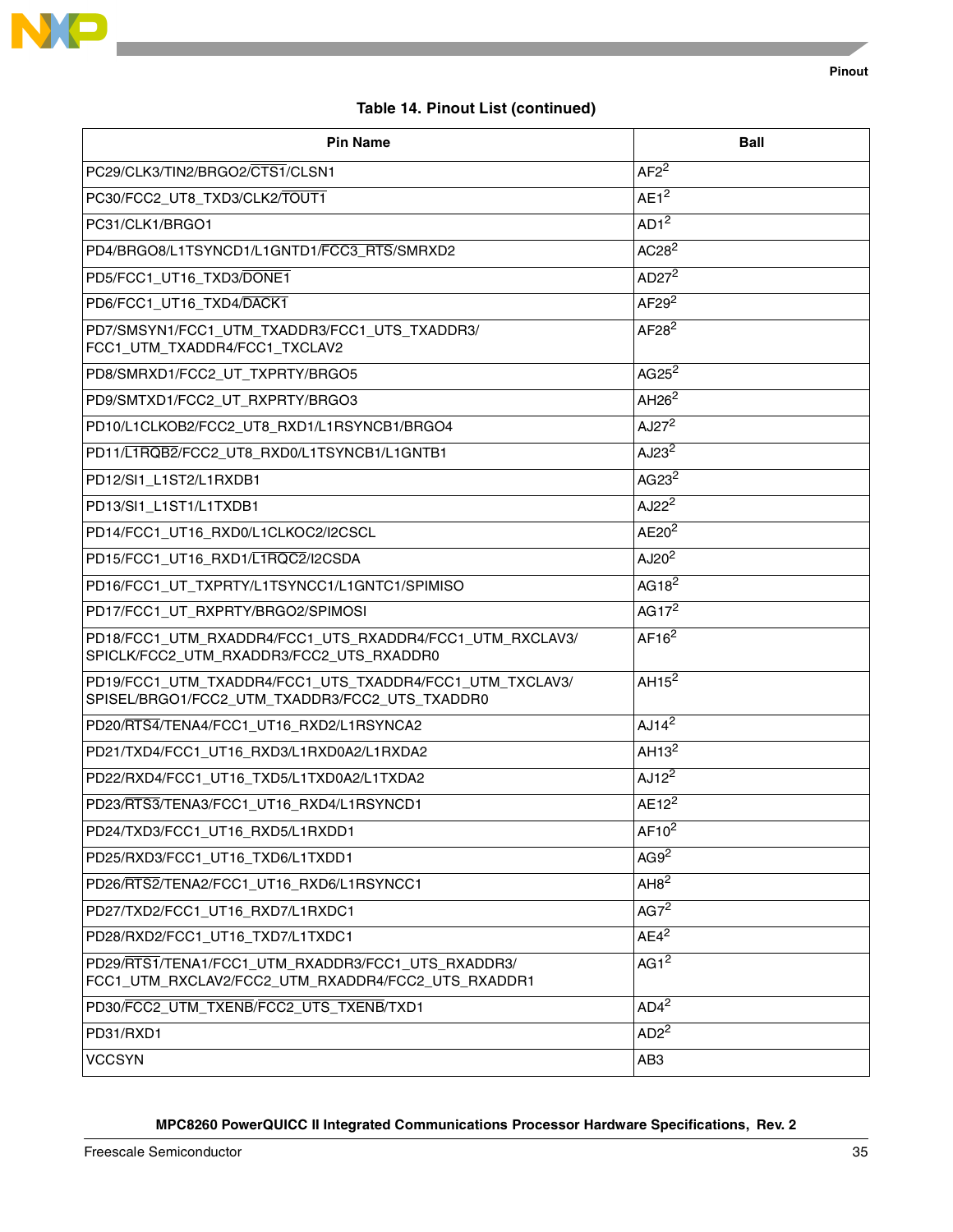

### **Table 14. Pinout List (continued)**

| <b>Pin Name</b>       | <b>Ball</b>                                                                                                                                                                                                                                                |
|-----------------------|------------------------------------------------------------------------------------------------------------------------------------------------------------------------------------------------------------------------------------------------------------|
| VCCSYN1               | B <sub>9</sub>                                                                                                                                                                                                                                             |
| <b>GNDSYN</b>         | AB1                                                                                                                                                                                                                                                        |
| SPARE13               | <b>AE11</b>                                                                                                                                                                                                                                                |
| SPARE43               | U <sub>5</sub>                                                                                                                                                                                                                                             |
| SPARE5 <sup>4</sup>   | AF25                                                                                                                                                                                                                                                       |
| SPARE <sub>63</sub>   | V <sub>4</sub>                                                                                                                                                                                                                                             |
| THERMAL0 <sup>5</sup> | AA1                                                                                                                                                                                                                                                        |
| THERMAL15             | AG4                                                                                                                                                                                                                                                        |
| I/O power             | AG21, AG14, AG8, AJ1, AJ2, AH1,<br>AH2, AG3, AF4, AE5, AC27, Y27,<br>T27, P27, K26, G27, AE25, AF26,<br>AG27, AH28, AH29, AJ28, AJ29, C7,<br>C14, C16, C20, C23, E10, A28, A29,<br>B28, B29, C27, D26, E25, H3, M4,<br>T3, AA4, A1, A2, B1, B2, C3, D4, E5 |
| <b>Core Power</b>     | U28, U29, K28, K29, A9, A19, B19,<br>M1, M2, Y1, Y2, AC1, AC2, AH19,<br>AJ19, AH10, AJ10, AJ5                                                                                                                                                              |
| Ground                | AA5, AF21, AF14, AF8, AE7, AF11,<br>AE17, AE23, AC26, AB25, Y26, V25,<br>T26, R25, P26, M25, K27, H25, G26,<br>D7, D10, D14, D16, D20, D23, C9,<br>E11, E13, E15, E19, E22, B3, G5,<br>H4, K5, M3, P5, T4, Y5, AA2, AC3                                    |

**Note:** 

<sup>1</sup> Only on Rev C.2 silicon.

<sup>2</sup> The default configuration of the CPM pins (PA[0–31], PB[4–31], PC[0–31], PD[4–31]) is input. To prevent excessive DC current, it is recommended to either pull unused pins to GND or VDDH, or to configure them as outputs.

<sup>3</sup> Must be pulled down or left floating.

<sup>4</sup> Must be pulled down or left floating. However, if compatibility with HiP4 silicon is required, this pin must be pulled up or left floating.

<sup>5</sup> For information on how to use this pin, refer to MPC8260 PowerQUICC II Thermal Resistor Guide available at www.freescale.com.

### <span id="page-35-0"></span>Symbols used in [Table 14](#page-24-1) are described in [Table 15](#page-35-0).

## **Table 15. Symbol Legend**

| Symbol         | Meaning                                                         |
|----------------|-----------------------------------------------------------------|
| <b>OVERBAR</b> | Signals with overbars, such as $\overline{TA}$ , are active low |
| <b>UTM</b>     | Indicates that a signal is part of the UTOPIA master interface  |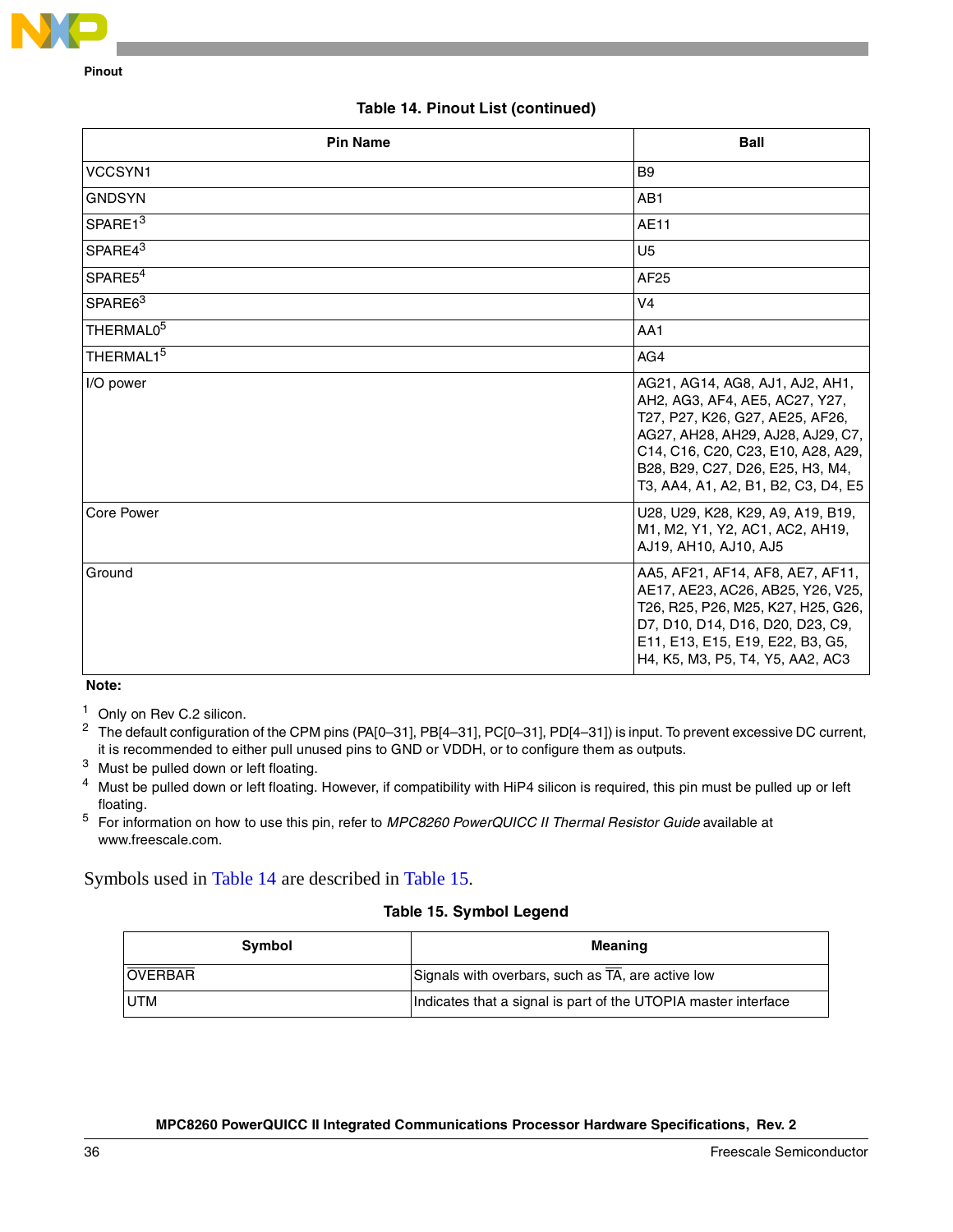

| Symbol | <b>Meaning</b>                                                     |  |
|--------|--------------------------------------------------------------------|--|
| UTS    | Indicates that a signal is part of the UTOPIA slave interface      |  |
| UT8    | Indicates that a signal is part of the 8-bit UTOPIA interface      |  |
| UT16   | Indicates that a signal is part of the 16-bit UTOPIA interface     |  |
| МII    | Indicates that a signal is part of the media independent interface |  |

**Table 15. Symbol Legend (continued)**

# <span id="page-36-0"></span>**5 Package Description**

The following sections provide the package parameters and mechanical dimensions for the MPC8260.

# **5.1 Package Parameters**

<span id="page-36-1"></span>Package parameters are provided in [Table 16.](#page-36-1) The package type is a  $37.5 \times 37.5$  mm, 480-lead TBGA.

| <b>Parameter</b>                           | Value                    |
|--------------------------------------------|--------------------------|
| Package Outline                            | 37.5 x 37.5 mm           |
| Interconnects                              | 480 (29 x 29 ball array) |
| Pitch                                      | $1.27$ mm                |
| Nominal unmounted package height   1.55 mm |                          |

**Table 16. Package Parameters**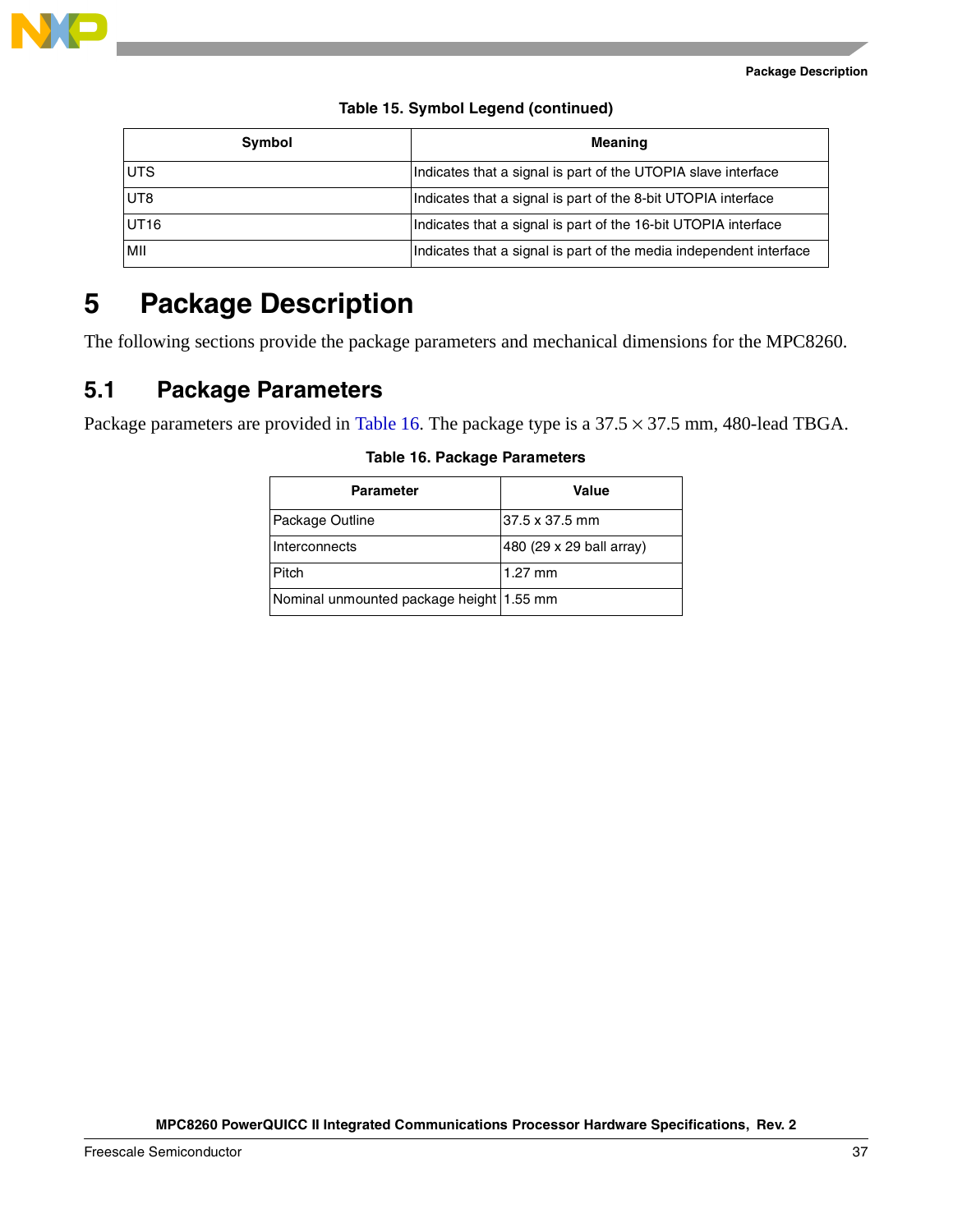

**Package Description**

# **5.2 Mechanical Dimensions**

[Figure 15](#page-37-0) provides the mechanical dimensions and bottom surface nomenclature of the 480 TBGA package.



<span id="page-37-0"></span>**Figure 15. Mechanical Dimensions and Bottom Surface Nomenclature**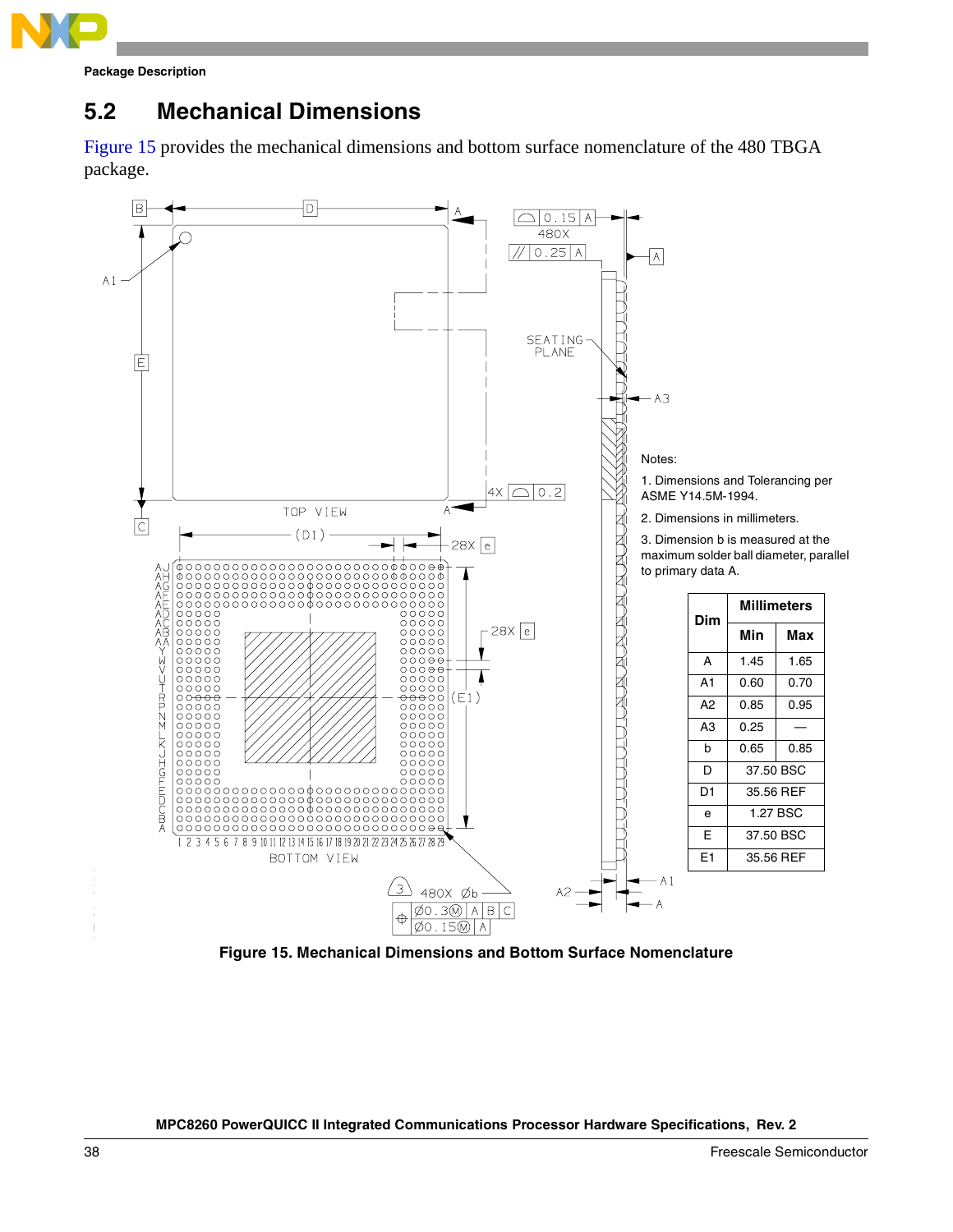

# <span id="page-38-0"></span>**6 Ordering Information**

[Figure 16](#page-38-2) provides an example of the Freescale part numbering nomenclature for the MPC8260. In addition to the processor frequency, the part numbering scheme also consists of a part modifier that indicates any enhancement(s) in the part from the original production design. Each part number also contains a revision code that refers to the die mask revision number and is specified in the part numbering scheme for identification purposes only. For more information, contact your local Freescale sales office.



**Figure 16. Freescale Part Number Key**

# <span id="page-38-2"></span><span id="page-38-1"></span>**7 Document Revision History**

<span id="page-38-3"></span>[Table 17](#page-38-3) lists significant changes in each revision of this document.

|  | <b>Table 17. Document Revision History</b> |  |  |
|--|--------------------------------------------|--|--|
|--|--------------------------------------------|--|--|

| Rev.<br><b>Number</b> | <b>Date</b> | <b>Substantive Change(s)</b>                                                                                                                                                                                                                                                                                                                                                                                                                                                                                                                                                                                                                                                                                               |
|-----------------------|-------------|----------------------------------------------------------------------------------------------------------------------------------------------------------------------------------------------------------------------------------------------------------------------------------------------------------------------------------------------------------------------------------------------------------------------------------------------------------------------------------------------------------------------------------------------------------------------------------------------------------------------------------------------------------------------------------------------------------------------------|
| $\overline{2}$        | 05/2010     | ".Added a note about rise/fall time on CPM input pins above Table 8, "AC Characteristics for CPM Inputs"                                                                                                                                                                                                                                                                                                                                                                                                                                                                                                                                                                                                                   |
| 1.3                   | 9/2005      | • Document template update.                                                                                                                                                                                                                                                                                                                                                                                                                                                                                                                                                                                                                                                                                                |
| 1.2 <sub>1</sub>      | 8/2003      | • Note: In revision 0.7, sp30 (Table 10) was changed. This change was not previously recorded in this<br>"Document Revision History" Table.<br>• Addition of MPC8255 description to Section 1, "Features"<br>• Addition of Figure 2<br>• Addition of VCCSYN to "Note: Core, PLL, and I/O Supply Voltages" following Table 2<br>• Addition of note 1 to Table 3<br>• Addition of notes or modifications to Figure 3 through Figure 8<br>• Addition of reference notes 4, 5, and 6 to Table 13<br>• Addition of note 2 to Table 14<br>• Addition of SPICLK to PC19 in Table 14. It is documented correctly in the MPC8260 PowerQUICC<br>$II^{\tau M}$ Family Reference Manual but had previously been omitted from Table 14. |
| 1.1                   | 5/2002      | • Section 1, "Features": updated minimum supported core frequency to 133 MHz<br>• Addition of "Note" at bottom of page 5.<br>$\bullet$ Table 13: Note 3.                                                                                                                                                                                                                                                                                                                                                                                                                                                                                                                                                                   |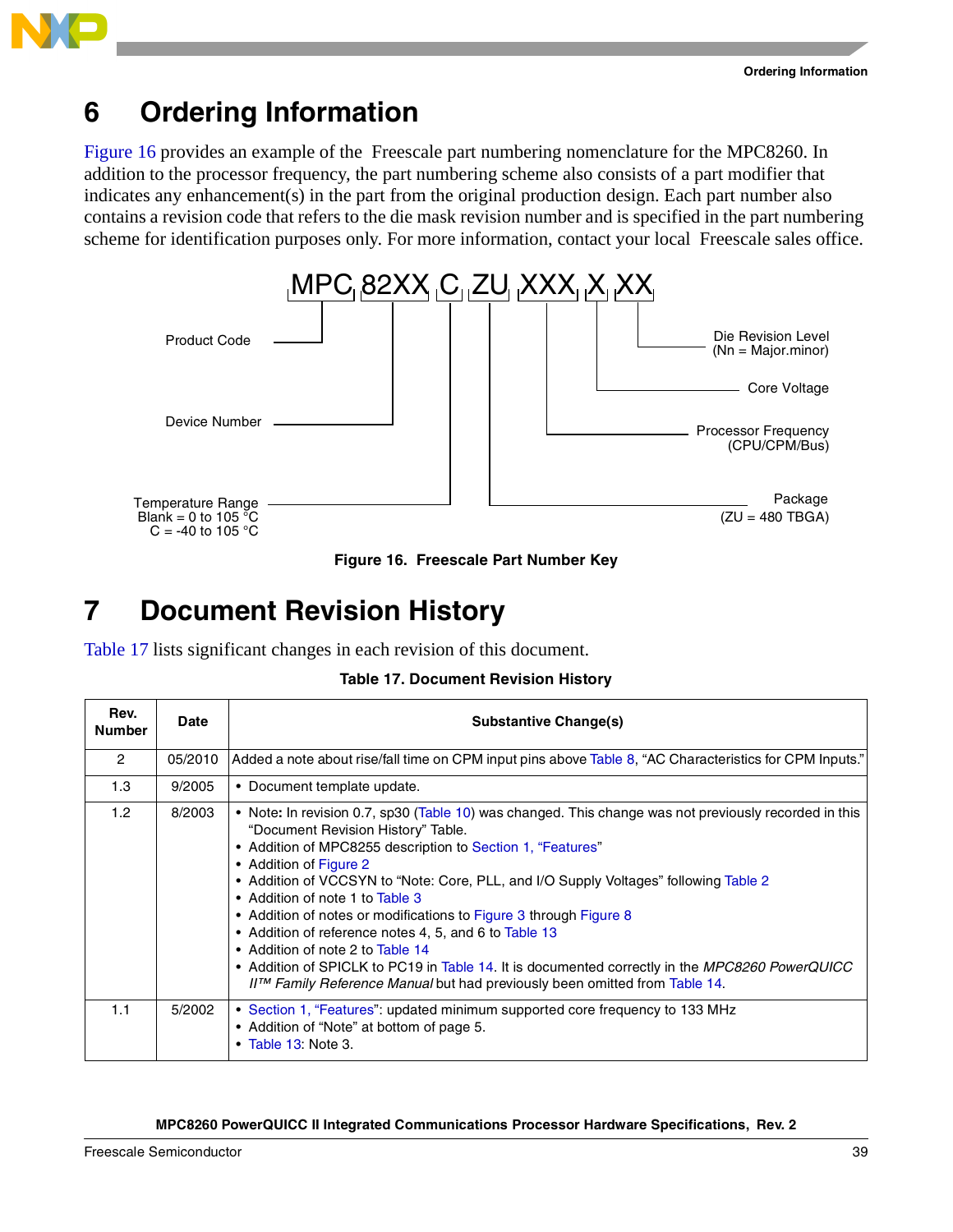

**Document Revision History**

| Rev.<br><b>Number</b> | Date    | <b>Substantive Change(s)</b>                                                                                                                                                                                              |
|-----------------------|---------|---------------------------------------------------------------------------------------------------------------------------------------------------------------------------------------------------------------------------|
| 1.0                   | 3/2002  | • Table 14: modified notes to pins AE11 and AF25.<br>• Table 14: added note to pins AA1 and AG4 (Therm0 and Therm1).                                                                                                      |
| 0.9                   | 2/2002  | • Table 14: additional note added to AE11                                                                                                                                                                                 |
| 0.8                   | 2/2002  | • Table 7, Table 8, Table 9, and Table 10: revision 0.7 of this document incorrectly included values for<br>83 MHz. 83 MHz is not supported on the MPC8260.<br>. Table 14: notes added to pins at AE11, AF25, U5, and V4. |
| 0.7                   | 11/2001 | • Revision of Table 5, "Power Dissipation"<br>• Modifications to Figure 9, Table 2, Table 10, Table 11<br>• Additional revisions to text and figures throughout                                                           |
| 0.6                   | 5/2001  | Corrected the thermal values in Table 3, "Thermal Characteristics."                                                                                                                                                       |
| $0.2 - 0.5$           |         | Temporary revisions                                                                                                                                                                                                       |
| 0.1                   | 1/2000  |                                                                                                                                                                                                                           |
| 0                     |         | Initial version                                                                                                                                                                                                           |

|  |  |  |  | Table 17. Document Revision History (continued) |
|--|--|--|--|-------------------------------------------------|
|--|--|--|--|-------------------------------------------------|